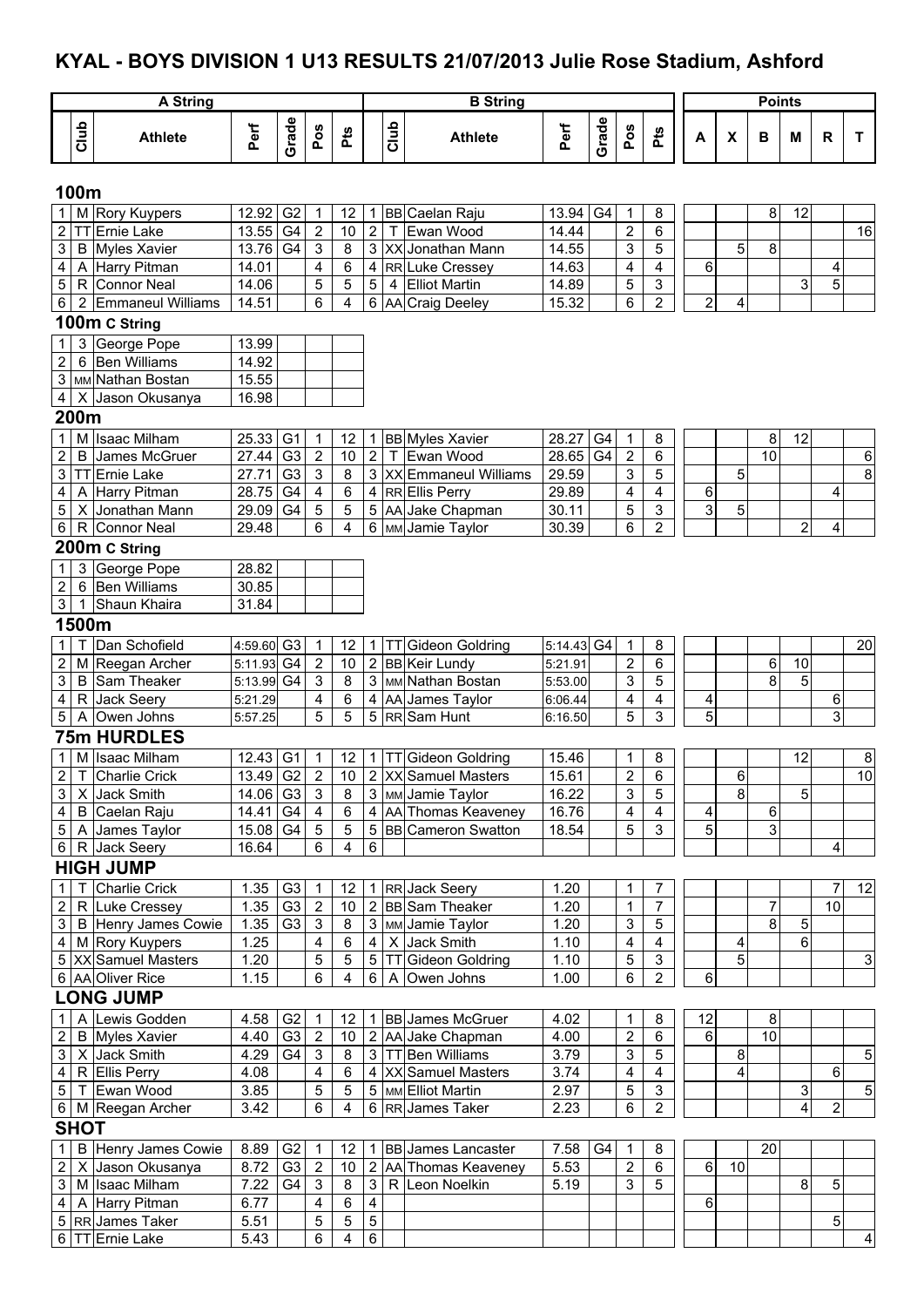## **KYAL - BOYS DIVISION 1 U13 RESULTS 21/07/2013 Julie Rose Stadium, Ashford**

|                |      | <b>A String</b>           |       |                                                                           |     |    |   |      | <b>B</b> String                                              |       |       |                |    |    |   | <b>Points</b>   |    |             |   |
|----------------|------|---------------------------|-------|---------------------------------------------------------------------------|-----|----|---|------|--------------------------------------------------------------|-------|-------|----------------|----|----|---|-----------------|----|-------------|---|
|                | Club | <b>Athlete</b>            | Perf  | Grade                                                                     | Pos | å  |   | Club | <b>Athlete</b>                                               | Perf  | Grade | Pos            | å  | A  | X | B               | M  | $\mathbf R$ | т |
|                |      | <b>DISCUS</b>             |       |                                                                           |     |    |   |      |                                                              |       |       |                |    |    |   |                 |    |             |   |
| 1 I            |      | <b>B</b> IJames Lancaster | 22.61 | G <sub>2</sub>                                                            | 1   | 12 |   |      | <b>BB Dominic Mulhall</b>                                    | 15.38 |       | 1              | 8  |    |   | 20              |    |             |   |
| 2 <sub>1</sub> |      | A Lewis Godden            | 16.25 | G4                                                                        | 2   | 10 |   |      | 2 AA Oliver Rice                                             | 13.39 |       | $\overline{2}$ | 6  | 16 |   |                 |    |             |   |
|                |      | 3 RR James Taker          | 16.11 | G4                                                                        | 3   | 8  |   |      | 3   MM Nathan Bostan                                         | 10.70 |       | 3              | 5  |    |   |                 | 5  | 8           |   |
|                |      | 4 M Rory Kuypers          | 15.03 |                                                                           | 4   | 6  | 4 |      | R Leon Noelkin                                               | 10.00 |       | 4              | 4  |    |   |                 | 6  | 4           |   |
|                |      | 5   TT Dan Schofield      | 14.33 |                                                                           | 5   | 5  | 5 |      | T Harvey Byard                                               | 10.00 |       | 5              | 3  |    |   |                 |    |             | 8 |
|                |      | <b>HAMMER</b>             |       |                                                                           |     |    |   |      |                                                              |       |       |                |    |    |   |                 |    |             |   |
| 1.             | B    | IJames Lancaster          | 25.07 |                                                                           | 1   | 12 |   |      | <b>BB Henry James Cowie</b>                                  | 20.20 |       | 1              | 8  |    |   | <b>20</b>       |    |             |   |
| $\overline{2}$ |      | A James Taylor            | 18.38 | $\overline{2}$<br>10<br>$\overline{2}$                                    |     |    |   |      | RR Leon Noelkin                                              | 11.06 |       | $\overline{2}$ | 6  | 10 |   |                 |    | 6           |   |
| 3 <sup>1</sup> |      | R Luke Cressey            | 11.91 |                                                                           | 3   | 8  |   |      | 3 AA Owen Johns                                              | 5.80  |       | 3              | 5  | 5  |   |                 |    | 8           |   |
| $\overline{4}$ |      | Charlie Crick             | 9.31  |                                                                           | 4   | 6  | 4 |      | MM Elliot Martin                                             | ndr   |       |                |    |    |   |                 |    |             | 6 |
|                |      | 5 M Reegan Archer         | 8.32  |                                                                           | 5   | 5  | 5 |      |                                                              |       |       |                |    |    |   |                 | 5  |             |   |
|                |      | 4x100m RELAYS             |       |                                                                           |     |    |   |      |                                                              |       |       |                |    |    |   |                 |    |             |   |
| 1 <sup>1</sup> |      | M MED & MAID AC           |       |                                                                           |     |    |   |      | Nathan Bostan, Isaac Milham, Jamie Taylor, Rory Kuypers      | 55.66 |       | $\mathbf 1$    | 12 |    |   |                 | 12 |             |   |
| 2              |      |                           |       | B BLACK & BROM H AC Myles Xavier, Caelan Raju, George Pope, James McGruer |     |    |   |      |                                                              | 55.71 |       | $\overline{2}$ | 10 |    |   | 10 <sup>1</sup> |    |             |   |
| 3 <sup>1</sup> |      | <b>TONBRIDGE AC 1</b>     |       | Charlie Crick, Ben Williams, Ernie Lake, Ewan Wood                        |     |    |   |      |                                                              | 56.38 |       | 3              | 8  |    |   |                 |    |             | 8 |
| $\overline{4}$ |      | R THANET AC               |       | Ellis Perry, Jack Seery, Luke Cressey, Connor Neal                        |     |    |   |      |                                                              | 58.23 |       | 4              | 6  |    |   |                 |    | 6           |   |
|                |      | 5   X BEXLEY AC           |       |                                                                           |     |    |   |      | Jack Smith, Jonathan Mann, Emmaneul Williams, Jason Okusanya | 59.00 |       | 5              | 5  |    | 5 |                 |    |             |   |
|                |      | 6 A ASHFORD AC 1          |       |                                                                           |     |    |   |      | Lewis Godden, Harry Pitman, Jake Chapman, Craig Deeley       | 59.82 |       | 6              | 4  | 4  |   |                 |    |             |   |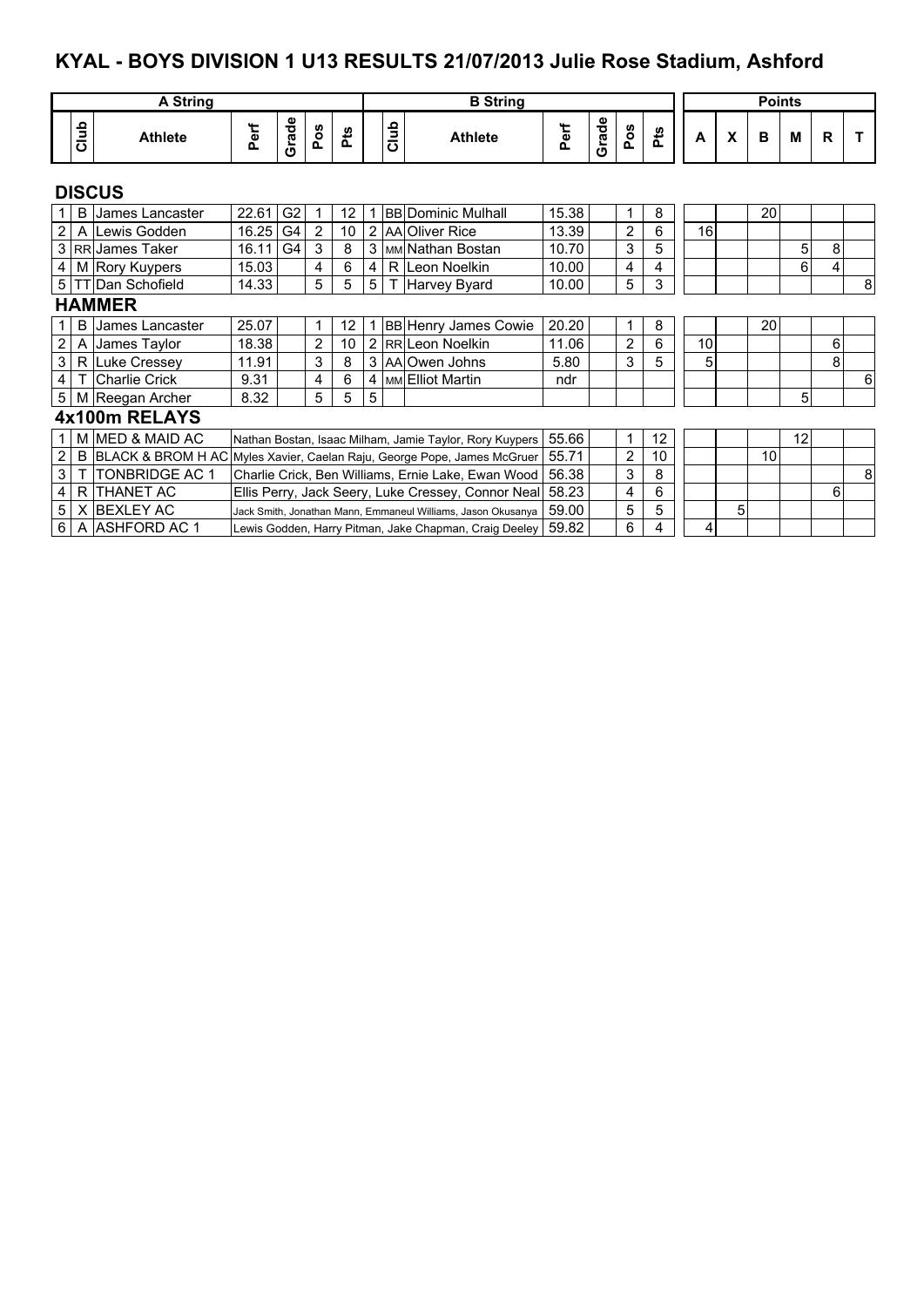# **KYAL - BOYS DIVISION 1 U15 RESULTS 21/07/2013 Julie Rose Stadium, Ashford**

|                         |                | A String                                    |                |                                  |                           |                |                         |              | <b>B</b> String                                |                |                |                               |                         |         |    | <b>Points</b>  |                |    |        |
|-------------------------|----------------|---------------------------------------------|----------------|----------------------------------|---------------------------|----------------|-------------------------|--------------|------------------------------------------------|----------------|----------------|-------------------------------|-------------------------|---------|----|----------------|----------------|----|--------|
|                         | Club           | <b>Athlete</b>                              | Perf           | Grade                            | Pos                       | <b>Pts</b>     |                         | Club         | <b>Athlete</b>                                 | Perf           | Grade          | Pos                           | <b>Pts</b>              | A       | X  | в              | M              | R  | T.     |
|                         | 200m           |                                             |                |                                  |                           |                |                         |              |                                                |                |                |                               |                         |         |    |                |                |    |        |
| $\mathbf{1}$            | X              | Cameron Lyttle                              | 23.27          | G <sub>1</sub>                   | 1                         | 12             |                         |              | 1   XX Moses Aregbesola                        | 24.04          | G <sub>2</sub> | $\mathbf 1$                   | 8                       |         | 20 |                |                |    |        |
| $\mathbf 2$             | TI             | Jackson Moffatt                             | 24.49          | G <sub>3</sub>                   | $\overline{2}$            | 10             | $\overline{c}$          | $\mathsf{T}$ | <b>Henry Marshall</b>                          | 24.71          | G <sub>3</sub> | $\overline{2}$                | 6                       |         |    |                |                |    | 16     |
| 3                       | A              | Peter Banks                                 | 24.80          | G <sub>3</sub>                   | 3                         | 8              | $\mathfrak{S}$          | $\mathbf{1}$ | <b>Oliver Marsh</b>                            | 25.60          | G <sub>4</sub> | $\sqrt{3}$                    | 5                       | 13      |    |                |                |    |        |
| 4                       |                | R Philipos Stamatiou                        | 25.34          | G4                               | 4                         | 6              | $\overline{\mathbf{4}}$ |              | B Harry Taylor                                 | 25.64          |                | 4                             | 4                       |         |    | 4              |                | 6  |        |
| 5                       |                | <b>BB</b> Korede Osinibi                    | 25.45          | G4                               | 5                         | 5              | 5                       |              | MM Ryan Maunders                               | 28.14          |                | 5                             | $\overline{3}$          |         |    | $\overline{5}$ | 3              |    |        |
| 6                       |                | M Matthew Venning                           | 26.80          |                                  | 6                         | 4              | 6                       |              |                                                |                |                |                               |                         |         |    |                | $\overline{4}$ |    |        |
|                         |                | 200m C String                               |                |                                  |                           |                |                         |              |                                                |                |                |                               |                         |         |    |                |                |    |        |
| 1                       |                | AA Matt Cranfield                           | 25.65          |                                  |                           |                |                         |              |                                                |                |                |                               |                         |         |    |                |                |    |        |
| $\overline{2}$          | $6\phantom{a}$ | Sam Day                                     | 25.65          |                                  |                           |                |                         |              |                                                |                |                |                               |                         |         |    |                |                |    |        |
| $\mathfrak{S}$          |                | 2 Ayomikin Olagbaiye                        | 25.99          |                                  |                           |                |                         |              |                                                |                |                |                               |                         |         |    |                |                |    |        |
| $\overline{\mathbf{4}}$ | 4              | Michael Trumper Barnsley                    | 33.49          |                                  |                           |                |                         |              |                                                |                |                |                               |                         |         |    |                |                |    |        |
|                         | 300m           |                                             |                |                                  |                           |                |                         |              |                                                |                |                |                               |                         |         |    |                |                |    |        |
| $\mathbf{1}$            |                | Joe Fuggle                                  | 38.33          |                                  | 1                         | 12             |                         |              | 1 TT Joe Saddler                               | 38.03          |                | 1                             | 8                       |         |    |                |                |    | 20     |
| $\boldsymbol{2}$        | Α              | lPeter Banks                                | 38.88          |                                  | $\overline{\mathbf{c}}$   | 10             |                         |              | 2 BB Aleksander Wiltshire<br>3 AA Oliver Marsh | 40.16<br>41.23 |                | $\mathbf 2$                   | 6<br>5                  | 10<br>5 |    | 6              |                |    |        |
| 3<br>4                  | M              | <b>William Milham</b><br>X Moses Aregbesola | 39.00<br>40.30 |                                  | 3<br>4                    | 8<br>6         |                         |              | 4   xx   Ryan Woodbridge                       | 43.23          |                | 3<br>4                        | $\overline{\mathbf{4}}$ |         | 10 |                | 8              |    |        |
| $\mathbf 5$             |                | B Niyi Akin Agunbaid                        | 40.78          |                                  | 5                         | 5              |                         |              | 5 MM Ryan Maunders                             | 43.43          |                | 5                             | 3                       |         |    | 5              | 3              |    |        |
| $\sqrt{6}$              | $\mathsf{R}$   | <b>Frank Webster</b>                        | 42.65          |                                  | 6                         | 4              | 6                       |              | RR Lynden Dixon                                | 45.36          |                | 6                             | $\overline{2}$          |         |    |                |                | 6  |        |
|                         | 1500m          |                                             |                |                                  |                           |                |                         |              |                                                |                |                |                               |                         |         |    |                |                |    |        |
| 1                       | M              | Jake Berry                                  | 4:23.18 G1     |                                  | 1                         | 12             |                         |              | 1   MM Jacques Cunningham Marsh   4:42.96   G4 |                |                | $\mathbf{1}$                  | 8                       |         |    |                | 20             |    |        |
| $\overline{\mathbf{c}}$ | B              | <b>William Pope</b>                         | 4:31.21        | G <sub>3</sub>                   | $\boldsymbol{2}$          | 10             |                         |              | 2 BB Charlie Davies                            | 4:46.49 G4     |                | $\overline{\mathbf{c}}$       | 6                       |         |    | 16             |                |    |        |
| 3                       |                | James Puxty                                 | 4:41.49 G4     |                                  | 3                         | 8              | 3                       |              | <b>TT Bede Pitcairn Knowles</b>                | 4:51.91        |                | 3                             | 5                       |         |    |                |                |    | 13     |
| 4                       | X              | <b>Harry Jarvis</b>                         | 4:45.81        | G4                               | 4                         | 6              | 4                       |              | <b>XX</b> Robert Lawrence                      | 5:39.48        |                | 4                             | 4                       |         | 10 |                |                |    |        |
| 5                       | R              | Frank Webster                               | 5:09.25        |                                  | 5                         | $\sqrt{5}$     | 5                       |              | RR Jack Shale                                  | 6:08.86        |                | 5                             | $\mathbf{3}$            |         |    |                |                | 8  |        |
| 6                       | A              | Marshall Smith                              | 5:21.69        |                                  | 6                         | $\overline{4}$ | 6                       |              |                                                |                |                |                               |                         | 4       |    |                |                |    |        |
|                         |                | 80m HURDLES                                 |                |                                  |                           |                |                         |              |                                                |                |                |                               |                         |         |    |                |                |    |        |
| 1                       |                | Ethan Akanni                                | 11.41          | G <sub>1</sub>                   | 1                         | 12             |                         |              | 1 BB Edward Adams                              | 13.03          | G4             | $\mathbf{1}$                  | 8                       |         | 12 | 8              |                |    |        |
| 2                       | M              | Joseph Thurgood                             | 11.90          | G <sub>1</sub>                   | $\boldsymbol{2}$          | 10             | $\overline{a}$          |              | TT Sam Day                                     | 13.50          | G4             | $\overline{2}$                | 6                       |         |    |                | 10             |    | $\,6$  |
| 3                       | Т              | Scott Thomson                               | 12.56          | G <sub>3</sub>                   | 3                         | 8              | 3                       |              | AA Oliver Marsh                                | 21.12          |                | 3                             | 5                       | 5       |    |                |                |    | 8      |
| 4                       | B              | Ibrahim Sankch                              | 12.65          | G <sub>3</sub>                   | 4                         | 6              | 4                       |              |                                                |                |                |                               |                         |         |    | 6              |                |    |        |
| $\mathbf 5$             | A              | Jake Timmins                                | 12.68          | G3                               | 5                         | $\overline{5}$ | 5                       |              |                                                |                |                |                               |                         | 5       |    |                |                |    |        |
|                         |                | <b>HIGH JUMP</b>                            |                |                                  |                           |                |                         |              |                                                |                |                |                               |                         |         |    |                |                |    |        |
| $\mathbf{1}$            |                | M Joseph Thurgood                           | 1.75           | G <sub>1</sub>                   | 1                         | 12             |                         |              | 1   MM Connor McCormick                        | 1.55           | G4             | $\mathbf{1}$                  | 8                       |         |    |                | 20             |    |        |
| $\boldsymbol{2}$        |                | X Ethan Akanni<br><b>TT</b> Joel Champion   | 1.70           | G <sub>1</sub><br>G <sub>3</sub> | $\boldsymbol{2}$          | 10<br>8        | $\overline{c}$          |              | T Henry Marshall                               | 1.55           | G4             | $\overline{c}$<br>$\mathsf 3$ | 6<br>5                  | 5       | 10 |                |                |    | 6<br>8 |
| 3<br>4                  |                | R Leon King                                 | 1.60<br>1.50   |                                  | $\sqrt{3}$<br>4           | $\,6\,$        | 3 <sup>1</sup>          |              | A Jake Timmins<br>4 XX Robert Lawrence         | 1.40<br>1.20   |                | 4                             | $\overline{4}$          |         | 4  |                |                | 6  |        |
|                         |                | 5 BB Edward Adams                           | 1.50           |                                  | 5                         | $\sqrt{5}$     | 5                       |              | <b>B</b> Aleksander Wiltshire                  | nhr            |                |                               |                         |         |    | 5              |                |    |        |
|                         |                | 6 AA Edward Miller                          | 1.40           |                                  | 6                         | 4              | 6                       |              |                                                |                |                |                               |                         | 4       |    |                |                |    |        |
|                         |                | <b>LONG JUMP</b>                            |                |                                  |                           |                |                         |              |                                                |                |                |                               |                         |         |    |                |                |    |        |
| $\mathbf{1}$            |                | TT Jackson Moffatt                          | 5.54           | G <sub>2</sub>                   | 1                         | 12             | 1 I                     |              | <b>B</b> William Pope                          | 4.85           |                | 1                             | 8                       |         |    | 8              |                |    | 12     |
|                         |                | 2 BB Edward Adams                           | 5.19           | G4                               | $\boldsymbol{2}$          | 10             | 2                       |              | A Peter Banks                                  | 4.67           |                | $\sqrt{2}$                    | 6                       | 6       |    | 10             |                |    |        |
| 3                       |                | AA George Maher                             | 4.84           |                                  | $\sqrt{3}$                | 8              | 3 <sup>1</sup>          |              | T Scott Thomson                                | 4.19           |                | 3                             | 5                       | 8       |    |                |                |    | 5      |
| 4                       |                | RR Leon King                                | 4.33           |                                  | 4                         | 6              | 4                       |              | R Jack Shale                                   | 3.94           |                | 4                             | 4                       |         |    |                |                | 10 |        |
|                         |                | 5   MM Matthew Venning                      | 4.25           |                                  | 5                         | $\sqrt{5}$     |                         |              | 5 XX Robert Lawrence                           | 3.89           |                | 5                             | $\mathsf 3$             |         | 3  |                | 5              |    |        |
|                         |                | 6   X   Harry Jarvis                        | 4.04           |                                  | 6                         | 4              |                         |              | 6 M Ryan Maunders                              | 3.83           |                | 6                             | $\overline{2}$          |         | 4  |                | $\overline{2}$ |    |        |
|                         | <b>SHOT</b>    |                                             |                |                                  |                           |                |                         |              |                                                |                |                |                               |                         |         |    |                |                |    |        |
| 1                       | $\mathsf{R}$   | James Anderson                              | 11.13          | G <sub>3</sub>                   | 1                         | 12             |                         |              | 1 TT Scott Thomson                             | 8.93           |                | 1                             | 8                       |         |    |                |                | 12 | 8      |
| $\overline{\mathbf{c}}$ |                | XX Ethan Akanni                             | 10.48          | G4                               | $\boldsymbol{2}$          | 10             |                         |              | 2 AA George Maher                              | 7.86           |                | $\sqrt{2}$                    | $\overline{6}$          | 6       | 10 |                |                |    |        |
| 3                       | Т              | Sam Day                                     | 9.80           |                                  | $\ensuremath{\mathsf{3}}$ | 8              |                         |              | 3 MM Jacques Cunningham Marsh                  | 6.42           |                | $\ensuremath{\mathsf{3}}$     | $\sqrt{5}$              |         |    |                | 5              |    | 8      |
| 4                       | A              | <b>Edward Miller</b>                        | 8.61           |                                  | 4                         | 6              |                         |              | 4 X Joshua Masters                             | 5.62           |                | 4                             | $\overline{\mathbf{4}}$ | 6       | 4  |                |                |    |        |
| 5                       |                | M William Milham                            | 8.44           |                                  | 5                         | 5              |                         |              | 5 BB Charlie Davies                            | 4.97           |                | 5                             | 3                       |         |    | 3              | 5              |    |        |
|                         | 6 B            | Cameron Grant                               | 7.31           |                                  | 6                         | 4              | 6                       |              |                                                |                |                |                               |                         |         |    | 4              |                |    |        |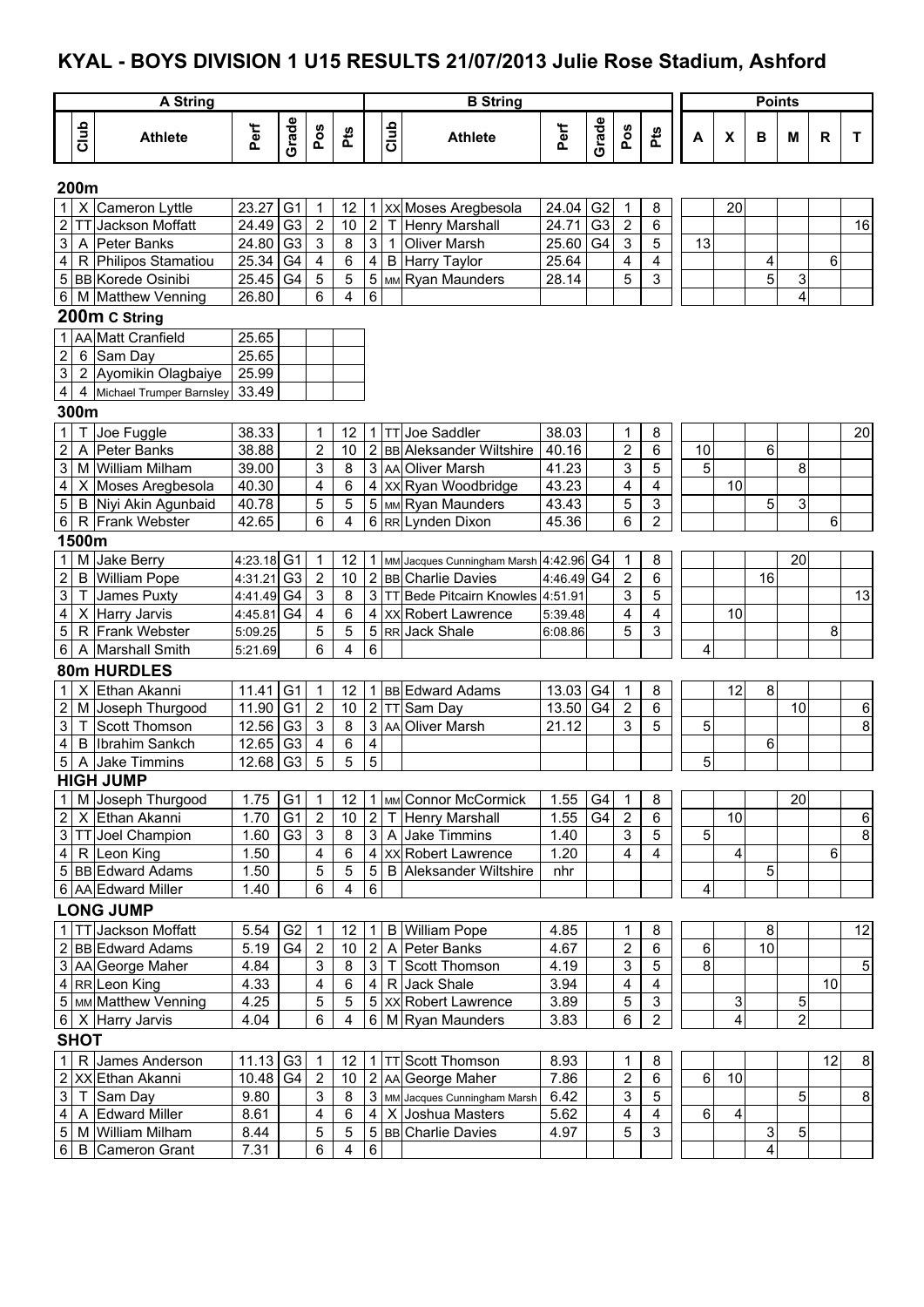#### **KYAL - BOYS DIVISION 1 U15 RESULTS 21/07/2013 Julie Rose Stadium, Ashford**

| <b>A String</b><br><b>B</b> String |                                                                                                              |                                                                                            |       |                |                |     |                         |      |                                                                          |         |       |                |                         |                |    | <b>Points</b> |   |                 |    |
|------------------------------------|--------------------------------------------------------------------------------------------------------------|--------------------------------------------------------------------------------------------|-------|----------------|----------------|-----|-------------------------|------|--------------------------------------------------------------------------|---------|-------|----------------|-------------------------|----------------|----|---------------|---|-----------------|----|
|                                    | Club                                                                                                         | <b>Athlete</b>                                                                             | Perf  | Grade          | Pos            | Pts |                         | Club | <b>Athlete</b>                                                           | Perf    | Grade | Pos            | Pts                     | A              | X  | B             | M | R               | T  |
|                                    |                                                                                                              | <b>HAMMER</b>                                                                              |       |                |                |     |                         |      |                                                                          |         |       |                |                         |                |    |               |   |                 |    |
|                                    | $\mathsf{R}$                                                                                                 | James Anderson                                                                             | 36.22 | G <sub>3</sub> | $\mathbf 1$    | 12  | $\mathbf{1}$            |      | B Ben Judge                                                              | 24.65   |       | 1              | 8                       |                |    | 8             |   | 12              |    |
|                                    |                                                                                                              | 2 BB Cameron Grant                                                                         | 26.08 |                | $\overline{2}$ | 10  | $\overline{2}$          |      | AA George Maher                                                          | 20.72   |       | $\overline{2}$ | 6                       | 6              |    | 10            |   |                 |    |
| 3 <sup>1</sup>                     |                                                                                                              | A Kian Crawford                                                                            | 22.13 |                | 3              | 8   | 3                       |      | MM Michael Trumper Barnsley                                              | 9.59    |       | 3              | 5                       | 8              |    |               | 5 |                 |    |
| 4 <sup>1</sup>                     |                                                                                                              | X Joshua Masters                                                                           | 19.69 |                | 4              | 6   | $\overline{\mathbf{4}}$ |      | James Puxty                                                              | 8.75    |       | 4              | $\overline{\mathbf{4}}$ |                | 6  |               |   |                 | 4  |
|                                    |                                                                                                              | 5   TT Bede Pitcairn Knowles                                                               | 12.79 |                | 5              | 5   | 5                       |      |                                                                          |         |       |                |                         |                |    |               |   |                 | 5  |
|                                    |                                                                                                              | 6   M   Matthew Venning                                                                    | 10.36 |                | 6              | 4   | 6                       |      |                                                                          |         |       |                |                         |                |    |               | 4 |                 |    |
|                                    |                                                                                                              | <b>JAVELIN</b>                                                                             |       |                |                |     |                         |      |                                                                          |         |       |                |                         |                |    |               |   |                 |    |
| 1                                  |                                                                                                              | <b>B</b> Korede Osinibi                                                                    | 38.58 | G <sub>3</sub> | 1              | 12  |                         |      | 1 BB Ben Judge                                                           | 30.82   |       | 1              | 8                       |                |    | 20            |   |                 |    |
| $\overline{2}$                     |                                                                                                              | A Edward Miller                                                                            | 37.48 | G <sub>3</sub> | $\overline{2}$ | 10  | $\overline{2}$          |      | T Joel Champion                                                          | 22.37   |       | 2              | 6                       | 10             |    |               |   |                 | 6  |
| $\overline{3}$                     |                                                                                                              | R James Anderson                                                                           | 30.04 |                | 3              | 8   |                         |      | 3 RR Frank Webster                                                       | 17.31   |       | 3              | 5                       |                |    |               |   | $\overline{13}$ |    |
|                                    |                                                                                                              | 4 TT Bede Pitcairn Knowles                                                                 | 22.92 |                | 4              | 6   | 4                       |      | M Connor McCormick                                                       | 15.54   |       | 4              | 4                       |                |    |               | 4 |                 | 6  |
|                                    |                                                                                                              | 5 XX Harry Jarvis                                                                          | 21.51 |                | 5              | 5   | 5                       |      | X IJoshua Masters                                                        | 13.56   |       | 5              | 3                       |                | 8  |               |   |                 |    |
|                                    |                                                                                                              | 6 MM Jake Berry                                                                            | 17.41 |                | 6              | 4   | 6                       |      | <b>IAAIKian Crawford</b>                                                 | 11.21   |       | 6              | $\overline{2}$          | $\overline{2}$ |    |               | 4 |                 |    |
|                                    |                                                                                                              | <b>RELAYS</b>                                                                              |       |                |                |     |                         |      |                                                                          |         |       |                |                         |                |    |               |   |                 |    |
|                                    | 4x100m                                                                                                       |                                                                                            |       |                |                |     |                         |      |                                                                          |         |       |                |                         |                |    |               |   |                 |    |
| 1 <sup>1</sup>                     |                                                                                                              | X BEXLEY AC                                                                                |       |                |                |     |                         |      | Cameron Lyttle, Moses Aregbesola, Ethan Akanni, Ayomikin Olagbaiye       | 48.12   |       | 1              | 12                      |                | 12 |               |   |                 |    |
|                                    | $\overline{2}$<br>Τ<br><b>TONBRIDGE AC 1</b><br>48.91<br>Joe Fuggle, Sam Day, Jackson Moffatt, Scott Thomson |                                                                                            |       |                |                |     |                         |      |                                                                          |         |       |                | 10                      |                |    |               |   |                 | 10 |
| 3                                  |                                                                                                              | B BLACK & BROM H AC                                                                        |       |                |                |     |                         |      | Harry Taylor, Korede Osinibi, Edward Adams, Ibrahim Sankch               | 49.96   |       | 3              | 8                       |                |    | 8             |   |                 |    |
| 4                                  |                                                                                                              | R THANET AC                                                                                |       |                |                |     |                         |      | Bennet Kandathy, Lynden Dixon, James Anderson, Philipos Stamatiou        | 53.05   |       | 4              | $\overline{6}$          |                |    |               |   | 6               |    |
| 5                                  | A                                                                                                            | <b>ASHFORD AC 1</b>                                                                        |       |                |                |     |                         |      | Jake Timmins. Kian Crawford. Marshall Smith. Matt Cranfield              | 55.88   |       | 5              | 5                       | 5              |    |               |   |                 |    |
| 6                                  |                                                                                                              | M MED & MAID AC                                                                            |       |                |                |     |                         |      | Jake Berry, Matthew Venning, Connor McCormick, Michael Trumper Barnsley  | disa    |       |                |                         |                |    |               |   |                 |    |
|                                    | 4x300m                                                                                                       |                                                                                            |       |                |                |     |                         |      |                                                                          |         |       |                |                         |                |    |               |   |                 |    |
| 1                                  |                                                                                                              | <b>TONBRIDGE AC 1</b>                                                                      |       |                |                |     |                         |      | Joe Fuggle, Henry Marshall, Joe Saddler, Joel Champion                   | 2:38.07 |       | 1              | 12                      |                |    |               |   |                 | 12 |
| $\mathbf{2}$                       |                                                                                                              | A ASHFORD AC 1                                                                             |       |                |                |     |                         |      | Peter Banks, Edward Miller, George Maher, Oliver Marsh                   | 2:45.60 |       | 2              | 10                      | 10             |    |               |   |                 |    |
| 3                                  |                                                                                                              | M MED & MAID AC                                                                            |       |                |                |     |                         |      | William Milham, Joseph Thurgood, Jacques Cunningham Marsh, Ryan Maunders | 2:45.95 |       | 3              | 8                       |                |    |               | 8 |                 |    |
| 4                                  |                                                                                                              | B BLACK & BROM H AC William Pope, Niyi Akin Agunbaid, Charlie Davies, Aleksander Wiltshire |       |                |                |     |                         |      |                                                                          | 2:49.69 |       | 4              | 6                       |                |    | 6             |   |                 |    |
| 5                                  | X                                                                                                            | <b>BEXLEY AC</b>                                                                           |       |                |                |     |                         |      | Harry Jarvis, Ryan Woodbridge, Robert Lawrence, Moses Aregbesola         | 2:52.78 |       | 5              | 5                       |                | 5  |               |   |                 |    |
|                                    |                                                                                                              |                                                                                            |       |                |                |     |                         |      |                                                                          |         |       |                |                         |                |    |               |   |                 |    |
|                                    |                                                                                                              |                                                                                            |       |                |                |     |                         |      |                                                                          |         |       |                |                         | A              | X  | в             | M | R               | т  |

**TOTAL U13's POINTS** 106 69 160 115 97 119  $(4) (6) (1) (3) (5) (2)$ 

| <b>TOTAL U15's POINTS</b> |  | 118   118   132   110   79   153 |  |
|---------------------------|--|----------------------------------|--|
|                           |  |                                  |  |

**OVERALL TOTAL POINTS** 

|  |  | 224   187   292   225   176   272 |  |
|--|--|-----------------------------------|--|
|  |  | (4)   (5)   (1)   (3)   (6)   (2) |  |

 $(3)$   $(3)$   $(2)$   $(5)$   $(6)$   $(1)$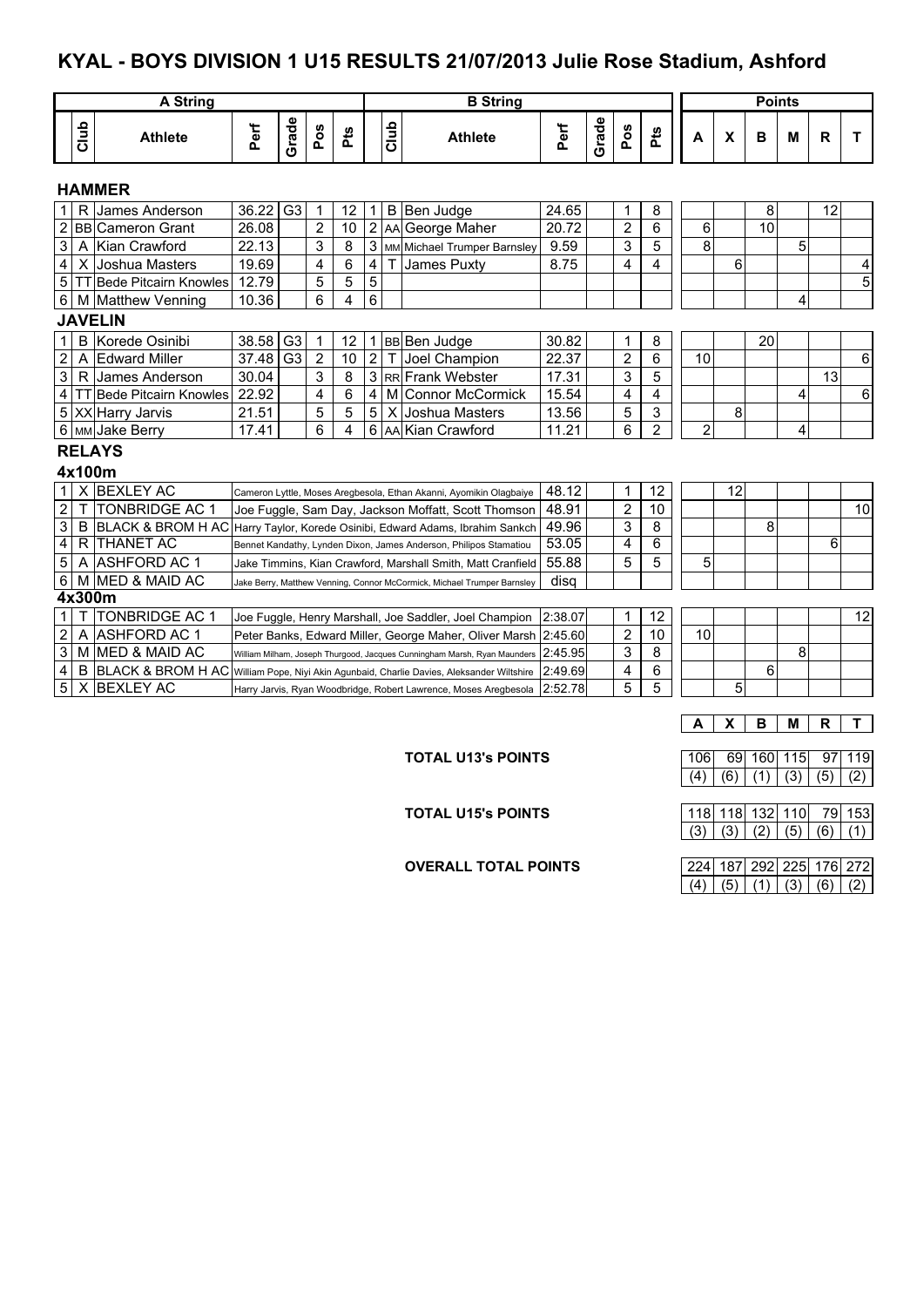# **KYAL - BOYS DIVISION 2 U13 RESULTS 21/07/2013 Julie Rose Stadium, Ashford**

|                          |             | <b>A</b> String     |                        | <b>B</b> String        |                  |                   |                  |      |                                                         |          |       |                |     |    |             |                 | <b>Points</b> |    |   |                 |
|--------------------------|-------------|---------------------|------------------------|------------------------|------------------|-------------------|------------------|------|---------------------------------------------------------|----------|-------|----------------|-----|----|-------------|-----------------|---------------|----|---|-----------------|
|                          | Club        | <b>Athlete</b>      | Perf                   | Grade                  | Pos              | Pts               |                  | Club | <b>Athlete</b>                                          | Perf     | Grade | Pos            | Pts | Z  | $\mathbf c$ | D               | Κ             | P  | Υ | U               |
|                          |             |                     |                        |                        |                  |                   |                  |      |                                                         |          |       |                |     |    |             |                 |               |    |   |                 |
|                          |             |                     |                        |                        |                  |                   |                  |      |                                                         |          |       |                |     |    |             |                 |               |    |   |                 |
|                          | 100m        |                     |                        |                        |                  |                   |                  |      |                                                         |          |       |                |     |    |             |                 |               |    |   |                 |
| $\overline{\phantom{a}}$ |             | D Ben Sutton        | $13.14$ G <sub>2</sub> |                        | 1                | 12                | $\mathbf{1}$     |      | DD Samuel Olubodun                                      | 14.18    |       | 1              | 8   |    |             | 20              |               |    |   |                 |
|                          |             | 2 15 Will Young     | 14.79                  |                        | $\overline{2}$   | 10                |                  |      | 2 UU Alfie Barclay                                      | 14.97    |       | $\overline{c}$ | 6   |    |             |                 |               |    |   | $\overline{16}$ |
|                          |             | 3 P Nick Ithier     | 15.06                  |                        | 3                | 8                 |                  |      | 3 PP Joshua Sneddon                                     | 15.70    |       | 3              | 5   |    |             |                 |               | 13 |   |                 |
|                          |             | 100m C String       |                        |                        |                  |                   |                  |      |                                                         |          |       |                |     |    |             |                 |               |    |   |                 |
|                          |             | 1 U Daniel Smith    | 15.26                  |                        |                  |                   |                  |      |                                                         |          |       |                |     |    |             |                 |               |    |   |                 |
|                          | 200m        |                     |                        |                        |                  |                   |                  |      |                                                         |          |       |                |     |    |             |                 |               |    |   |                 |
|                          |             | 1 D Ben Sutton      | 26.24 G1               |                        | 1                | 12                | 1                |      | DD Mineh Orogun                                         | 28.04 G4 |       | $\mathbf{1}$   | 8   |    |             | 20              |               |    |   |                 |
| $\overline{2}$           |             | Z Matthew Elliott   | 28.25                  | G4                     | $\overline{2}$   | 10                | $\overline{2}$   |      |                                                         |          |       |                |     | 10 |             |                 |               |    |   |                 |
|                          |             | 3 U Felix Brooks    | 31.30                  |                        | 3                | $\overline{8}$    | $\overline{3}$   |      |                                                         |          |       |                |     |    |             |                 |               |    |   | $\overline{8}$  |
|                          |             | 4 P Joshua Sneddon  | 31.89                  |                        | $\overline{4}$   | 6                 | $\overline{4}$   |      |                                                         |          |       |                |     |    |             |                 |               | 6  |   |                 |
|                          |             | 1500m               |                        |                        |                  |                   |                  |      |                                                         |          |       |                |     |    |             |                 |               |    |   |                 |
|                          |             | 1 K Joe Laffey      | 5:02.95 G3             |                        | 1                | 12                | 1                |      | DD Rowan Burford                                        | 6:38.06  |       | 1              | 8   |    |             | 8               | 12            |    |   |                 |
|                          |             | 2 D Ben McNally     | 5:27.09                |                        | $\overline{2}$   | 10                | $\overline{2}$   |      |                                                         |          |       |                |     |    |             | 10              |               |    |   |                 |
|                          |             | <b>75m HURDLES</b>  |                        |                        |                  |                   |                  |      |                                                         |          |       |                |     |    |             |                 |               |    |   |                 |
|                          |             | 1 JUU Alfie Barclay | 15.66                  |                        | 1                | 12                | $\mathbf{1}$     | U    | <b>Felix Brooks</b>                                     | 15.94    |       | $\mathbf{1}$   | 8   |    |             |                 |               |    |   | 20              |
|                          |             | 2 P Joshua Sneddon  | 17.44                  |                        | $\overline{2}$   | 10                | $\overline{2}$   |      |                                                         |          |       |                |     |    |             |                 |               | 10 |   |                 |
|                          |             | <b>HIGH JUMP</b>    |                        |                        |                  |                   |                  |      |                                                         |          |       |                |     |    |             |                 |               |    |   |                 |
|                          |             | 1 U Cameron Keys    | 1.35                   | G <sub>3</sub>         | $\mathbf{1}$     | 12 <sup>2</sup>   | $\mathbf{1}$     |      | <b>JUU</b> Daniel Smith                                 | 1.15     |       | $\mathbf{1}$   | 8   |    |             |                 |               |    |   | 20              |
|                          |             | <b>LONG JUMP</b>    |                        |                        |                  |                   |                  |      |                                                         |          |       |                |     |    |             |                 |               |    |   |                 |
|                          |             | 1 D Samuel Olubodun | 4.18                   | G4                     | 1                | 12                | $\mathbf{1}$     | U    | Cameron Keys                                            | 3.63     |       | 1              | 8   |    |             | 12              |               |    |   | $\bf 8$         |
|                          |             | 2 UU Daniel Smith   | 4.16                   | G4                     | $\overline{2}$   | 10                | $\overline{2}$   |      |                                                         |          |       |                |     |    |             |                 |               |    |   | 10              |
|                          |             | 3 P Nick Ithier     | 3.89                   |                        | 3                | 8                 | $\overline{3}$   |      |                                                         |          |       |                |     |    |             |                 |               | 8  |   |                 |
|                          | <b>SHOT</b> |                     |                        |                        |                  |                   |                  |      |                                                         |          |       |                |     |    |             |                 |               |    |   |                 |
| $\mathbf{1}$             |             | P James O'Gorman    | 8.36                   | G <sub>3</sub>         | 1                | 12                | $\mathbf{1}$     |      | DD Nathan King                                          | 5.73     |       | 1              | 8   |    |             | 8               |               | 12 |   |                 |
|                          |             | 2 D James Hussey    | 7.57                   | G4                     | $\boldsymbol{2}$ | $10\,$            | $\boldsymbol{2}$ |      |                                                         |          |       |                |     |    |             | 10              |               |    |   |                 |
|                          |             | 3 U Will Young      | 5.33                   |                        | 3                | $\bf 8$           | $\overline{3}$   |      |                                                         |          |       |                |     |    |             |                 |               |    |   | $\bf 8$         |
|                          |             | <b>DISCUS</b>       |                        |                        |                  |                   |                  |      |                                                         |          |       |                |     |    |             |                 |               |    |   |                 |
|                          |             | 1 P James O'Gorman  | 22.65 G2               |                        | 1                | $12 \overline{ }$ | $\mathbf 1$      | D    | Nathan King                                             | 12.46    |       | 1              | 8   |    |             | 8               |               | 12 |   |                 |
|                          |             | 2 DD Rowan Burford  | $\overline{12.52}$     |                        | $\mathbf 2$      | 10                |                  |      | 2 UU Felix Brooks                                       | 10.52    |       | $\overline{c}$ | 6   |    |             | $\overline{10}$ |               |    |   | $\overline{6}$  |
|                          |             | 3 U Will Young      | 11.72                  | 3<br>3<br>8            |                  |                   |                  |      |                                                         |          |       |                |     |    |             |                 |               |    |   | $\infty$        |
|                          |             | <b>HAMMER</b>       |                        |                        |                  |                   |                  |      |                                                         |          |       |                |     |    |             |                 |               |    |   |                 |
|                          |             | 1 P James O'Gorman  | 23.21                  | 12<br>1<br>$\mathbf 1$ |                  |                   |                  |      |                                                         |          |       |                |     |    |             |                 |               | 12 |   |                 |
|                          |             | 2 D James Hussey    | 19.59                  |                        | $\overline{2}$   | 10                | $\overline{2}$   |      |                                                         |          |       |                |     |    |             | 10              |               |    |   |                 |
|                          |             | 4x100m RELAYS       |                        |                        |                  |                   |                  |      |                                                         |          |       |                |     |    |             |                 |               |    |   |                 |
|                          |             | 1 D DARTFORD H AC   |                        |                        |                  |                   |                  |      | Ben Sutton, Samuel Olubodun, Mineh Orogun, James Hussey | 56.87    |       | 1              | 12  |    |             | 12              |               |    |   |                 |
| $\overline{2}$           |             | U TONBRIDGE AC 2    |                        |                        |                  |                   |                  |      | Cameron Keys, Will Young, Daniel Smith, Felix Brooks    | 62.72    |       | $\overline{2}$ | 10  |    |             |                 |               |    |   | 10              |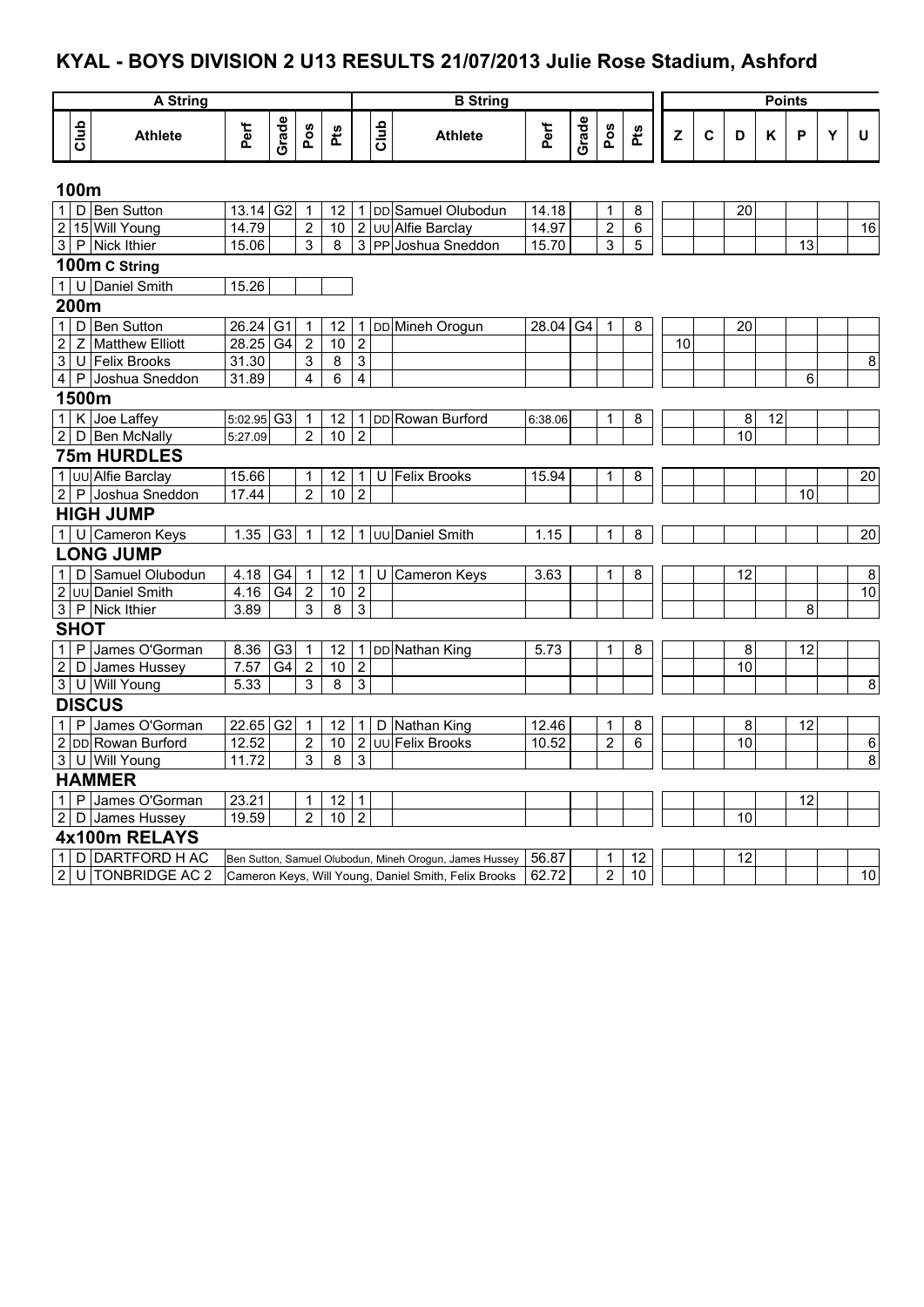#### Home

#### **KYAL - BOYS DIVISION 2 U15 RESULTS 21/07/2013 Julie Rose Stadium, Ashford**

| <b>A String</b><br><b>B</b> String |                                                                                                         |                    |                |                         |    |                |                |                           |         |                |                |   |    |                               |     | <b>Points</b> |    |                |                 |
|------------------------------------|---------------------------------------------------------------------------------------------------------|--------------------|----------------|-------------------------|----|----------------|----------------|---------------------------|---------|----------------|----------------|---|----|-------------------------------|-----|---------------|----|----------------|-----------------|
| dub                                | <b>Athlete</b>                                                                                          | Perf               | Grade          | Pos                     | Ρť |                | Club           | <b>Athlete</b>            | Perf    | Grade          | Pos            | æ | z  | $\mathbf c$                   | D   | ĸ             | P  | Y              | U               |
| 200m                               |                                                                                                         |                    |                |                         |    |                |                |                           |         |                |                |   |    |                               |     |               |    |                |                 |
| 1 <sup>1</sup>                     | Y Deontia Flavius-Griffith 25.28 G4                                                                     |                    |                | $\mathbf{1}$            | 12 |                |                | 1 U Ben Brooks            | 29.42   |                | $\mathbf{1}$   | 8 |    |                               |     |               |    | 12             | 8               |
| 2 <sub>l</sub>                     | Z Harjan Khaira                                                                                         | 26.75              |                | $\overline{c}$          | 10 | $\overline{2}$ |                |                           |         |                |                |   | 10 |                               |     |               |    |                |                 |
|                                    | 3 UU Scott Rowatt                                                                                       | 28.08              |                | 3                       | 8  | $\overline{3}$ |                |                           |         |                |                |   |    |                               |     |               |    |                | $\bf8$          |
| 300m                               |                                                                                                         |                    |                |                         |    |                |                |                           |         |                |                |   |    |                               |     |               |    |                |                 |
| 1                                  | C Kody Powell                                                                                           | 40.40              |                | $\mathbf{1}$            | 12 |                |                | 1 U Ben Brooks            | 50.52   |                | 1              | 8 |    | 12                            |     |               |    |                | 8               |
|                                    | 2 UU Sam Crick                                                                                          | 47.53              |                | $\overline{2}$          | 10 | $\overline{2}$ |                |                           |         |                |                |   |    |                               |     |               |    |                | 10              |
|                                    | 3 P Harry McCall                                                                                        | $\overline{52.00}$ |                | 3                       | 8  | $\overline{3}$ |                |                           |         |                |                |   |    |                               |     |               | 8  |                |                 |
| 1500m                              |                                                                                                         |                    |                |                         |    |                |                |                           |         |                |                |   |    |                               |     |               |    |                |                 |
| 1                                  | C Noah Armitage-Hookes 4:30.63 G3                                                                       |                    |                | $\mathbf{1}$            | 12 |                | 1 <sup>U</sup> | Hamish Johnstone          | 5:01.90 |                | 1              | 8 |    | 12                            |     |               |    |                | 8               |
|                                    | 2 UU Scott Rowatt                                                                                       | 4:52.40            |                | $\overline{2}$          | 10 | $\overline{2}$ |                |                           |         |                |                |   |    |                               |     |               |    |                | 10              |
|                                    | 3 Z Kieran Price                                                                                        | 4:52.92            |                | 3                       | 8  | $\overline{3}$ |                |                           |         |                |                |   | 8  |                               |     |               |    |                |                 |
|                                    | 4 Y James Butler                                                                                        | 5:17.61            |                | $\overline{\mathbf{4}}$ | 6  | $\overline{4}$ |                |                           |         |                |                |   |    |                               |     |               |    | 6              |                 |
|                                    | <b>HIGH JUMP</b>                                                                                        |                    |                |                         |    |                |                |                           |         |                |                |   |    |                               |     |               |    |                |                 |
| 1                                  | C Kyle Lazarus                                                                                          | 1.65               | G <sub>3</sub> | $\mathbf{1}$            | 12 |                |                | 1 cc Afeez Jacob          | 1.40    |                | 1              | 8 |    | 20                            |     |               |    |                |                 |
|                                    | <b>LONG JUMP</b>                                                                                        |                    |                |                         |    |                |                |                           |         |                |                |   |    |                               |     |               |    |                |                 |
| 1 <sup>1</sup>                     | Z Harjan Khaira                                                                                         | 4.78               |                | 1                       | 12 |                |                | 1 Jul Ben Brooks          | 3.96    |                | $\mathbf{1}$   | 8 | 12 |                               |     |               |    |                | 8               |
| $\overline{2}$                     | Y Deontia Flavius-Griffith                                                                              | 4.54               |                | $\overline{2}$          | 10 | $\overline{2}$ |                |                           |         |                |                |   |    |                               |     |               |    | 10             |                 |
| 3 <sup>1</sup>                     | U Scott Rowatt                                                                                          | 4.24               |                | 3                       | 8  | $\overline{3}$ |                |                           |         |                |                |   |    |                               |     |               |    |                | 8               |
| 4 <sup>1</sup>                     | P Harry McCall                                                                                          | 3.62               |                | 4                       | 6  | $\overline{4}$ |                |                           |         |                |                |   |    |                               |     |               | 6  |                |                 |
| <b>SHOT</b>                        |                                                                                                         |                    |                |                         |    |                |                |                           |         |                |                |   |    |                               |     |               |    |                |                 |
|                                    | 1 D Oliver Hussey<br>12.45 G1<br>12<br>$\mathbf{1}$<br>$\mathbf{1}$                                     |                    |                |                         |    |                |                |                           |         |                |                |   |    |                               | 12  |               |    |                |                 |
|                                    | <b>HAMMER</b>                                                                                           |                    |                |                         |    |                |                |                           |         |                |                |   |    |                               |     |               |    |                |                 |
| 1                                  | D Oliver Hussey                                                                                         | 25.18              |                | $\mathbf{1}$            | 12 |                |                | 1 JUU Hamish Johnstone    | 8.85    |                | 1              | 8 |    |                               | 12  |               |    |                | 8               |
|                                    | 2 CC Afeez Jacob                                                                                        | 14.79              |                | $\overline{2}$          | 10 | $\overline{2}$ |                |                           |         |                |                |   |    | 10                            |     |               |    |                |                 |
|                                    | 3 U Sam Crick                                                                                           | 10.67              |                | 3                       | 8  | $\mathbf{3}$   |                |                           |         |                |                |   |    |                               |     |               |    |                | 8               |
| <b>JAVELIN</b>                     |                                                                                                         |                    |                |                         |    |                |                |                           |         |                |                |   |    |                               |     |               |    |                |                 |
| 1                                  | D Harley Parsons                                                                                        | 48.47 G1           |                | 1                       | 12 |                |                | 1 DD Oliver Hussey        | 42.73   | G <sub>2</sub> | $\mathbf{1}$   | 8 |    |                               | 20  |               |    |                |                 |
| $\overline{2}$                     | Y Deontia Flavius-Griffith                                                                              | 26.72              |                | $\overline{2}$          | 10 |                |                | 2 YY James Butler         | 23.20   |                | $\overline{2}$ | 6 |    |                               |     |               |    | 16             |                 |
|                                    | 3 U Hamish Johnstone                                                                                    | 23.72              |                | 3                       | 8  |                |                | 3 UU Sam Crick            | 18.41   |                | 3              | 5 |    |                               |     |               |    |                | $\overline{13}$ |
|                                    | 4 CC Afeez Jacob                                                                                        | 16.17              |                | 4                       | 6  | $\overline{4}$ |                |                           |         |                |                |   |    | 6                             |     |               |    |                |                 |
|                                    | 5 P Harry McCall                                                                                        | 12.85              |                | 5                       | 5  | 5              |                |                           |         |                |                |   |    |                               |     |               | 5  |                |                 |
| 4x300m                             |                                                                                                         |                    |                |                         |    |                |                |                           |         |                |                |   |    |                               |     |               |    |                |                 |
| 1 <sup>1</sup>                     | U TONBRIDGE AC 2<br>$\mathbf{1}$<br>12<br>Sam Crick, Hamish Johnstone, Scott Rowatt, Ben Brooks 3:15.56 |                    |                |                         |    |                |                |                           |         |                |                |   |    |                               |     |               |    |                | 12              |
|                                    |                                                                                                         |                    |                |                         |    |                |                |                           |         |                |                |   |    | C                             | D   | Κ             | P  | Y              | U               |
|                                    |                                                                                                         |                    |                |                         |    |                |                |                           |         |                |                |   |    |                               |     |               |    |                |                 |
|                                    |                                                                                                         |                    |                |                         |    |                |                | <b>TOTAL U13's POINTS</b> |         |                |                |   | 10 | 0                             | 128 | 12            | 73 | $\overline{0}$ | 114             |
|                                    |                                                                                                         |                    |                |                         |    |                |                |                           |         |                |                |   |    | $(5)$ $(6)$ $(1)$ $(4)$ $(4)$ |     |               |    | $(3)$ $(5)$    | (2)             |

 $(5)$   $(6)$   $(1)$   $(4)$   $(3)$   $(5)$   $(2)$ **TOTAL U15's POINTS** 30 60 44 0 19 44 109

 $(5)$   $(2)$   $(3)$   $(7)$   $(6)$   $(2)$   $(1)$ 

**OVERALL TOTAL POINTS** | 40 60 172 12 92 44 223  $(6)$   $(4)$   $(2)$   $(7)$   $(3)$   $(4)$   $(1)$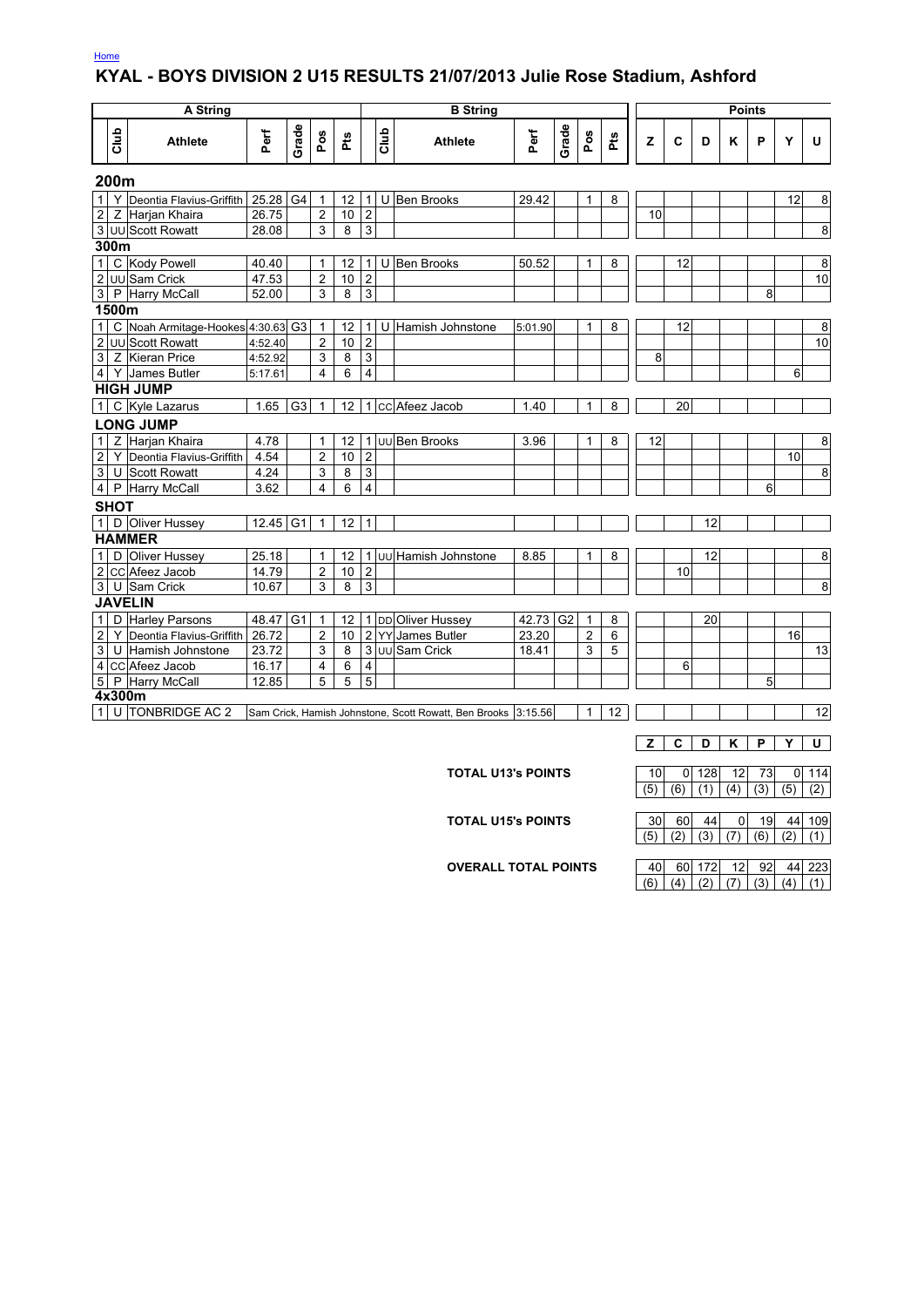| NON-SCORING RESULTS 21/07/2013 Julie Rose Stadium, Ashford |  |
|------------------------------------------------------------|--|
|------------------------------------------------------------|--|

|                | <b>Athlete</b>         | <b>Club</b>                  | Perf    | Grade |
|----------------|------------------------|------------------------------|---------|-------|
|                | U13 Boys               |                              |         |       |
|                | 1500m                  |                              |         |       |
| 1              | <b>Ben Gardiner</b>    | <b>Black &amp; Brom H AC</b> | 5:23.90 |       |
| $\overline{2}$ | <b>Harvey Byard</b>    | <b>Tonbridge AC</b>          | 5:27.01 |       |
| 3              | <b>Cameron Swatten</b> | <b>Black &amp; Brom H AC</b> | disq    |       |
|                | <b>HIGH JUMP</b>       |                              |         |       |
|                | Caelan Raju            | <b>Black &amp; Brom H AC</b> | 1.30    | G4    |
|                | <b>LONG JUMP</b>       |                              |         |       |
| 1              | <b>Ben Gardiner</b>    | <b>Black &amp; Brom H AC</b> | 3.70    |       |
| $\overline{2}$ | <b>Shaun Khaira</b>    | <b>Ashford AC</b>            | 3.42    |       |
| 3              | George Pope            | <b>Black &amp; Brom H AC</b> | ndr     |       |
| <b>SHOT</b>    |                        |                              |         |       |
|                | <b>Dominic Mulhall</b> | <b>Black &amp; Brom H AC</b> | 5.54    |       |
| $\overline{2}$ | <b>Oliver Rice</b>     | <b>Ashford AC</b>            | 4.07    |       |
|                | <b>HAMMER</b>          |                              |         |       |
|                | <b>Dominic Mulhall</b> | <b>Black &amp; Brom H AC</b> | 11.31   |       |
|                | U15 Boys               |                              |         |       |
|                | 1500m                  |                              |         |       |
|                | <b>Scott Bulmer</b>    | <b>Black &amp; Brom H AC</b> | 5:35.11 |       |
|                | <b>LONG JUMP</b>       |                              |         |       |
| 1              | <b>Joel Champion</b>   | Tonbridge AC                 | 5.13    | G4    |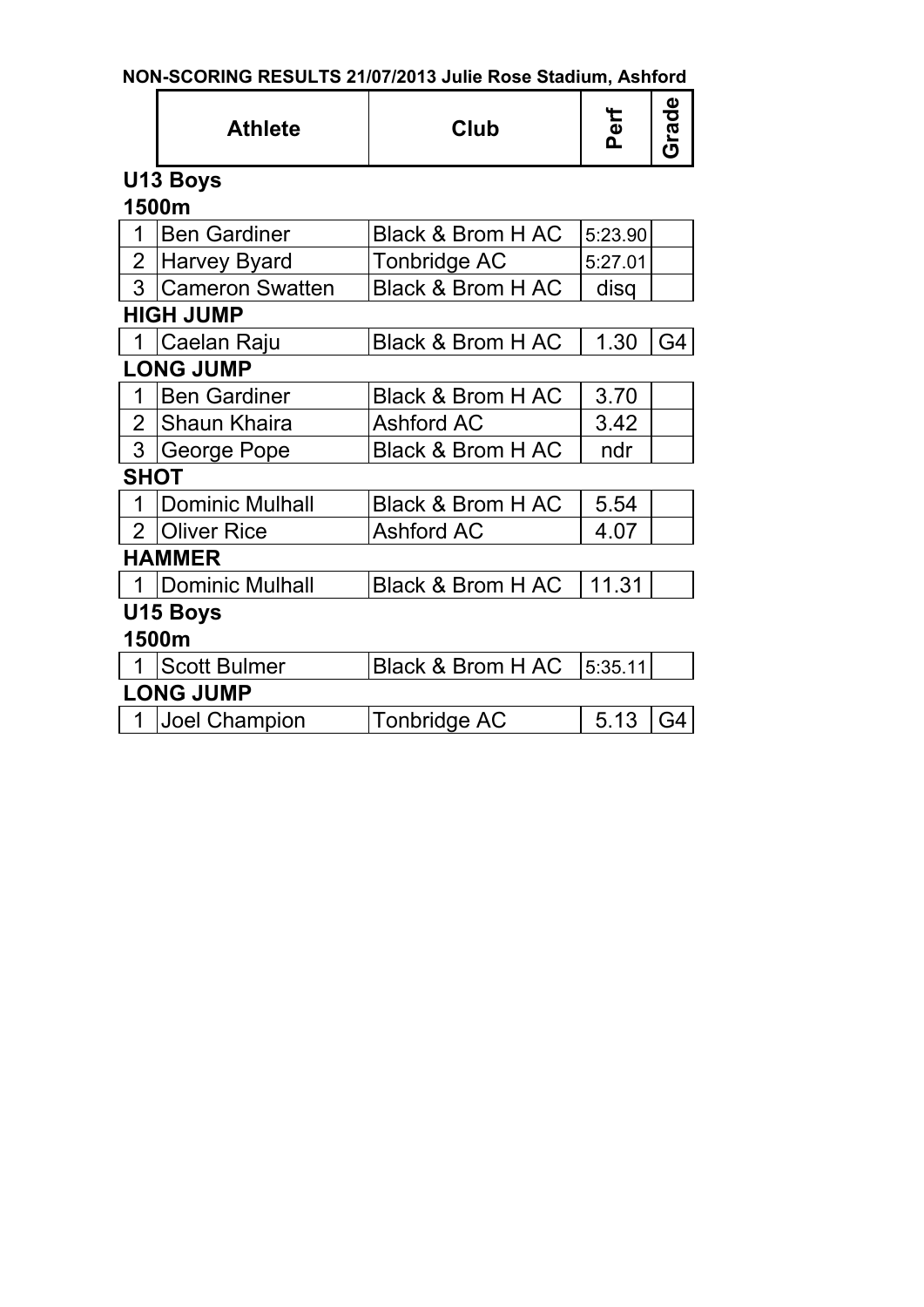#### **KYAL Girls Results**

Julie Rose Ashford - 21/07/2013

|                              | <b>Meeting Result</b> |     |     |   | League Result   |       |        |    |
|------------------------------|-----------------------|-----|-----|---|-----------------|-------|--------|----|
|                              | U13                   | U15 | O/A |   | U <sub>13</sub> | U15   | O/A    |    |
| <b>TONBRIDGE AC 1</b>        | 119                   | 153 | 272 | ົ | 548             | 601   | 1149   |    |
| <b>BLACK &amp; BROM H AC</b> | 160                   | 132 | 292 |   | 516             | 502.5 | 1018.5 | 2  |
| <b>BEXLEY AC</b>             | 69                    | 118 | 187 | 5 | 436             | 451   | 887    | 3  |
| <b>MED &amp; MAID AC</b>     | 115                   | 110 | 225 | 3 | 412             | 466   | 878    | -4 |
| <b>ASHFORD AC 1</b>          | 106                   | 118 | 224 |   | 294             | 491.5 | 785.5  | 5  |
| THANET AC                    | 97                    | 79  | 176 | 6 | 387             | 367   | 754    | 6  |

## **League Result**

| U13 | U15   | O/A    |   |
|-----|-------|--------|---|
| 548 | 601   | 1149   |   |
| 516 | 502.5 | 1018.5 | 2 |
| 436 | 451   | 887    | 3 |
| 412 | 466   | 878    |   |
| 294 | 491.5 | 785.5  | 5 |
| 387 | 367   | 754    | 6 |

|                   |                       | U13 | J15 | O/A |   | U13 | U15  | O/A  |   |
|-------------------|-----------------------|-----|-----|-----|---|-----|------|------|---|
|                   | DARTFORD H AC         | 128 | 44  | 172 |   | 522 | 306  | 828  |   |
|                   | <b>TONBRIDGE AC 2</b> | 114 | 109 | 223 |   | 439 | 340  | 779  | 2 |
| $\mathbf{\Omega}$ | <b>CAMBRIDGE H</b>    |     | 60  | 60  |   | 108 | 405  | 513  | 3 |
|                   | PADDOCK WOOD AC       | 73  | 19  | 92  |   | 263 | 133  | 396  | 4 |
| ≏                 | <b>SWALE COMB AC</b>  |     | 44  | 44  | 5 |     | 139  | 139  | 5 |
|                   | <b>INVICTA EK AC</b>  | 12  |     | 12  |   | 74  | 5.5  | 79.5 | 6 |
|                   | <b>ASHFORD AC 2</b>   | 10  | 30  | 40  | 6 | 29  | 47.5 | 76.5 | ⇁ |

| U13 | U15  | O/A  |   |
|-----|------|------|---|
| 522 | 306  | 828  |   |
| 439 | 340  | 779  | 2 |
| 108 | 405  | 513  | 3 |
| 263 | 133  | 396  | 4 |
|     | 139  | 139  | 5 |
| 74  | 5.5  | 79.5 | 6 |
| 29  | 47.5 | 76.5 |   |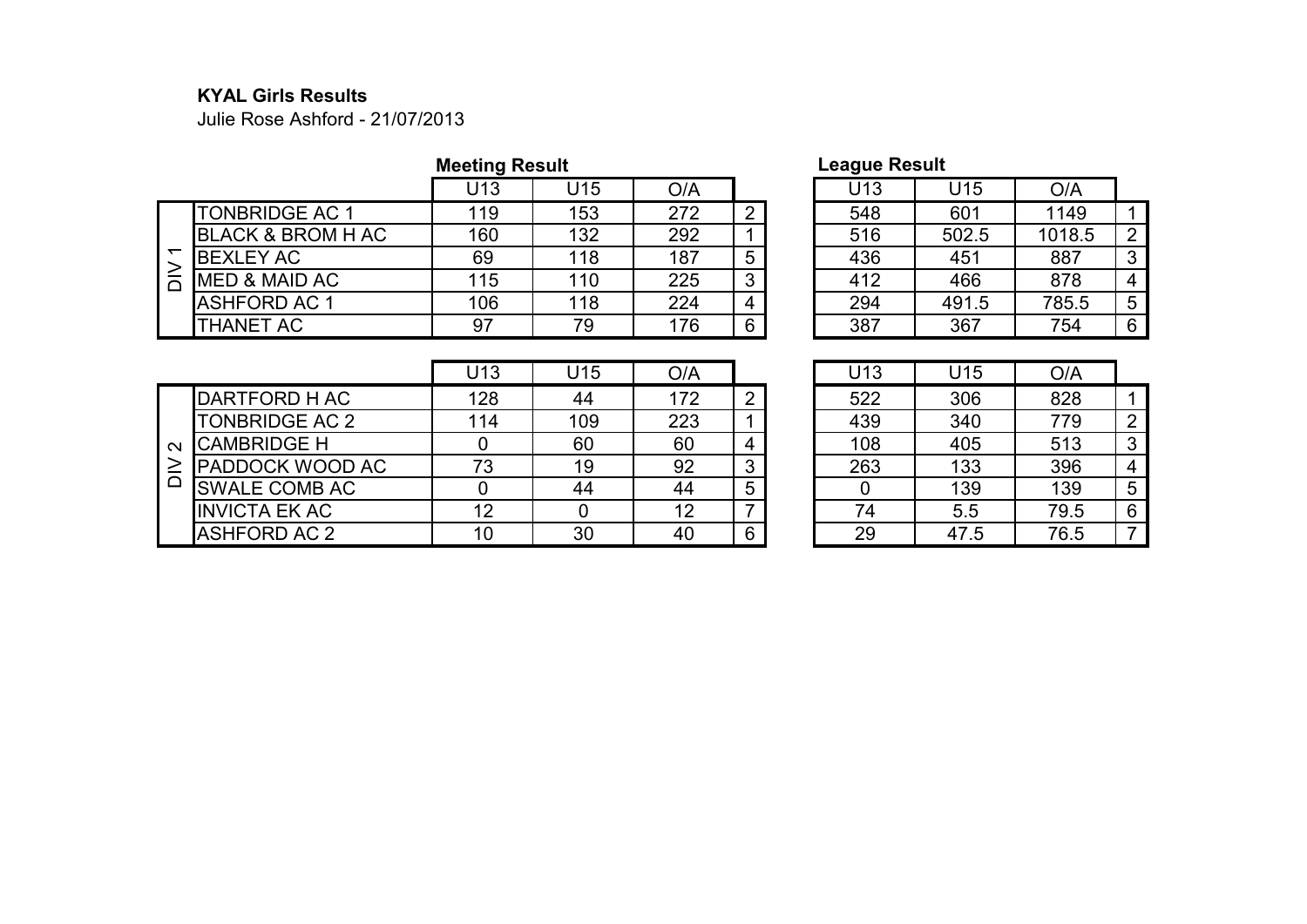# **KYAL - GIRLS DIVISION 1 U13 RESULTS 21/07/2013 Julie Rose Stadium, Ashford**

|                         |              | <b>A String</b>                            |                        |                 |                           |                |                         |      | <b>B</b> String                            |                        |                |                         |                           |    |                 |   | <b>Points</b> |                         |                 |                |
|-------------------------|--------------|--------------------------------------------|------------------------|-----------------|---------------------------|----------------|-------------------------|------|--------------------------------------------|------------------------|----------------|-------------------------|---------------------------|----|-----------------|---|---------------|-------------------------|-----------------|----------------|
|                         |              |                                            |                        |                 |                           |                |                         |      |                                            |                        |                |                         |                           |    |                 |   |               |                         |                 |                |
|                         | Club         | <b>Athlete</b>                             | Perf                   | Grade           | Pos                       | Pts            |                         | Club | <b>Athlete</b>                             | Perf                   | Grade          | Pos                     | Pts                       | А  | B               | Κ | M             | F                       | R               | T.             |
|                         | 75m          |                                            |                        |                 |                           |                |                         |      |                                            |                        |                |                         |                           |    |                 |   |               |                         |                 |                |
| $\mathbf{1}$            | R            | Omega Skeen                                | 10.45 G2               |                 | 1                         | 12             | $\mathbf{1}$            |      | <b>BB</b> Mhairi Brookes                   | 10.69                  | G <sub>3</sub> | $\overline{1}$          | 8                         |    | 8               |   |               |                         | 12              |                |
| 2                       | 3            | Karina Harris                              | 10.54 G2               |                 | $\sqrt{2}$                | 10             | $\overline{2}$          |      | A Ella Hindle                              | 11.19                  | G <sub>4</sub> | $\overline{\mathbf{c}}$ | 6                         | 6  | 10              |   |               |                         |                 |                |
| 3                       | т            | Asha Root                                  | 10.73                  | G <sub>3</sub>  | $\ensuremath{\mathsf{3}}$ | 8              | $\mathbf{3}$            |      | 6 Kacey Byard                              | 11.40                  |                | 3                       | 5                         |    |                 |   |               |                         |                 | 13             |
| 4                       | F            | <b>Elle Wastell</b>                        | 10.98 G4               |                 | $\overline{4}$            | 6              | $\overline{\mathbf{4}}$ |      | RR Maddie Attwood                          | 12.10                  |                | $\overline{\mathbf{4}}$ | $\overline{\mathbf{4}}$   |    |                 |   |               | 6                       | $\overline{4}$  |                |
| 5                       | $\mathbf{1}$ | <b>Faith Cox</b>                           | 11.03 G4               |                 | 5                         | $\overline{5}$ | 5 <sub>5</sub>          |      | M Emily Smith                              | 12.12                  |                | 5                       | 3                         | 5  |                 |   | 3             |                         |                 |                |
|                         |              | 6 MM Lucy Maunders                         | 11.40                  |                 | 6                         | 4              | 6                       |      | FF Freja Askew                             | 12.19                  |                | 6                       | $\overline{2}$            |    |                 |   | 4             | $\overline{\mathbf{c}}$ |                 |                |
|                         |              | 75m C String                               |                        |                 |                           |                |                         |      |                                            |                        |                |                         |                           |    |                 |   |               |                         |                 |                |
| 1                       | B            | Antonia Alapafuja<br>2   AA   Alice Bussey | 10.77 G3<br>11.38      |                 |                           |                |                         |      |                                            |                        |                |                         |                           |    |                 |   |               |                         |                 |                |
|                         |              | 3   TT Eleanor Mcgrath                     | 11.71                  |                 |                           |                |                         |      |                                            |                        |                |                         |                           |    |                 |   |               |                         |                 |                |
|                         | 150m         |                                            |                        |                 |                           |                |                         |      |                                            |                        |                |                         |                           |    |                 |   |               |                         |                 |                |
| $1 \mid$                |              | R Omega Skeen                              | $20.10$ G1             |                 | 1                         | 12             | 1 <sup>1</sup>          |      | <b>BB</b> Gabrielle Dalson                 | $21.13$ G <sub>3</sub> |                | $\mathbf{1}$            | 8                         |    | 8               |   |               |                         | $\overline{12}$ |                |
| $\overline{2}$          | B            | Mhairi Brookes                             | 20.62 G1               |                 | $\mathbf 2$               | 10             | $\overline{c}$          |      | TT Eleanor Mcgrath                         | 22.60                  |                | $\boldsymbol{2}$        | 6                         |    | $\overline{10}$ |   |               |                         |                 | 6              |
| $\mathbf{3}$            | F            | Elle Wastell                               | $21.12$ G <sub>3</sub> |                 | $\sqrt{3}$                | 8              | $\mathbf{3}$            |      | 1 Hannah Graham                            | 22.66                  |                | 3                       | 5                         | 5  |                 |   |               | 8                       |                 |                |
| $\overline{\mathbf{4}}$ | Т            | Asha Root                                  | 21.13                  | G <sub>3</sub>  | $\overline{\mathbf{4}}$   | $\overline{6}$ | $\overline{\mathbf{4}}$ |      | RR Anousca De Moubray                      | 23.39                  |                | 4                       | $\overline{\mathbf{4}}$   |    |                 |   |               |                         | 4               | $\overline{6}$ |
| $\,$ 5 $\,$             |              | A Ella Hindle                              | 22.39 G4               |                 | 5                         | 5              |                         |      | 5 FF Eleanor Lewis                         | 23.71                  |                | 5                       | 3                         | 5  |                 |   |               | 3                       |                 |                |
|                         |              | 6 MM Lucy Maunders                         | 22.66                  |                 | 6                         | 4              | 6                       |      | M Sasha Farrell                            | 24.00                  |                | 6                       | $\overline{c}$            |    |                 |   | 6             |                         |                 |                |
|                         |              | 150m C String                              |                        |                 |                           |                |                         |      |                                            |                        |                |                         |                           |    |                 |   |               |                         |                 |                |
| 1                       |              | 3 Isobelle Bridge                          | 23.22                  |                 |                           |                |                         |      |                                            |                        |                |                         |                           |    |                 |   |               |                         |                 |                |
|                         |              | 2 AA Hannah Brooks                         | 23.43                  |                 |                           |                |                         |      |                                            |                        |                |                         |                           |    |                 |   |               |                         |                 |                |
|                         |              | 3 6 Alicia Ryan                            | 25.07                  |                 |                           |                |                         |      |                                            |                        |                |                         |                           |    |                 |   |               |                         |                 |                |
|                         | 1200m        |                                            |                        |                 |                           |                |                         |      |                                            |                        |                |                         |                           |    |                 |   |               |                         |                 |                |
| $\mathbf{1}$            | F            | <b>Elle Wastell</b>                        | 4:05.50 G3             |                 | 1                         | 12             |                         |      | 1   MM Lauren Vinten                       | 4:31.99                |                | 1                       | 8                         |    |                 |   | 8             | 12                      |                 |                |
| $\overline{c}$          | B            | Millie Smith                               | 4:05.55 G3             |                 | $\overline{\mathbf{c}}$   | 10             |                         |      | 2 AA Hannah Brooks                         | 4:33.82                |                | $\overline{\mathbf{c}}$ | $\,6$                     | 6  | 10              |   |               |                         |                 |                |
| 3                       |              | K Esther Laffey                            | 4:11.91 G4             |                 | 3                         | 8              |                         |      | 3 RR Mia Hillyard                          | 4:37.76                |                | 3                       | 5                         |    |                 | 8 |               |                         | 5               |                |
| $\overline{\mathbf{4}}$ | т            | <b>Sally Palmer</b>                        | 4:17.98                |                 | 4                         | 6              | $\overline{4}$          |      | TT Stephanie Puxty                         | 4:43.15                |                | 4                       | 4                         |    |                 |   |               |                         |                 | 10             |
| 5                       |              | M Emily Featherstone                       | 4:19.82                |                 | 5                         | 5              |                         |      | 5 BB Isobelle Bridge                       | 4:52.58                |                | 5                       | 3                         |    | 3               |   | 5             |                         |                 |                |
| 6                       |              | A Alice Bussey                             | 4:22.66                |                 | 6<br>7                    | 4              | 6                       |      |                                            |                        |                |                         |                           | 4  |                 |   |               |                         |                 |                |
| $\overline{7}$          |              | R Isobel Smith<br><b>70m HURDLES</b>       | 4:36.97                |                 |                           | 3              | $\overline{7}$          |      |                                            |                        |                |                         |                           |    |                 |   |               |                         | 3               |                |
|                         |              |                                            |                        |                 |                           |                |                         |      |                                            |                        |                |                         |                           |    |                 |   |               |                         |                 |                |
| 1 <sup>1</sup>          |              | M Jade Oni<br>2   B   Tajera Baldie        | 12.74 G4<br>12.85 G4   |                 | 1<br>$\overline{2}$       | 12<br>10       |                         |      | 1 MM Lauren Farley<br>2 TT Alicia Ryan     | 13.77<br>13.84         |                | 1<br>2                  | 8<br>6                    |    | 10              |   | 20            |                         |                 | 6              |
| 3 <sup>1</sup>          |              | T Eleanor Mcgrath                          | 13.33                  |                 | 3                         | 8              |                         |      | 3 AA Hannah Graham                         | 13.91                  |                | 3                       | 5                         | 5  |                 |   |               |                         |                 | 8              |
|                         |              | 4 A Alice Bussey                           | 14.11                  |                 | 4                         | 6              |                         |      | 4 BB Isobelle Bridge                       | 14.31                  |                | 4                       | 4                         | 6  | 4               |   |               |                         |                 |                |
|                         |              | 5   R Emily Giardina                       | 14.40                  |                 | 5                         | 5              |                         |      | 5 RR Maddie Attwood                        | 14.99                  |                | 5                       | $\mathfrak{S}$            |    |                 |   |               |                         | 8               |                |
|                         |              | 6 F Emma Botha                             | 14.46                  |                 | 6                         | 4              | 6                       |      |                                            |                        |                |                         |                           |    |                 |   |               | 4                       |                 |                |
|                         |              | <b>HIGH JUMP</b>                           |                        |                 |                           |                |                         |      |                                            |                        |                |                         |                           |    |                 |   |               |                         |                 |                |
| $1 \mid$                | A            | Jade Curtis                                | $1.40$ G1              |                 | $\mathbf{1}$              | 12             |                         |      | 1 BB Antonia Alapafuja                     | 1.25                   | G4             | $\mathbf{1}$            | 8                         | 12 | 8               |   |               |                         |                 |                |
| 2 <sup>1</sup>          |              | <b>B</b> Karina Harris                     | 1.30                   | G <sub>3</sub>  | $\overline{2}$            | 10             | 2                       |      | M Lauren Vinten                            | 1.05                   |                | $\overline{2}$          | 5.5                       |    | 10              |   | 5.5           |                         |                 |                |
|                         |              | 3   T Stephanie Puxty                      | 1.20                   |                 | 3                         | 8              | 3 <sup>1</sup>          |      | TT Asha Root                               | 1.05                   |                | $\boldsymbol{2}$        | $5.5\,$                   |    |                 |   |               |                         |                 | 13.5           |
|                         |              | 4 MM Lauren Farley                         | 1.15                   |                 | 4                         | 6              |                         |      | 4 RROlivia Williams                        | 1.00                   |                | 4                       | $\overline{4}$            |    |                 |   | 6             |                         | 4               |                |
|                         |              | 5   R Emily Giardina                       | 1.15                   |                 | 5                         | 5              |                         |      | 5 AA Faith Cox                             | nhr                    |                |                         |                           |    |                 |   |               |                         | 5               |                |
|                         |              | <b>LONG JUMP</b>                           |                        |                 |                           |                |                         |      |                                            |                        |                |                         |                           |    |                 |   |               |                         |                 |                |
|                         |              | 1 BB Tajera Baldie                         | 4.24                   | G <sub>3</sub>  | 1                         | 12             | $\mathbf{1}$            |      | <b>B</b> Gabrielle Dalson                  | 4.03                   | G4             | -1                      | 8                         |    | 20              |   |               |                         |                 |                |
|                         |              | 2   MM Emily Featherstone                  | 4.00                   | $\overline{G4}$ | $\sqrt{2}$                | 10             | $\mathbf{2}$            |      | R Anousca De Moubray                       | 3.83                   |                | $\overline{2}$          | 6                         |    |                 |   | 10            |                         | 6               |                |
|                         |              | 3 RROmega Skeen                            | 3.87                   |                 | 3                         | 8              | 3 <sup>1</sup>          |      | M Jade Oni                                 | 3.65                   |                | 3                       | 5                         |    |                 |   | 5             |                         | 8               |                |
| 4 <sup>1</sup>          |              | A Faith Cox                                | 3.55                   |                 | 4                         | 6              |                         |      | 4 AA Hannah Graham                         | 3.36                   |                | 4                       | 4                         | 10 |                 |   |               |                         |                 |                |
|                         |              | 5   T Alicia Ryan                          | 3.35                   |                 | 5                         | 5              |                         |      | 5 TT Kacey Byard                           | 3.34                   |                | 5                       | $\ensuremath{\mathsf{3}}$ |    |                 |   |               |                         |                 | 8              |
|                         |              | 6   F Eleanor Lewis                        | 3.02                   |                 | 6                         | 4              |                         |      | 6 FF Freja Askew                           | 2.85                   |                | 6                       | $\overline{2}$            |    |                 |   |               | $\,6$                   |                 |                |
|                         | <b>SHOT</b>  |                                            |                        |                 |                           |                |                         |      |                                            |                        |                |                         |                           |    |                 |   |               |                         |                 |                |
| $1 \mid$                |              | <b>B</b> Eve Keith                         | 7.53                   | G <sub>3</sub>  | 1                         | 12             | $\mathbf 1$             |      | A Hannah Brooks                            | 5.48                   |                | 1                       | 8                         | 8  | 12              |   |               |                         |                 |                |
|                         |              | 2 RR Ellie Rush<br>3 TT Catie Kohler       | 6.16<br>6.08           |                 | $\overline{c}$<br>3       | 10<br>8        | $\overline{2}$          |      | T Kirsty Anne Ebbage<br>3 BB Daisy Dowling | 5.38<br>5.33           |                | $\overline{c}$<br>3     | 6<br>5                    |    | 5               |   |               |                         | 10              | $\,6$<br>8     |
|                         |              | 4 AA Jacqueline Benson                     | 5.87                   |                 | 4                         | 6              | 4 <sup>1</sup>          |      | R Mia Hillyard                             | 4.77                   |                | 4                       | 4                         | 6  |                 |   |               |                         | 4               |                |
|                         |              | 5 M Sasha Farrell                          | 5.10                   |                 | 5                         | 5              |                         |      | 5 FF Freja Askew                           | 3.25                   |                | 5                       | $\overline{3}$            |    |                 |   | 5             | 3                       |                 |                |
|                         |              | 6   F   Keeley Hodge                       | 4.39                   |                 | 6                         | 4              | 6                       |      |                                            |                        |                |                         |                           |    |                 |   |               | $\overline{4}$          |                 |                |
|                         |              |                                            |                        |                 |                           |                |                         |      |                                            |                        |                |                         |                           |    |                 |   |               |                         |                 |                |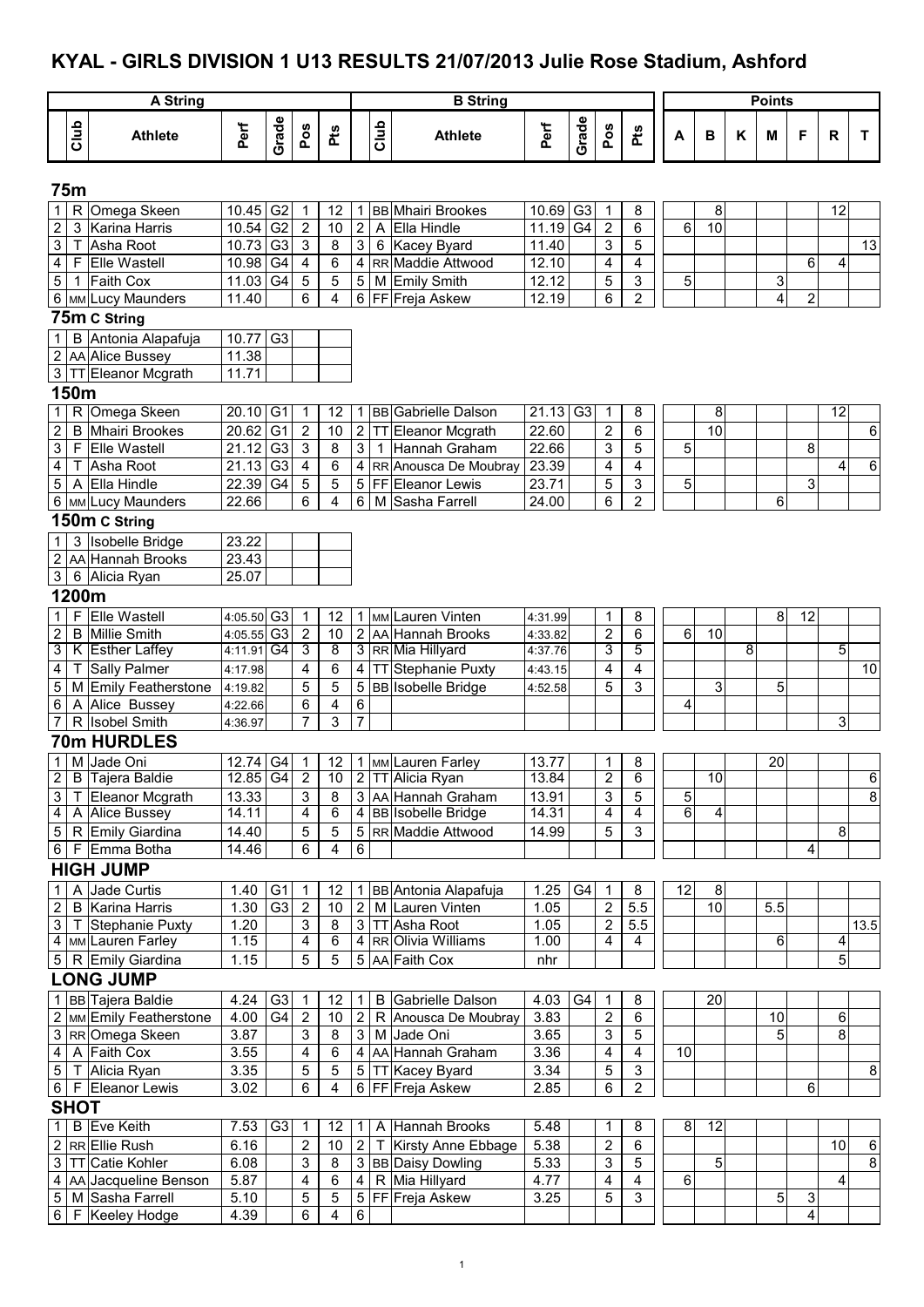#### **KYAL - GIRLS DIVISION 1 U13 RESULTS 21/07/2013 Julie Rose Stadium, Ashford**

|                |      | <b>A String</b>                  |          |                |     |                 |             |      | <b>B</b> String                                                    |          |                |                |     |   |    |   | <b>Points</b> |    |             |                |
|----------------|------|----------------------------------|----------|----------------|-----|-----------------|-------------|------|--------------------------------------------------------------------|----------|----------------|----------------|-----|---|----|---|---------------|----|-------------|----------------|
|                | Club | <b>Athlete</b>                   | Perf     | Grade          | Pos | Pts             |             | Club | <b>Athlete</b>                                                     | Perf     | Grade          | Pos            | Pts | А | B  | K | M             | F  | $\mathbf R$ |                |
|                |      | <b>DISCUS</b>                    |          |                |     |                 |             |      |                                                                    |          |                |                |     |   |    |   |               |    |             |                |
|                |      | 1 BB Eve Keith                   | 19.20    | G <sub>3</sub> | 1   | 12              | $\mathbf 1$ |      | Kirsty Anne Ebbage                                                 | 16.62    | G <sub>4</sub> | 1              | 8   |   | 12 |   |               |    |             | 8 <sup>1</sup> |
|                |      | <b>TT</b> Catie Kohler           | 18.80    | G3             | 2   | 10              |             |      | 2 RR Olivia Williams                                               | 15.55    | G4             | 2              | 6   |   |    |   |               |    | 6           | 10             |
| 3              |      | R Megan Williams                 | 16.05 G4 |                | 3   | 8               | 3           |      | <b>B</b> Daisy Dowling                                             | 10.69    |                | 3              | 5   |   | 5  |   |               |    | 8           |                |
|                |      | 4   FF   Eleanor Lewis           | 14.45    |                | 4   | 6               | 4           | F    | Keeley Hodge                                                       | 9.50     |                | 4              | 4   |   |    |   |               | 10 |             |                |
| 5 <sup>5</sup> |      | A Rebecca Humphries              | 12.04    |                | 5   | 5               | 5           |      |                                                                    |          |                |                |     | 5 |    |   |               |    |             |                |
|                |      | 6 M Sasha Farrell                | 9.48     |                | 6   | 4               | 6           |      |                                                                    |          |                |                |     |   |    |   | 4             |    |             |                |
|                |      | <b>JAVELIN</b>                   |          |                |     |                 |             |      |                                                                    |          |                |                |     |   |    |   |               |    |             |                |
|                |      | <b>B</b> Daisy Dowling           | 21.30    | G <sub>3</sub> | 1   | 12 <sup>2</sup> |             |      | 1 RR Emily Giardina                                                | 16.50 G4 |                | 1              | 8   |   | 12 |   |               |    | 8           |                |
| $\overline{2}$ |      | R Ellie Rush                     | 17.45    | G <sub>4</sub> | 2   | 10              |             |      | 2 AA Rebecca Humphries                                             | 13.52    |                | $\overline{2}$ | 6   | 6 |    |   |               |    | 10          |                |
| 3              |      | A Ella Hindle                    | 16.35    | G <sub>4</sub> | 3   | 8               |             |      | 3 FFIEmma Botha                                                    | 10.75    |                | 3              | 5   | 8 |    |   |               | 5  |             |                |
| $\overline{4}$ |      | M Lauren Farley                  | 13.38    |                | 4   | 6               |             |      | 4 BB Eve Keith                                                     | 10.10    |                | 4              | 4   |   | 4  |   | 6             |    |             |                |
| 5              | F    | Keeley Hodge                     | 11.96    |                | 5   | 5               |             |      | 5   MM Emily Smith                                                 | 7.70     |                | 5              | 3   |   |    |   | 3             | 5  |             |                |
|                |      | 6 TT Catie Kohler                | 9.54     |                | 6   | 4               | 6           |      |                                                                    |          |                |                |     |   |    |   |               |    |             | 4              |
|                |      | 4x100m RELAYS                    |          |                |     |                 |             |      |                                                                    |          |                |                |     |   |    |   |               |    |             |                |
|                |      | <b>B BLACK &amp; BROM H AC 1</b> |          |                |     |                 |             |      | Antonia Alapafuja, Karina Harris, Gabrielle Dalson, Mhairi Brookes | 56.27    |                | 1              | 12  |   | 12 |   |               |    |             |                |
| $\overline{2}$ |      | <b>ITONBRIDGE AC 1</b>           |          |                |     |                 |             |      | Sally Palmer, Eleanor Mcgrath, Asha Root, Alicia Ryan              | 59.26    |                | $\overline{2}$ | 10  |   |    |   |               |    |             | 10             |
| 3              |      | R <b>THANET AC</b>               |          |                |     |                 |             |      | Ria Downes, Maddie Attwood, Emily Giardina, Omega Skeen            | 59.55    |                | 3              | 8   |   |    |   |               |    | 8           |                |
|                |      | 4   M MED & MAID AC              |          |                |     |                 |             |      | Emily Featherstone, Lauren Farley, Emily Smith, Jade Oni           | 60.20    |                | 4              | 6   |   |    |   | 6             |    |             |                |

 $5$  | A |ASHFORD AC 1  $-$  Faith Cox, Rebecca Humphries, Alice Bussey, Hannah Graham | 60.46  $-$  | 5 | 5 | | 5 | 5

 $6$  | <code>F</code> |MEDWAY PARK PH'X |Elle Wastell, Eleanor Lewis, Keeley Hodge, Freja Askew |  $67.36$  |  $\,$  |  $\,$  |  $\,$  |  $\,$  |  $\,$  |  $\,$  |  $\,$  |  $\,$  |  $\,$  |  $\,$  |  $\,$  |  $\,$  |  $\,$  |  $\,$  |  $\,$  |  $\,$  |  $\,$  |  $\,$  |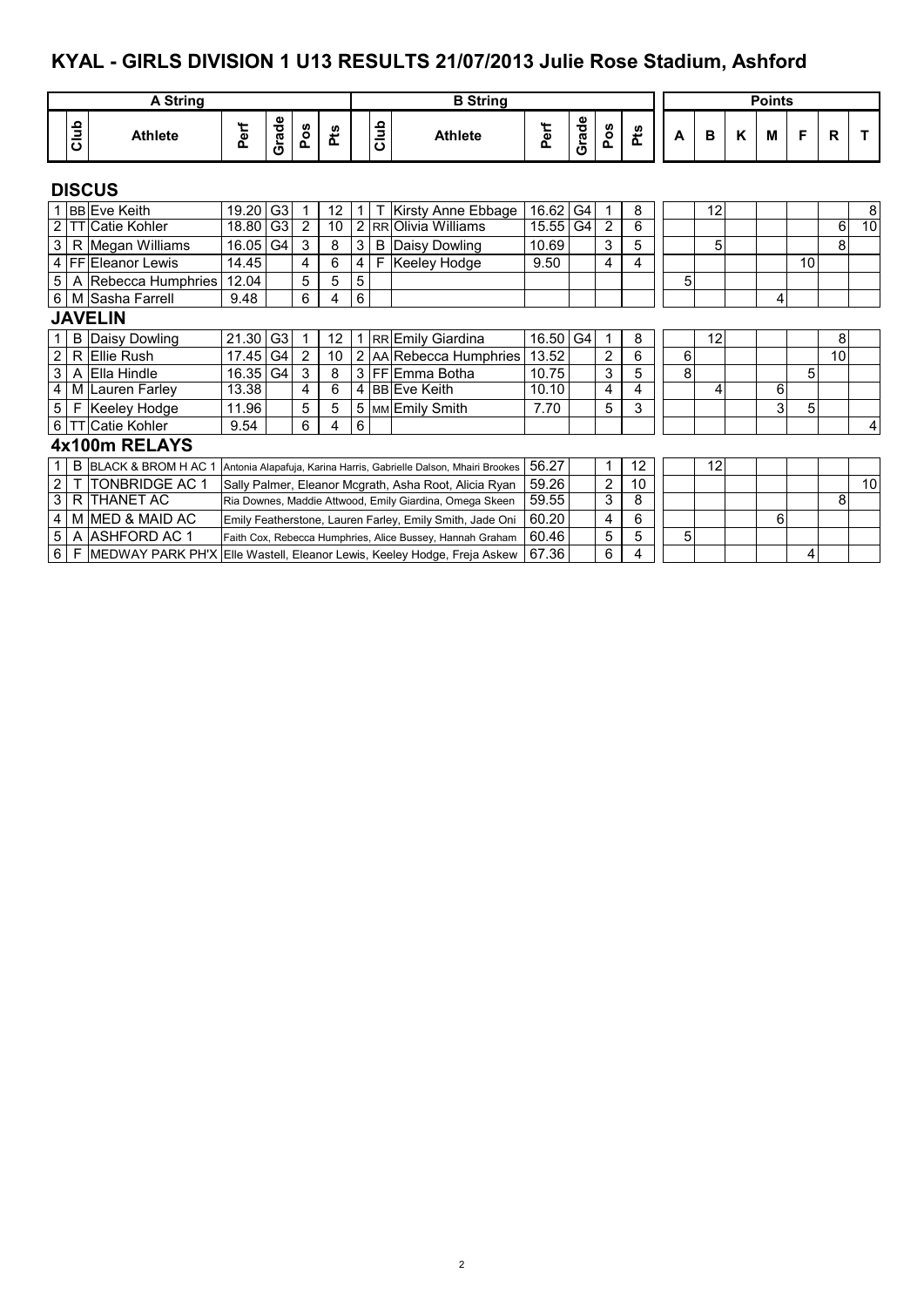## **KYAL - GIRLS DIVISION 1 U15 RESULTS 21/07/2013 Julie Rose Stadium, Ashford**

| Grade<br>Grade<br>Club<br>Club<br>Perf<br>Perf<br>Pos<br>Pos<br>Pts<br>Pts<br><b>Athlete</b><br><b>Athlete</b><br>Κ<br>F<br>R<br>A<br>B<br>M<br>T.<br>200m<br>$\mathbf{1}$<br>Jasmine Smith<br>26.03<br>G <sub>1</sub><br>G <sub>2</sub><br>Т<br>12<br>1 BB Olivia Richer<br>26.84<br>8<br>8<br>12<br>1<br>1<br>$\overline{2}$<br>$\overline{2}$<br>2 TT Lucy Rust<br>10<br>Magda Cienciala<br>26.18<br>G <sub>1</sub><br>10<br>27.58<br>G4<br>$\boldsymbol{2}$<br>6<br>B<br>6<br>$\overline{3}$<br>G <sub>3</sub><br>3<br>8<br>3<br>8<br>5<br>AA Grace Sullivan<br>27.01<br>3 RR Chantelle Bailey<br>28.58<br>5<br>$\overline{\mathbf{4}}$<br>R Alice Fox<br>28.06<br>6<br>$\overline{4}$<br>4<br>A<br>Eve Graham<br>28.70<br>4<br>4<br>6<br>4<br>5<br>5<br>5<br>3<br>MM Danielle Astirbadi<br>29.34<br>5 FF Jessica Masters<br>5<br>3<br>5<br>32.42<br>6<br>4<br>6<br>6<br>29.53<br>4<br>Maddie Cooper-Wallis<br>F<br>200m C String<br>6 Chanda Lamb<br>$\mathbf{1}$<br>28.68<br>$\mathbf{2}$<br>1 Eleanor Potter<br>29.12<br>300m<br>$\overline{1}$<br>Becky O'Hara<br>$\mathsf{T}$<br>41.35<br>$\mathbf 1$<br>12<br>1 TT Alessia Russo<br>43.67<br>8<br>20<br>1<br>$\overline{2}$<br>$\overline{2}$<br>2 MM Emma Jenkins<br>2<br>16<br>M Imogen Munday<br>43.48<br>45.27<br>10<br>6<br>$\overline{3}$<br>3<br>3<br>5<br>13<br>B Elizabeth Ibidunni<br>43.54<br>8<br>3 BB Akina Gondwe Onobrauche<br>45.99<br>$\overline{\mathbf{4}}$<br>4<br>6<br>50.75<br>4<br>4<br>10<br>A Alexandra Prickett<br>46.95<br>4 AA Danielle Godden<br>5<br>5<br>5<br>3<br>47.53<br>5 RR Amy Clayton<br>8<br>$\sqrt{5}$<br>R Amber De Moubray<br>51.92<br>$6\vert$<br>4<br>6<br>6<br>F Jenny Payne<br>50.47<br>4<br>1500m<br>$\mathbf{1}$<br>Alice Ralph<br>$4:58.11$ G3<br>1   TT Polly Pitcairn Knowles   5:14.14   G4<br>20<br>12<br>1<br>8<br>$\mathbf 1$<br>$\mathbf 2$<br>$\boldsymbol{2}$<br>Yasmin Austridge<br>$4:59.94$ G <sub>3</sub><br>$\overline{2}$<br>6<br>6<br>B<br>2 MM Lola Wheeler<br>5:42.14<br>10<br>10<br>$\overline{5}$<br>8<br>$\overline{3}$<br>3<br>3<br>5<br>Darcey Barham<br>5:15.67<br>8<br>3 BB Amy Leach<br>M<br>5:46.61<br>$\overline{\mathbf{4}}$<br>6<br>4<br>4<br>6<br>K Jessica Carley<br>4<br>4 RR Ailsa McRea<br>5:27.98<br>5:52.58<br>4<br>5<br>$\overline{5}$<br>5<br>5 FF Jessica Masters<br>5<br>3<br>5<br>3<br>R Beatrice Lever<br>5:35.82<br>6:40.23<br>$\,6\,$<br>6<br>4<br>$\,6\,$<br>A Ellie Atkins<br>6:06.02<br>4<br>3<br>$\overline{7}$<br>$\boldsymbol{7}$<br>7<br>3<br>F Jenny Payne<br>6:14.76<br><b>75m HURDLES</b><br>$\mathbf{1}$<br>$\sf B$<br>12.06<br>G <sub>3</sub><br>20<br>Megan Beaman-Browne<br>G1<br>12.51<br>8<br>1<br>12<br><b>BB</b> Akina Gondwe Onobrauche<br>1<br>1 I<br>2 TT Chanda Lamb<br>$\boldsymbol{2}$<br>$\boldsymbol{2}$<br>6<br>12.75<br>G <sub>3</sub><br>10<br>12.64<br>$\boldsymbol{2}$<br>16<br>$\mathsf{T}$<br>Una Laquetabua<br>G <sub>3</sub><br>$\ensuremath{\mathsf{3}}$<br>G4<br>$\ensuremath{\mathsf{3}}$<br>$\mathsf 3$<br>8<br>5<br>M Natasha Scott<br>12.89<br>8<br>3 RR Amy Clayton<br>14.73<br>5<br>$\overline{\mathbf{4}}$<br>G <sub>4</sub><br>$\overline{\mathbf{4}}$<br>$\,6\,$<br>4 AA Jaimee-Ann Heyes<br>A Alexandra Prickett<br>13.09<br>15.70<br>4<br>4<br>10<br>5<br>$5\,$<br>14.00<br>5<br>5<br>R Amber De Moubray<br>5<br>$\sigma$<br>6<br>4<br>$\overline{6}$<br>15.74<br>Maddie Cooper-Wallis<br>4<br>F.<br><b>HIGH JUMP</b><br>$\mathbf 1$<br>1 BB Magda Cienciala<br>20<br>1.50<br>G <sub>3</sub><br>8<br><b>B</b> Toyin Orelaja<br>$\mathbf 1$<br>12<br>1.40<br>G4<br>$\mathbf 1$<br>$\sqrt{2}$<br>G4<br>2 RR Chantelle Bailey<br>R Madilyn Johnson<br>1.40<br>$\overline{2}$<br>1.40<br>G4<br>$\boldsymbol{2}$<br>16<br>10<br>6<br>$\overline{3}$<br>3<br>3<br>7<br>3 AA Eve Graham<br>5<br>A Hannah Owen<br>1.35<br>1.25<br>12<br>$\overline{\mathbf{4}}$<br>3<br>$\overline{4}$<br>7<br>M Natasha Scott<br>1.35<br>7<br>$\sqrt{5}$<br>5<br>$\sqrt{5}$<br>$5\,$<br>1.35<br>5<br>Lucy Rust<br>$\top$<br><b>LONG JUMP</b><br>$\mathbf{1}$<br><b>Grace Sullivan</b><br>8<br>A<br>5.14<br>G <sub>1</sub><br>1 M Natasha Scott<br>4.69<br>G4<br>12<br>12<br>$\mathbf{1}$<br>8<br>-1<br>$\overline{2}$<br>G <sub>3</sub><br>$\sqrt{2}$<br>B Magda Cienciala<br>4.74<br>2 TT Lucy Rust<br>4.56<br>G4<br>$\sqrt{2}$<br>10<br>$\,6$<br>10<br>6<br>8<br>$\ensuremath{\mathsf{3}}$<br>MM Priya Singh Kanda<br>4.72<br>G <sub>3</sub><br>$\sqrt{3}$<br>3 R Amber De Moubray<br>4.21<br>$\ensuremath{\mathsf{3}}$<br>5<br>5<br>8<br>$\overline{4}$<br>$\overline{\mathbf{4}}$<br>$\,6$<br>Jasmine Smith<br>4.70<br>G <sub>3</sub><br>4<br>6<br>4 BB Olivia Richer<br>3.96<br>4<br>$\mathsf{T}$<br>4<br>3<br>5 RR Madilyn Johnson<br>5<br>5<br>5 AA Eve Graham<br>3.69<br>5<br>3<br>5<br>4.35<br>6<br>4<br>6<br>6 F Leah Towner<br>3.04<br>4<br><b>SHOT</b><br>A Hannah Owen<br>$\mathbf{1}$<br>7.37<br>8<br>7.89<br>1 RR Chantelle Bailey<br>12<br>8<br>1<br>12<br>1<br>$\sqrt{2}$<br>$\boldsymbol{2}$<br>7.82<br>$\overline{c}$<br>6.98<br>6<br>10<br>Una Laquetabua<br>10<br>2 BB Toyin Orelaja<br>6<br>$\mathsf T$<br>8<br>$\mathsf 3$<br>7.78<br>3 AA Eleanor Potter<br>3<br>5<br>3<br>8<br>5.83<br>5<br><b>B</b> Anna Barnett<br>$\overline{4}$<br>7.50<br>6<br>4<br>$\overline{\mathbf{4}}$<br>R Alice Fox<br>4 TT Alessia Russo<br>5.77<br>6<br>4<br>4<br>5 MM Lola Wheeler<br>6.70<br>5<br>5<br>5.73<br>$\sqrt{5}$<br>$\mathfrak{S}$<br>8<br>5 M Danielle Astirbadi<br>5.73<br>4<br>$\,6\,$<br>6<br>$\overline{4}$<br>F Maddie Cooper-Wallis<br>$6 \mid$<br><b>DISCUS</b><br>$\mathbf{1}$<br>B Anna Barnett<br>28.64<br>G <sub>1</sub><br>1 AA Hannah Owen<br>15.84<br>12<br>8<br>8<br>1<br>12<br>1<br>10<br>2 MM Darcey Barham<br>$\boldsymbol{2}$<br>6<br>$\boldsymbol{2}$<br>19.21<br>$\overline{c}$<br>12.76<br>6<br>A Jaimee-Ann Heyes<br>10<br>$\overline{3}$<br>18.57<br>3<br>3 BB Yasmin Austridge<br>12.22<br>3<br>5<br>T Chanda Lamb<br>8<br>5<br>8<br>$\overline{4}$<br>4<br>$\overline{6}$<br>10.42<br>$\overline{4}$<br>6<br>M Lola Wheeler<br>17.99<br>4 FF Jenny Payne<br>$\overline{\mathbf{4}}$<br>4<br>$\overline{5}$<br>$\overline{3}$<br>$\sqrt{5}$<br>8.87<br>5<br>F Leah Towner<br>10.73<br>5<br>5 TT Polly Pitcairn Knowles<br>5<br>$\ensuremath{\mathsf{3}}$<br>6 RR Amy Clayton<br>9.71<br>6<br>4<br>6 R Chloe Williams<br>4<br>ndr |  | <b>A String</b> |  |  |  | <b>B</b> String |  |  |  | <b>Points</b> |  |  |
|---------------------------------------------------------------------------------------------------------------------------------------------------------------------------------------------------------------------------------------------------------------------------------------------------------------------------------------------------------------------------------------------------------------------------------------------------------------------------------------------------------------------------------------------------------------------------------------------------------------------------------------------------------------------------------------------------------------------------------------------------------------------------------------------------------------------------------------------------------------------------------------------------------------------------------------------------------------------------------------------------------------------------------------------------------------------------------------------------------------------------------------------------------------------------------------------------------------------------------------------------------------------------------------------------------------------------------------------------------------------------------------------------------------------------------------------------------------------------------------------------------------------------------------------------------------------------------------------------------------------------------------------------------------------------------------------------------------------------------------------------------------------------------------------------------------------------------------------------------------------------------------------------------------------------------------------------------------------------------------------------------------------------------------------------------------------------------------------------------------------------------------------------------------------------------------------------------------------------------------------------------------------------------------------------------------------------------------------------------------------------------------------------------------------------------------------------------------------------------------------------------------------------------------------------------------------------------------------------------------------------------------------------------------------------------------------------------------------------------------------------------------------------------------------------------------------------------------------------------------------------------------------------------------------------------------------------------------------------------------------------------------------------------------------------------------------------------------------------------------------------------------------------------------------------------------------------------------------------------------------------------------------------------------------------------------------------------------------------------------------------------------------------------------------------------------------------------------------------------------------------------------------------------------------------------------------------------------------------------------------------------------------------------------------------------------------------------------------------------------------------------------------------------------------------------------------------------------------------------------------------------------------------------------------------------------------------------------------------------------------------------------------------------------------------------------------------------------------------------------------------------------------------------------------------------------------------------------------------------------------------------------------------------------------------------------------------------------------------------------------------------------------------------------------------------------------------------------------------------------------------------------------------------------------------------------------------------------------------------------------------------------------------------------------------------------------------------------------------------------------------------------------------------------------------------------------------------------------------------------------------------------------------------------------------------------------------------------------------------------------------------------------------------------------------------------------------------------------------------------------------------------------------------------------------------------------------------------------------------------------------------------------------------------------------------------------------------------------------------------------------------------------------------------------------------------------------------------------------------------------------------------------------------------------------------------------------------------------------------------------------------------------------------------------------------------------------------------------------------------------------------------------------------------------------------------------------------------------------------------------------------------------------------------------------------------------------------------------------------------------------------------------------------------------------------------------------------------------------------------------------------------------------------------------------------------------------------------------------------------------------------------------------------------------------------------------------------------------------------------|--|-----------------|--|--|--|-----------------|--|--|--|---------------|--|--|
|                                                                                                                                                                                                                                                                                                                                                                                                                                                                                                                                                                                                                                                                                                                                                                                                                                                                                                                                                                                                                                                                                                                                                                                                                                                                                                                                                                                                                                                                                                                                                                                                                                                                                                                                                                                                                                                                                                                                                                                                                                                                                                                                                                                                                                                                                                                                                                                                                                                                                                                                                                                                                                                                                                                                                                                                                                                                                                                                                                                                                                                                                                                                                                                                                                                                                                                                                                                                                                                                                                                                                                                                                                                                                                                                                                                                                                                                                                                                                                                                                                                                                                                                                                                                                                                                                                                                                                                                                                                                                                                                                                                                                                                                                                                                                                                                                                                                                                                                                                                                                                                                                                                                                                                                                                                                                                                                                                                                                                                                                                                                                                                                                                                                                                                                                                                                                                                                                                                                                                                                                                                                                                                                                                                                                                                                                                                                                               |  |                 |  |  |  |                 |  |  |  |               |  |  |
|                                                                                                                                                                                                                                                                                                                                                                                                                                                                                                                                                                                                                                                                                                                                                                                                                                                                                                                                                                                                                                                                                                                                                                                                                                                                                                                                                                                                                                                                                                                                                                                                                                                                                                                                                                                                                                                                                                                                                                                                                                                                                                                                                                                                                                                                                                                                                                                                                                                                                                                                                                                                                                                                                                                                                                                                                                                                                                                                                                                                                                                                                                                                                                                                                                                                                                                                                                                                                                                                                                                                                                                                                                                                                                                                                                                                                                                                                                                                                                                                                                                                                                                                                                                                                                                                                                                                                                                                                                                                                                                                                                                                                                                                                                                                                                                                                                                                                                                                                                                                                                                                                                                                                                                                                                                                                                                                                                                                                                                                                                                                                                                                                                                                                                                                                                                                                                                                                                                                                                                                                                                                                                                                                                                                                                                                                                                                                               |  |                 |  |  |  |                 |  |  |  |               |  |  |
|                                                                                                                                                                                                                                                                                                                                                                                                                                                                                                                                                                                                                                                                                                                                                                                                                                                                                                                                                                                                                                                                                                                                                                                                                                                                                                                                                                                                                                                                                                                                                                                                                                                                                                                                                                                                                                                                                                                                                                                                                                                                                                                                                                                                                                                                                                                                                                                                                                                                                                                                                                                                                                                                                                                                                                                                                                                                                                                                                                                                                                                                                                                                                                                                                                                                                                                                                                                                                                                                                                                                                                                                                                                                                                                                                                                                                                                                                                                                                                                                                                                                                                                                                                                                                                                                                                                                                                                                                                                                                                                                                                                                                                                                                                                                                                                                                                                                                                                                                                                                                                                                                                                                                                                                                                                                                                                                                                                                                                                                                                                                                                                                                                                                                                                                                                                                                                                                                                                                                                                                                                                                                                                                                                                                                                                                                                                                                               |  |                 |  |  |  |                 |  |  |  |               |  |  |
|                                                                                                                                                                                                                                                                                                                                                                                                                                                                                                                                                                                                                                                                                                                                                                                                                                                                                                                                                                                                                                                                                                                                                                                                                                                                                                                                                                                                                                                                                                                                                                                                                                                                                                                                                                                                                                                                                                                                                                                                                                                                                                                                                                                                                                                                                                                                                                                                                                                                                                                                                                                                                                                                                                                                                                                                                                                                                                                                                                                                                                                                                                                                                                                                                                                                                                                                                                                                                                                                                                                                                                                                                                                                                                                                                                                                                                                                                                                                                                                                                                                                                                                                                                                                                                                                                                                                                                                                                                                                                                                                                                                                                                                                                                                                                                                                                                                                                                                                                                                                                                                                                                                                                                                                                                                                                                                                                                                                                                                                                                                                                                                                                                                                                                                                                                                                                                                                                                                                                                                                                                                                                                                                                                                                                                                                                                                                                               |  |                 |  |  |  |                 |  |  |  |               |  |  |
|                                                                                                                                                                                                                                                                                                                                                                                                                                                                                                                                                                                                                                                                                                                                                                                                                                                                                                                                                                                                                                                                                                                                                                                                                                                                                                                                                                                                                                                                                                                                                                                                                                                                                                                                                                                                                                                                                                                                                                                                                                                                                                                                                                                                                                                                                                                                                                                                                                                                                                                                                                                                                                                                                                                                                                                                                                                                                                                                                                                                                                                                                                                                                                                                                                                                                                                                                                                                                                                                                                                                                                                                                                                                                                                                                                                                                                                                                                                                                                                                                                                                                                                                                                                                                                                                                                                                                                                                                                                                                                                                                                                                                                                                                                                                                                                                                                                                                                                                                                                                                                                                                                                                                                                                                                                                                                                                                                                                                                                                                                                                                                                                                                                                                                                                                                                                                                                                                                                                                                                                                                                                                                                                                                                                                                                                                                                                                               |  |                 |  |  |  |                 |  |  |  |               |  |  |
|                                                                                                                                                                                                                                                                                                                                                                                                                                                                                                                                                                                                                                                                                                                                                                                                                                                                                                                                                                                                                                                                                                                                                                                                                                                                                                                                                                                                                                                                                                                                                                                                                                                                                                                                                                                                                                                                                                                                                                                                                                                                                                                                                                                                                                                                                                                                                                                                                                                                                                                                                                                                                                                                                                                                                                                                                                                                                                                                                                                                                                                                                                                                                                                                                                                                                                                                                                                                                                                                                                                                                                                                                                                                                                                                                                                                                                                                                                                                                                                                                                                                                                                                                                                                                                                                                                                                                                                                                                                                                                                                                                                                                                                                                                                                                                                                                                                                                                                                                                                                                                                                                                                                                                                                                                                                                                                                                                                                                                                                                                                                                                                                                                                                                                                                                                                                                                                                                                                                                                                                                                                                                                                                                                                                                                                                                                                                                               |  |                 |  |  |  |                 |  |  |  |               |  |  |
|                                                                                                                                                                                                                                                                                                                                                                                                                                                                                                                                                                                                                                                                                                                                                                                                                                                                                                                                                                                                                                                                                                                                                                                                                                                                                                                                                                                                                                                                                                                                                                                                                                                                                                                                                                                                                                                                                                                                                                                                                                                                                                                                                                                                                                                                                                                                                                                                                                                                                                                                                                                                                                                                                                                                                                                                                                                                                                                                                                                                                                                                                                                                                                                                                                                                                                                                                                                                                                                                                                                                                                                                                                                                                                                                                                                                                                                                                                                                                                                                                                                                                                                                                                                                                                                                                                                                                                                                                                                                                                                                                                                                                                                                                                                                                                                                                                                                                                                                                                                                                                                                                                                                                                                                                                                                                                                                                                                                                                                                                                                                                                                                                                                                                                                                                                                                                                                                                                                                                                                                                                                                                                                                                                                                                                                                                                                                                               |  |                 |  |  |  |                 |  |  |  |               |  |  |
|                                                                                                                                                                                                                                                                                                                                                                                                                                                                                                                                                                                                                                                                                                                                                                                                                                                                                                                                                                                                                                                                                                                                                                                                                                                                                                                                                                                                                                                                                                                                                                                                                                                                                                                                                                                                                                                                                                                                                                                                                                                                                                                                                                                                                                                                                                                                                                                                                                                                                                                                                                                                                                                                                                                                                                                                                                                                                                                                                                                                                                                                                                                                                                                                                                                                                                                                                                                                                                                                                                                                                                                                                                                                                                                                                                                                                                                                                                                                                                                                                                                                                                                                                                                                                                                                                                                                                                                                                                                                                                                                                                                                                                                                                                                                                                                                                                                                                                                                                                                                                                                                                                                                                                                                                                                                                                                                                                                                                                                                                                                                                                                                                                                                                                                                                                                                                                                                                                                                                                                                                                                                                                                                                                                                                                                                                                                                                               |  |                 |  |  |  |                 |  |  |  |               |  |  |
|                                                                                                                                                                                                                                                                                                                                                                                                                                                                                                                                                                                                                                                                                                                                                                                                                                                                                                                                                                                                                                                                                                                                                                                                                                                                                                                                                                                                                                                                                                                                                                                                                                                                                                                                                                                                                                                                                                                                                                                                                                                                                                                                                                                                                                                                                                                                                                                                                                                                                                                                                                                                                                                                                                                                                                                                                                                                                                                                                                                                                                                                                                                                                                                                                                                                                                                                                                                                                                                                                                                                                                                                                                                                                                                                                                                                                                                                                                                                                                                                                                                                                                                                                                                                                                                                                                                                                                                                                                                                                                                                                                                                                                                                                                                                                                                                                                                                                                                                                                                                                                                                                                                                                                                                                                                                                                                                                                                                                                                                                                                                                                                                                                                                                                                                                                                                                                                                                                                                                                                                                                                                                                                                                                                                                                                                                                                                                               |  |                 |  |  |  |                 |  |  |  |               |  |  |
|                                                                                                                                                                                                                                                                                                                                                                                                                                                                                                                                                                                                                                                                                                                                                                                                                                                                                                                                                                                                                                                                                                                                                                                                                                                                                                                                                                                                                                                                                                                                                                                                                                                                                                                                                                                                                                                                                                                                                                                                                                                                                                                                                                                                                                                                                                                                                                                                                                                                                                                                                                                                                                                                                                                                                                                                                                                                                                                                                                                                                                                                                                                                                                                                                                                                                                                                                                                                                                                                                                                                                                                                                                                                                                                                                                                                                                                                                                                                                                                                                                                                                                                                                                                                                                                                                                                                                                                                                                                                                                                                                                                                                                                                                                                                                                                                                                                                                                                                                                                                                                                                                                                                                                                                                                                                                                                                                                                                                                                                                                                                                                                                                                                                                                                                                                                                                                                                                                                                                                                                                                                                                                                                                                                                                                                                                                                                                               |  |                 |  |  |  |                 |  |  |  |               |  |  |
|                                                                                                                                                                                                                                                                                                                                                                                                                                                                                                                                                                                                                                                                                                                                                                                                                                                                                                                                                                                                                                                                                                                                                                                                                                                                                                                                                                                                                                                                                                                                                                                                                                                                                                                                                                                                                                                                                                                                                                                                                                                                                                                                                                                                                                                                                                                                                                                                                                                                                                                                                                                                                                                                                                                                                                                                                                                                                                                                                                                                                                                                                                                                                                                                                                                                                                                                                                                                                                                                                                                                                                                                                                                                                                                                                                                                                                                                                                                                                                                                                                                                                                                                                                                                                                                                                                                                                                                                                                                                                                                                                                                                                                                                                                                                                                                                                                                                                                                                                                                                                                                                                                                                                                                                                                                                                                                                                                                                                                                                                                                                                                                                                                                                                                                                                                                                                                                                                                                                                                                                                                                                                                                                                                                                                                                                                                                                                               |  |                 |  |  |  |                 |  |  |  |               |  |  |
|                                                                                                                                                                                                                                                                                                                                                                                                                                                                                                                                                                                                                                                                                                                                                                                                                                                                                                                                                                                                                                                                                                                                                                                                                                                                                                                                                                                                                                                                                                                                                                                                                                                                                                                                                                                                                                                                                                                                                                                                                                                                                                                                                                                                                                                                                                                                                                                                                                                                                                                                                                                                                                                                                                                                                                                                                                                                                                                                                                                                                                                                                                                                                                                                                                                                                                                                                                                                                                                                                                                                                                                                                                                                                                                                                                                                                                                                                                                                                                                                                                                                                                                                                                                                                                                                                                                                                                                                                                                                                                                                                                                                                                                                                                                                                                                                                                                                                                                                                                                                                                                                                                                                                                                                                                                                                                                                                                                                                                                                                                                                                                                                                                                                                                                                                                                                                                                                                                                                                                                                                                                                                                                                                                                                                                                                                                                                                               |  |                 |  |  |  |                 |  |  |  |               |  |  |
|                                                                                                                                                                                                                                                                                                                                                                                                                                                                                                                                                                                                                                                                                                                                                                                                                                                                                                                                                                                                                                                                                                                                                                                                                                                                                                                                                                                                                                                                                                                                                                                                                                                                                                                                                                                                                                                                                                                                                                                                                                                                                                                                                                                                                                                                                                                                                                                                                                                                                                                                                                                                                                                                                                                                                                                                                                                                                                                                                                                                                                                                                                                                                                                                                                                                                                                                                                                                                                                                                                                                                                                                                                                                                                                                                                                                                                                                                                                                                                                                                                                                                                                                                                                                                                                                                                                                                                                                                                                                                                                                                                                                                                                                                                                                                                                                                                                                                                                                                                                                                                                                                                                                                                                                                                                                                                                                                                                                                                                                                                                                                                                                                                                                                                                                                                                                                                                                                                                                                                                                                                                                                                                                                                                                                                                                                                                                                               |  |                 |  |  |  |                 |  |  |  |               |  |  |
|                                                                                                                                                                                                                                                                                                                                                                                                                                                                                                                                                                                                                                                                                                                                                                                                                                                                                                                                                                                                                                                                                                                                                                                                                                                                                                                                                                                                                                                                                                                                                                                                                                                                                                                                                                                                                                                                                                                                                                                                                                                                                                                                                                                                                                                                                                                                                                                                                                                                                                                                                                                                                                                                                                                                                                                                                                                                                                                                                                                                                                                                                                                                                                                                                                                                                                                                                                                                                                                                                                                                                                                                                                                                                                                                                                                                                                                                                                                                                                                                                                                                                                                                                                                                                                                                                                                                                                                                                                                                                                                                                                                                                                                                                                                                                                                                                                                                                                                                                                                                                                                                                                                                                                                                                                                                                                                                                                                                                                                                                                                                                                                                                                                                                                                                                                                                                                                                                                                                                                                                                                                                                                                                                                                                                                                                                                                                                               |  |                 |  |  |  |                 |  |  |  |               |  |  |
|                                                                                                                                                                                                                                                                                                                                                                                                                                                                                                                                                                                                                                                                                                                                                                                                                                                                                                                                                                                                                                                                                                                                                                                                                                                                                                                                                                                                                                                                                                                                                                                                                                                                                                                                                                                                                                                                                                                                                                                                                                                                                                                                                                                                                                                                                                                                                                                                                                                                                                                                                                                                                                                                                                                                                                                                                                                                                                                                                                                                                                                                                                                                                                                                                                                                                                                                                                                                                                                                                                                                                                                                                                                                                                                                                                                                                                                                                                                                                                                                                                                                                                                                                                                                                                                                                                                                                                                                                                                                                                                                                                                                                                                                                                                                                                                                                                                                                                                                                                                                                                                                                                                                                                                                                                                                                                                                                                                                                                                                                                                                                                                                                                                                                                                                                                                                                                                                                                                                                                                                                                                                                                                                                                                                                                                                                                                                                               |  |                 |  |  |  |                 |  |  |  |               |  |  |
|                                                                                                                                                                                                                                                                                                                                                                                                                                                                                                                                                                                                                                                                                                                                                                                                                                                                                                                                                                                                                                                                                                                                                                                                                                                                                                                                                                                                                                                                                                                                                                                                                                                                                                                                                                                                                                                                                                                                                                                                                                                                                                                                                                                                                                                                                                                                                                                                                                                                                                                                                                                                                                                                                                                                                                                                                                                                                                                                                                                                                                                                                                                                                                                                                                                                                                                                                                                                                                                                                                                                                                                                                                                                                                                                                                                                                                                                                                                                                                                                                                                                                                                                                                                                                                                                                                                                                                                                                                                                                                                                                                                                                                                                                                                                                                                                                                                                                                                                                                                                                                                                                                                                                                                                                                                                                                                                                                                                                                                                                                                                                                                                                                                                                                                                                                                                                                                                                                                                                                                                                                                                                                                                                                                                                                                                                                                                                               |  |                 |  |  |  |                 |  |  |  |               |  |  |
|                                                                                                                                                                                                                                                                                                                                                                                                                                                                                                                                                                                                                                                                                                                                                                                                                                                                                                                                                                                                                                                                                                                                                                                                                                                                                                                                                                                                                                                                                                                                                                                                                                                                                                                                                                                                                                                                                                                                                                                                                                                                                                                                                                                                                                                                                                                                                                                                                                                                                                                                                                                                                                                                                                                                                                                                                                                                                                                                                                                                                                                                                                                                                                                                                                                                                                                                                                                                                                                                                                                                                                                                                                                                                                                                                                                                                                                                                                                                                                                                                                                                                                                                                                                                                                                                                                                                                                                                                                                                                                                                                                                                                                                                                                                                                                                                                                                                                                                                                                                                                                                                                                                                                                                                                                                                                                                                                                                                                                                                                                                                                                                                                                                                                                                                                                                                                                                                                                                                                                                                                                                                                                                                                                                                                                                                                                                                                               |  |                 |  |  |  |                 |  |  |  |               |  |  |
|                                                                                                                                                                                                                                                                                                                                                                                                                                                                                                                                                                                                                                                                                                                                                                                                                                                                                                                                                                                                                                                                                                                                                                                                                                                                                                                                                                                                                                                                                                                                                                                                                                                                                                                                                                                                                                                                                                                                                                                                                                                                                                                                                                                                                                                                                                                                                                                                                                                                                                                                                                                                                                                                                                                                                                                                                                                                                                                                                                                                                                                                                                                                                                                                                                                                                                                                                                                                                                                                                                                                                                                                                                                                                                                                                                                                                                                                                                                                                                                                                                                                                                                                                                                                                                                                                                                                                                                                                                                                                                                                                                                                                                                                                                                                                                                                                                                                                                                                                                                                                                                                                                                                                                                                                                                                                                                                                                                                                                                                                                                                                                                                                                                                                                                                                                                                                                                                                                                                                                                                                                                                                                                                                                                                                                                                                                                                                               |  |                 |  |  |  |                 |  |  |  |               |  |  |
|                                                                                                                                                                                                                                                                                                                                                                                                                                                                                                                                                                                                                                                                                                                                                                                                                                                                                                                                                                                                                                                                                                                                                                                                                                                                                                                                                                                                                                                                                                                                                                                                                                                                                                                                                                                                                                                                                                                                                                                                                                                                                                                                                                                                                                                                                                                                                                                                                                                                                                                                                                                                                                                                                                                                                                                                                                                                                                                                                                                                                                                                                                                                                                                                                                                                                                                                                                                                                                                                                                                                                                                                                                                                                                                                                                                                                                                                                                                                                                                                                                                                                                                                                                                                                                                                                                                                                                                                                                                                                                                                                                                                                                                                                                                                                                                                                                                                                                                                                                                                                                                                                                                                                                                                                                                                                                                                                                                                                                                                                                                                                                                                                                                                                                                                                                                                                                                                                                                                                                                                                                                                                                                                                                                                                                                                                                                                                               |  |                 |  |  |  |                 |  |  |  |               |  |  |
|                                                                                                                                                                                                                                                                                                                                                                                                                                                                                                                                                                                                                                                                                                                                                                                                                                                                                                                                                                                                                                                                                                                                                                                                                                                                                                                                                                                                                                                                                                                                                                                                                                                                                                                                                                                                                                                                                                                                                                                                                                                                                                                                                                                                                                                                                                                                                                                                                                                                                                                                                                                                                                                                                                                                                                                                                                                                                                                                                                                                                                                                                                                                                                                                                                                                                                                                                                                                                                                                                                                                                                                                                                                                                                                                                                                                                                                                                                                                                                                                                                                                                                                                                                                                                                                                                                                                                                                                                                                                                                                                                                                                                                                                                                                                                                                                                                                                                                                                                                                                                                                                                                                                                                                                                                                                                                                                                                                                                                                                                                                                                                                                                                                                                                                                                                                                                                                                                                                                                                                                                                                                                                                                                                                                                                                                                                                                                               |  |                 |  |  |  |                 |  |  |  |               |  |  |
|                                                                                                                                                                                                                                                                                                                                                                                                                                                                                                                                                                                                                                                                                                                                                                                                                                                                                                                                                                                                                                                                                                                                                                                                                                                                                                                                                                                                                                                                                                                                                                                                                                                                                                                                                                                                                                                                                                                                                                                                                                                                                                                                                                                                                                                                                                                                                                                                                                                                                                                                                                                                                                                                                                                                                                                                                                                                                                                                                                                                                                                                                                                                                                                                                                                                                                                                                                                                                                                                                                                                                                                                                                                                                                                                                                                                                                                                                                                                                                                                                                                                                                                                                                                                                                                                                                                                                                                                                                                                                                                                                                                                                                                                                                                                                                                                                                                                                                                                                                                                                                                                                                                                                                                                                                                                                                                                                                                                                                                                                                                                                                                                                                                                                                                                                                                                                                                                                                                                                                                                                                                                                                                                                                                                                                                                                                                                                               |  |                 |  |  |  |                 |  |  |  |               |  |  |
|                                                                                                                                                                                                                                                                                                                                                                                                                                                                                                                                                                                                                                                                                                                                                                                                                                                                                                                                                                                                                                                                                                                                                                                                                                                                                                                                                                                                                                                                                                                                                                                                                                                                                                                                                                                                                                                                                                                                                                                                                                                                                                                                                                                                                                                                                                                                                                                                                                                                                                                                                                                                                                                                                                                                                                                                                                                                                                                                                                                                                                                                                                                                                                                                                                                                                                                                                                                                                                                                                                                                                                                                                                                                                                                                                                                                                                                                                                                                                                                                                                                                                                                                                                                                                                                                                                                                                                                                                                                                                                                                                                                                                                                                                                                                                                                                                                                                                                                                                                                                                                                                                                                                                                                                                                                                                                                                                                                                                                                                                                                                                                                                                                                                                                                                                                                                                                                                                                                                                                                                                                                                                                                                                                                                                                                                                                                                                               |  |                 |  |  |  |                 |  |  |  |               |  |  |
|                                                                                                                                                                                                                                                                                                                                                                                                                                                                                                                                                                                                                                                                                                                                                                                                                                                                                                                                                                                                                                                                                                                                                                                                                                                                                                                                                                                                                                                                                                                                                                                                                                                                                                                                                                                                                                                                                                                                                                                                                                                                                                                                                                                                                                                                                                                                                                                                                                                                                                                                                                                                                                                                                                                                                                                                                                                                                                                                                                                                                                                                                                                                                                                                                                                                                                                                                                                                                                                                                                                                                                                                                                                                                                                                                                                                                                                                                                                                                                                                                                                                                                                                                                                                                                                                                                                                                                                                                                                                                                                                                                                                                                                                                                                                                                                                                                                                                                                                                                                                                                                                                                                                                                                                                                                                                                                                                                                                                                                                                                                                                                                                                                                                                                                                                                                                                                                                                                                                                                                                                                                                                                                                                                                                                                                                                                                                                               |  |                 |  |  |  |                 |  |  |  |               |  |  |
|                                                                                                                                                                                                                                                                                                                                                                                                                                                                                                                                                                                                                                                                                                                                                                                                                                                                                                                                                                                                                                                                                                                                                                                                                                                                                                                                                                                                                                                                                                                                                                                                                                                                                                                                                                                                                                                                                                                                                                                                                                                                                                                                                                                                                                                                                                                                                                                                                                                                                                                                                                                                                                                                                                                                                                                                                                                                                                                                                                                                                                                                                                                                                                                                                                                                                                                                                                                                                                                                                                                                                                                                                                                                                                                                                                                                                                                                                                                                                                                                                                                                                                                                                                                                                                                                                                                                                                                                                                                                                                                                                                                                                                                                                                                                                                                                                                                                                                                                                                                                                                                                                                                                                                                                                                                                                                                                                                                                                                                                                                                                                                                                                                                                                                                                                                                                                                                                                                                                                                                                                                                                                                                                                                                                                                                                                                                                                               |  |                 |  |  |  |                 |  |  |  |               |  |  |
|                                                                                                                                                                                                                                                                                                                                                                                                                                                                                                                                                                                                                                                                                                                                                                                                                                                                                                                                                                                                                                                                                                                                                                                                                                                                                                                                                                                                                                                                                                                                                                                                                                                                                                                                                                                                                                                                                                                                                                                                                                                                                                                                                                                                                                                                                                                                                                                                                                                                                                                                                                                                                                                                                                                                                                                                                                                                                                                                                                                                                                                                                                                                                                                                                                                                                                                                                                                                                                                                                                                                                                                                                                                                                                                                                                                                                                                                                                                                                                                                                                                                                                                                                                                                                                                                                                                                                                                                                                                                                                                                                                                                                                                                                                                                                                                                                                                                                                                                                                                                                                                                                                                                                                                                                                                                                                                                                                                                                                                                                                                                                                                                                                                                                                                                                                                                                                                                                                                                                                                                                                                                                                                                                                                                                                                                                                                                                               |  |                 |  |  |  |                 |  |  |  |               |  |  |
|                                                                                                                                                                                                                                                                                                                                                                                                                                                                                                                                                                                                                                                                                                                                                                                                                                                                                                                                                                                                                                                                                                                                                                                                                                                                                                                                                                                                                                                                                                                                                                                                                                                                                                                                                                                                                                                                                                                                                                                                                                                                                                                                                                                                                                                                                                                                                                                                                                                                                                                                                                                                                                                                                                                                                                                                                                                                                                                                                                                                                                                                                                                                                                                                                                                                                                                                                                                                                                                                                                                                                                                                                                                                                                                                                                                                                                                                                                                                                                                                                                                                                                                                                                                                                                                                                                                                                                                                                                                                                                                                                                                                                                                                                                                                                                                                                                                                                                                                                                                                                                                                                                                                                                                                                                                                                                                                                                                                                                                                                                                                                                                                                                                                                                                                                                                                                                                                                                                                                                                                                                                                                                                                                                                                                                                                                                                                                               |  |                 |  |  |  |                 |  |  |  |               |  |  |
|                                                                                                                                                                                                                                                                                                                                                                                                                                                                                                                                                                                                                                                                                                                                                                                                                                                                                                                                                                                                                                                                                                                                                                                                                                                                                                                                                                                                                                                                                                                                                                                                                                                                                                                                                                                                                                                                                                                                                                                                                                                                                                                                                                                                                                                                                                                                                                                                                                                                                                                                                                                                                                                                                                                                                                                                                                                                                                                                                                                                                                                                                                                                                                                                                                                                                                                                                                                                                                                                                                                                                                                                                                                                                                                                                                                                                                                                                                                                                                                                                                                                                                                                                                                                                                                                                                                                                                                                                                                                                                                                                                                                                                                                                                                                                                                                                                                                                                                                                                                                                                                                                                                                                                                                                                                                                                                                                                                                                                                                                                                                                                                                                                                                                                                                                                                                                                                                                                                                                                                                                                                                                                                                                                                                                                                                                                                                                               |  |                 |  |  |  |                 |  |  |  |               |  |  |
|                                                                                                                                                                                                                                                                                                                                                                                                                                                                                                                                                                                                                                                                                                                                                                                                                                                                                                                                                                                                                                                                                                                                                                                                                                                                                                                                                                                                                                                                                                                                                                                                                                                                                                                                                                                                                                                                                                                                                                                                                                                                                                                                                                                                                                                                                                                                                                                                                                                                                                                                                                                                                                                                                                                                                                                                                                                                                                                                                                                                                                                                                                                                                                                                                                                                                                                                                                                                                                                                                                                                                                                                                                                                                                                                                                                                                                                                                                                                                                                                                                                                                                                                                                                                                                                                                                                                                                                                                                                                                                                                                                                                                                                                                                                                                                                                                                                                                                                                                                                                                                                                                                                                                                                                                                                                                                                                                                                                                                                                                                                                                                                                                                                                                                                                                                                                                                                                                                                                                                                                                                                                                                                                                                                                                                                                                                                                                               |  |                 |  |  |  |                 |  |  |  |               |  |  |
|                                                                                                                                                                                                                                                                                                                                                                                                                                                                                                                                                                                                                                                                                                                                                                                                                                                                                                                                                                                                                                                                                                                                                                                                                                                                                                                                                                                                                                                                                                                                                                                                                                                                                                                                                                                                                                                                                                                                                                                                                                                                                                                                                                                                                                                                                                                                                                                                                                                                                                                                                                                                                                                                                                                                                                                                                                                                                                                                                                                                                                                                                                                                                                                                                                                                                                                                                                                                                                                                                                                                                                                                                                                                                                                                                                                                                                                                                                                                                                                                                                                                                                                                                                                                                                                                                                                                                                                                                                                                                                                                                                                                                                                                                                                                                                                                                                                                                                                                                                                                                                                                                                                                                                                                                                                                                                                                                                                                                                                                                                                                                                                                                                                                                                                                                                                                                                                                                                                                                                                                                                                                                                                                                                                                                                                                                                                                                               |  |                 |  |  |  |                 |  |  |  |               |  |  |
|                                                                                                                                                                                                                                                                                                                                                                                                                                                                                                                                                                                                                                                                                                                                                                                                                                                                                                                                                                                                                                                                                                                                                                                                                                                                                                                                                                                                                                                                                                                                                                                                                                                                                                                                                                                                                                                                                                                                                                                                                                                                                                                                                                                                                                                                                                                                                                                                                                                                                                                                                                                                                                                                                                                                                                                                                                                                                                                                                                                                                                                                                                                                                                                                                                                                                                                                                                                                                                                                                                                                                                                                                                                                                                                                                                                                                                                                                                                                                                                                                                                                                                                                                                                                                                                                                                                                                                                                                                                                                                                                                                                                                                                                                                                                                                                                                                                                                                                                                                                                                                                                                                                                                                                                                                                                                                                                                                                                                                                                                                                                                                                                                                                                                                                                                                                                                                                                                                                                                                                                                                                                                                                                                                                                                                                                                                                                                               |  |                 |  |  |  |                 |  |  |  |               |  |  |
|                                                                                                                                                                                                                                                                                                                                                                                                                                                                                                                                                                                                                                                                                                                                                                                                                                                                                                                                                                                                                                                                                                                                                                                                                                                                                                                                                                                                                                                                                                                                                                                                                                                                                                                                                                                                                                                                                                                                                                                                                                                                                                                                                                                                                                                                                                                                                                                                                                                                                                                                                                                                                                                                                                                                                                                                                                                                                                                                                                                                                                                                                                                                                                                                                                                                                                                                                                                                                                                                                                                                                                                                                                                                                                                                                                                                                                                                                                                                                                                                                                                                                                                                                                                                                                                                                                                                                                                                                                                                                                                                                                                                                                                                                                                                                                                                                                                                                                                                                                                                                                                                                                                                                                                                                                                                                                                                                                                                                                                                                                                                                                                                                                                                                                                                                                                                                                                                                                                                                                                                                                                                                                                                                                                                                                                                                                                                                               |  |                 |  |  |  |                 |  |  |  |               |  |  |
|                                                                                                                                                                                                                                                                                                                                                                                                                                                                                                                                                                                                                                                                                                                                                                                                                                                                                                                                                                                                                                                                                                                                                                                                                                                                                                                                                                                                                                                                                                                                                                                                                                                                                                                                                                                                                                                                                                                                                                                                                                                                                                                                                                                                                                                                                                                                                                                                                                                                                                                                                                                                                                                                                                                                                                                                                                                                                                                                                                                                                                                                                                                                                                                                                                                                                                                                                                                                                                                                                                                                                                                                                                                                                                                                                                                                                                                                                                                                                                                                                                                                                                                                                                                                                                                                                                                                                                                                                                                                                                                                                                                                                                                                                                                                                                                                                                                                                                                                                                                                                                                                                                                                                                                                                                                                                                                                                                                                                                                                                                                                                                                                                                                                                                                                                                                                                                                                                                                                                                                                                                                                                                                                                                                                                                                                                                                                                               |  |                 |  |  |  |                 |  |  |  |               |  |  |
|                                                                                                                                                                                                                                                                                                                                                                                                                                                                                                                                                                                                                                                                                                                                                                                                                                                                                                                                                                                                                                                                                                                                                                                                                                                                                                                                                                                                                                                                                                                                                                                                                                                                                                                                                                                                                                                                                                                                                                                                                                                                                                                                                                                                                                                                                                                                                                                                                                                                                                                                                                                                                                                                                                                                                                                                                                                                                                                                                                                                                                                                                                                                                                                                                                                                                                                                                                                                                                                                                                                                                                                                                                                                                                                                                                                                                                                                                                                                                                                                                                                                                                                                                                                                                                                                                                                                                                                                                                                                                                                                                                                                                                                                                                                                                                                                                                                                                                                                                                                                                                                                                                                                                                                                                                                                                                                                                                                                                                                                                                                                                                                                                                                                                                                                                                                                                                                                                                                                                                                                                                                                                                                                                                                                                                                                                                                                                               |  |                 |  |  |  |                 |  |  |  |               |  |  |
|                                                                                                                                                                                                                                                                                                                                                                                                                                                                                                                                                                                                                                                                                                                                                                                                                                                                                                                                                                                                                                                                                                                                                                                                                                                                                                                                                                                                                                                                                                                                                                                                                                                                                                                                                                                                                                                                                                                                                                                                                                                                                                                                                                                                                                                                                                                                                                                                                                                                                                                                                                                                                                                                                                                                                                                                                                                                                                                                                                                                                                                                                                                                                                                                                                                                                                                                                                                                                                                                                                                                                                                                                                                                                                                                                                                                                                                                                                                                                                                                                                                                                                                                                                                                                                                                                                                                                                                                                                                                                                                                                                                                                                                                                                                                                                                                                                                                                                                                                                                                                                                                                                                                                                                                                                                                                                                                                                                                                                                                                                                                                                                                                                                                                                                                                                                                                                                                                                                                                                                                                                                                                                                                                                                                                                                                                                                                                               |  |                 |  |  |  |                 |  |  |  |               |  |  |
|                                                                                                                                                                                                                                                                                                                                                                                                                                                                                                                                                                                                                                                                                                                                                                                                                                                                                                                                                                                                                                                                                                                                                                                                                                                                                                                                                                                                                                                                                                                                                                                                                                                                                                                                                                                                                                                                                                                                                                                                                                                                                                                                                                                                                                                                                                                                                                                                                                                                                                                                                                                                                                                                                                                                                                                                                                                                                                                                                                                                                                                                                                                                                                                                                                                                                                                                                                                                                                                                                                                                                                                                                                                                                                                                                                                                                                                                                                                                                                                                                                                                                                                                                                                                                                                                                                                                                                                                                                                                                                                                                                                                                                                                                                                                                                                                                                                                                                                                                                                                                                                                                                                                                                                                                                                                                                                                                                                                                                                                                                                                                                                                                                                                                                                                                                                                                                                                                                                                                                                                                                                                                                                                                                                                                                                                                                                                                               |  |                 |  |  |  |                 |  |  |  |               |  |  |
|                                                                                                                                                                                                                                                                                                                                                                                                                                                                                                                                                                                                                                                                                                                                                                                                                                                                                                                                                                                                                                                                                                                                                                                                                                                                                                                                                                                                                                                                                                                                                                                                                                                                                                                                                                                                                                                                                                                                                                                                                                                                                                                                                                                                                                                                                                                                                                                                                                                                                                                                                                                                                                                                                                                                                                                                                                                                                                                                                                                                                                                                                                                                                                                                                                                                                                                                                                                                                                                                                                                                                                                                                                                                                                                                                                                                                                                                                                                                                                                                                                                                                                                                                                                                                                                                                                                                                                                                                                                                                                                                                                                                                                                                                                                                                                                                                                                                                                                                                                                                                                                                                                                                                                                                                                                                                                                                                                                                                                                                                                                                                                                                                                                                                                                                                                                                                                                                                                                                                                                                                                                                                                                                                                                                                                                                                                                                                               |  |                 |  |  |  |                 |  |  |  |               |  |  |
|                                                                                                                                                                                                                                                                                                                                                                                                                                                                                                                                                                                                                                                                                                                                                                                                                                                                                                                                                                                                                                                                                                                                                                                                                                                                                                                                                                                                                                                                                                                                                                                                                                                                                                                                                                                                                                                                                                                                                                                                                                                                                                                                                                                                                                                                                                                                                                                                                                                                                                                                                                                                                                                                                                                                                                                                                                                                                                                                                                                                                                                                                                                                                                                                                                                                                                                                                                                                                                                                                                                                                                                                                                                                                                                                                                                                                                                                                                                                                                                                                                                                                                                                                                                                                                                                                                                                                                                                                                                                                                                                                                                                                                                                                                                                                                                                                                                                                                                                                                                                                                                                                                                                                                                                                                                                                                                                                                                                                                                                                                                                                                                                                                                                                                                                                                                                                                                                                                                                                                                                                                                                                                                                                                                                                                                                                                                                                               |  |                 |  |  |  |                 |  |  |  |               |  |  |
|                                                                                                                                                                                                                                                                                                                                                                                                                                                                                                                                                                                                                                                                                                                                                                                                                                                                                                                                                                                                                                                                                                                                                                                                                                                                                                                                                                                                                                                                                                                                                                                                                                                                                                                                                                                                                                                                                                                                                                                                                                                                                                                                                                                                                                                                                                                                                                                                                                                                                                                                                                                                                                                                                                                                                                                                                                                                                                                                                                                                                                                                                                                                                                                                                                                                                                                                                                                                                                                                                                                                                                                                                                                                                                                                                                                                                                                                                                                                                                                                                                                                                                                                                                                                                                                                                                                                                                                                                                                                                                                                                                                                                                                                                                                                                                                                                                                                                                                                                                                                                                                                                                                                                                                                                                                                                                                                                                                                                                                                                                                                                                                                                                                                                                                                                                                                                                                                                                                                                                                                                                                                                                                                                                                                                                                                                                                                                               |  |                 |  |  |  |                 |  |  |  |               |  |  |
|                                                                                                                                                                                                                                                                                                                                                                                                                                                                                                                                                                                                                                                                                                                                                                                                                                                                                                                                                                                                                                                                                                                                                                                                                                                                                                                                                                                                                                                                                                                                                                                                                                                                                                                                                                                                                                                                                                                                                                                                                                                                                                                                                                                                                                                                                                                                                                                                                                                                                                                                                                                                                                                                                                                                                                                                                                                                                                                                                                                                                                                                                                                                                                                                                                                                                                                                                                                                                                                                                                                                                                                                                                                                                                                                                                                                                                                                                                                                                                                                                                                                                                                                                                                                                                                                                                                                                                                                                                                                                                                                                                                                                                                                                                                                                                                                                                                                                                                                                                                                                                                                                                                                                                                                                                                                                                                                                                                                                                                                                                                                                                                                                                                                                                                                                                                                                                                                                                                                                                                                                                                                                                                                                                                                                                                                                                                                                               |  |                 |  |  |  |                 |  |  |  |               |  |  |
|                                                                                                                                                                                                                                                                                                                                                                                                                                                                                                                                                                                                                                                                                                                                                                                                                                                                                                                                                                                                                                                                                                                                                                                                                                                                                                                                                                                                                                                                                                                                                                                                                                                                                                                                                                                                                                                                                                                                                                                                                                                                                                                                                                                                                                                                                                                                                                                                                                                                                                                                                                                                                                                                                                                                                                                                                                                                                                                                                                                                                                                                                                                                                                                                                                                                                                                                                                                                                                                                                                                                                                                                                                                                                                                                                                                                                                                                                                                                                                                                                                                                                                                                                                                                                                                                                                                                                                                                                                                                                                                                                                                                                                                                                                                                                                                                                                                                                                                                                                                                                                                                                                                                                                                                                                                                                                                                                                                                                                                                                                                                                                                                                                                                                                                                                                                                                                                                                                                                                                                                                                                                                                                                                                                                                                                                                                                                                               |  |                 |  |  |  |                 |  |  |  |               |  |  |
|                                                                                                                                                                                                                                                                                                                                                                                                                                                                                                                                                                                                                                                                                                                                                                                                                                                                                                                                                                                                                                                                                                                                                                                                                                                                                                                                                                                                                                                                                                                                                                                                                                                                                                                                                                                                                                                                                                                                                                                                                                                                                                                                                                                                                                                                                                                                                                                                                                                                                                                                                                                                                                                                                                                                                                                                                                                                                                                                                                                                                                                                                                                                                                                                                                                                                                                                                                                                                                                                                                                                                                                                                                                                                                                                                                                                                                                                                                                                                                                                                                                                                                                                                                                                                                                                                                                                                                                                                                                                                                                                                                                                                                                                                                                                                                                                                                                                                                                                                                                                                                                                                                                                                                                                                                                                                                                                                                                                                                                                                                                                                                                                                                                                                                                                                                                                                                                                                                                                                                                                                                                                                                                                                                                                                                                                                                                                                               |  |                 |  |  |  |                 |  |  |  |               |  |  |
|                                                                                                                                                                                                                                                                                                                                                                                                                                                                                                                                                                                                                                                                                                                                                                                                                                                                                                                                                                                                                                                                                                                                                                                                                                                                                                                                                                                                                                                                                                                                                                                                                                                                                                                                                                                                                                                                                                                                                                                                                                                                                                                                                                                                                                                                                                                                                                                                                                                                                                                                                                                                                                                                                                                                                                                                                                                                                                                                                                                                                                                                                                                                                                                                                                                                                                                                                                                                                                                                                                                                                                                                                                                                                                                                                                                                                                                                                                                                                                                                                                                                                                                                                                                                                                                                                                                                                                                                                                                                                                                                                                                                                                                                                                                                                                                                                                                                                                                                                                                                                                                                                                                                                                                                                                                                                                                                                                                                                                                                                                                                                                                                                                                                                                                                                                                                                                                                                                                                                                                                                                                                                                                                                                                                                                                                                                                                                               |  |                 |  |  |  |                 |  |  |  |               |  |  |
|                                                                                                                                                                                                                                                                                                                                                                                                                                                                                                                                                                                                                                                                                                                                                                                                                                                                                                                                                                                                                                                                                                                                                                                                                                                                                                                                                                                                                                                                                                                                                                                                                                                                                                                                                                                                                                                                                                                                                                                                                                                                                                                                                                                                                                                                                                                                                                                                                                                                                                                                                                                                                                                                                                                                                                                                                                                                                                                                                                                                                                                                                                                                                                                                                                                                                                                                                                                                                                                                                                                                                                                                                                                                                                                                                                                                                                                                                                                                                                                                                                                                                                                                                                                                                                                                                                                                                                                                                                                                                                                                                                                                                                                                                                                                                                                                                                                                                                                                                                                                                                                                                                                                                                                                                                                                                                                                                                                                                                                                                                                                                                                                                                                                                                                                                                                                                                                                                                                                                                                                                                                                                                                                                                                                                                                                                                                                                               |  |                 |  |  |  |                 |  |  |  |               |  |  |
|                                                                                                                                                                                                                                                                                                                                                                                                                                                                                                                                                                                                                                                                                                                                                                                                                                                                                                                                                                                                                                                                                                                                                                                                                                                                                                                                                                                                                                                                                                                                                                                                                                                                                                                                                                                                                                                                                                                                                                                                                                                                                                                                                                                                                                                                                                                                                                                                                                                                                                                                                                                                                                                                                                                                                                                                                                                                                                                                                                                                                                                                                                                                                                                                                                                                                                                                                                                                                                                                                                                                                                                                                                                                                                                                                                                                                                                                                                                                                                                                                                                                                                                                                                                                                                                                                                                                                                                                                                                                                                                                                                                                                                                                                                                                                                                                                                                                                                                                                                                                                                                                                                                                                                                                                                                                                                                                                                                                                                                                                                                                                                                                                                                                                                                                                                                                                                                                                                                                                                                                                                                                                                                                                                                                                                                                                                                                                               |  |                 |  |  |  |                 |  |  |  |               |  |  |
|                                                                                                                                                                                                                                                                                                                                                                                                                                                                                                                                                                                                                                                                                                                                                                                                                                                                                                                                                                                                                                                                                                                                                                                                                                                                                                                                                                                                                                                                                                                                                                                                                                                                                                                                                                                                                                                                                                                                                                                                                                                                                                                                                                                                                                                                                                                                                                                                                                                                                                                                                                                                                                                                                                                                                                                                                                                                                                                                                                                                                                                                                                                                                                                                                                                                                                                                                                                                                                                                                                                                                                                                                                                                                                                                                                                                                                                                                                                                                                                                                                                                                                                                                                                                                                                                                                                                                                                                                                                                                                                                                                                                                                                                                                                                                                                                                                                                                                                                                                                                                                                                                                                                                                                                                                                                                                                                                                                                                                                                                                                                                                                                                                                                                                                                                                                                                                                                                                                                                                                                                                                                                                                                                                                                                                                                                                                                                               |  |                 |  |  |  |                 |  |  |  |               |  |  |
|                                                                                                                                                                                                                                                                                                                                                                                                                                                                                                                                                                                                                                                                                                                                                                                                                                                                                                                                                                                                                                                                                                                                                                                                                                                                                                                                                                                                                                                                                                                                                                                                                                                                                                                                                                                                                                                                                                                                                                                                                                                                                                                                                                                                                                                                                                                                                                                                                                                                                                                                                                                                                                                                                                                                                                                                                                                                                                                                                                                                                                                                                                                                                                                                                                                                                                                                                                                                                                                                                                                                                                                                                                                                                                                                                                                                                                                                                                                                                                                                                                                                                                                                                                                                                                                                                                                                                                                                                                                                                                                                                                                                                                                                                                                                                                                                                                                                                                                                                                                                                                                                                                                                                                                                                                                                                                                                                                                                                                                                                                                                                                                                                                                                                                                                                                                                                                                                                                                                                                                                                                                                                                                                                                                                                                                                                                                                                               |  |                 |  |  |  |                 |  |  |  |               |  |  |
|                                                                                                                                                                                                                                                                                                                                                                                                                                                                                                                                                                                                                                                                                                                                                                                                                                                                                                                                                                                                                                                                                                                                                                                                                                                                                                                                                                                                                                                                                                                                                                                                                                                                                                                                                                                                                                                                                                                                                                                                                                                                                                                                                                                                                                                                                                                                                                                                                                                                                                                                                                                                                                                                                                                                                                                                                                                                                                                                                                                                                                                                                                                                                                                                                                                                                                                                                                                                                                                                                                                                                                                                                                                                                                                                                                                                                                                                                                                                                                                                                                                                                                                                                                                                                                                                                                                                                                                                                                                                                                                                                                                                                                                                                                                                                                                                                                                                                                                                                                                                                                                                                                                                                                                                                                                                                                                                                                                                                                                                                                                                                                                                                                                                                                                                                                                                                                                                                                                                                                                                                                                                                                                                                                                                                                                                                                                                                               |  |                 |  |  |  |                 |  |  |  |               |  |  |
|                                                                                                                                                                                                                                                                                                                                                                                                                                                                                                                                                                                                                                                                                                                                                                                                                                                                                                                                                                                                                                                                                                                                                                                                                                                                                                                                                                                                                                                                                                                                                                                                                                                                                                                                                                                                                                                                                                                                                                                                                                                                                                                                                                                                                                                                                                                                                                                                                                                                                                                                                                                                                                                                                                                                                                                                                                                                                                                                                                                                                                                                                                                                                                                                                                                                                                                                                                                                                                                                                                                                                                                                                                                                                                                                                                                                                                                                                                                                                                                                                                                                                                                                                                                                                                                                                                                                                                                                                                                                                                                                                                                                                                                                                                                                                                                                                                                                                                                                                                                                                                                                                                                                                                                                                                                                                                                                                                                                                                                                                                                                                                                                                                                                                                                                                                                                                                                                                                                                                                                                                                                                                                                                                                                                                                                                                                                                                               |  |                 |  |  |  |                 |  |  |  |               |  |  |
|                                                                                                                                                                                                                                                                                                                                                                                                                                                                                                                                                                                                                                                                                                                                                                                                                                                                                                                                                                                                                                                                                                                                                                                                                                                                                                                                                                                                                                                                                                                                                                                                                                                                                                                                                                                                                                                                                                                                                                                                                                                                                                                                                                                                                                                                                                                                                                                                                                                                                                                                                                                                                                                                                                                                                                                                                                                                                                                                                                                                                                                                                                                                                                                                                                                                                                                                                                                                                                                                                                                                                                                                                                                                                                                                                                                                                                                                                                                                                                                                                                                                                                                                                                                                                                                                                                                                                                                                                                                                                                                                                                                                                                                                                                                                                                                                                                                                                                                                                                                                                                                                                                                                                                                                                                                                                                                                                                                                                                                                                                                                                                                                                                                                                                                                                                                                                                                                                                                                                                                                                                                                                                                                                                                                                                                                                                                                                               |  |                 |  |  |  |                 |  |  |  |               |  |  |
|                                                                                                                                                                                                                                                                                                                                                                                                                                                                                                                                                                                                                                                                                                                                                                                                                                                                                                                                                                                                                                                                                                                                                                                                                                                                                                                                                                                                                                                                                                                                                                                                                                                                                                                                                                                                                                                                                                                                                                                                                                                                                                                                                                                                                                                                                                                                                                                                                                                                                                                                                                                                                                                                                                                                                                                                                                                                                                                                                                                                                                                                                                                                                                                                                                                                                                                                                                                                                                                                                                                                                                                                                                                                                                                                                                                                                                                                                                                                                                                                                                                                                                                                                                                                                                                                                                                                                                                                                                                                                                                                                                                                                                                                                                                                                                                                                                                                                                                                                                                                                                                                                                                                                                                                                                                                                                                                                                                                                                                                                                                                                                                                                                                                                                                                                                                                                                                                                                                                                                                                                                                                                                                                                                                                                                                                                                                                                               |  |                 |  |  |  |                 |  |  |  |               |  |  |
|                                                                                                                                                                                                                                                                                                                                                                                                                                                                                                                                                                                                                                                                                                                                                                                                                                                                                                                                                                                                                                                                                                                                                                                                                                                                                                                                                                                                                                                                                                                                                                                                                                                                                                                                                                                                                                                                                                                                                                                                                                                                                                                                                                                                                                                                                                                                                                                                                                                                                                                                                                                                                                                                                                                                                                                                                                                                                                                                                                                                                                                                                                                                                                                                                                                                                                                                                                                                                                                                                                                                                                                                                                                                                                                                                                                                                                                                                                                                                                                                                                                                                                                                                                                                                                                                                                                                                                                                                                                                                                                                                                                                                                                                                                                                                                                                                                                                                                                                                                                                                                                                                                                                                                                                                                                                                                                                                                                                                                                                                                                                                                                                                                                                                                                                                                                                                                                                                                                                                                                                                                                                                                                                                                                                                                                                                                                                                               |  |                 |  |  |  |                 |  |  |  |               |  |  |
|                                                                                                                                                                                                                                                                                                                                                                                                                                                                                                                                                                                                                                                                                                                                                                                                                                                                                                                                                                                                                                                                                                                                                                                                                                                                                                                                                                                                                                                                                                                                                                                                                                                                                                                                                                                                                                                                                                                                                                                                                                                                                                                                                                                                                                                                                                                                                                                                                                                                                                                                                                                                                                                                                                                                                                                                                                                                                                                                                                                                                                                                                                                                                                                                                                                                                                                                                                                                                                                                                                                                                                                                                                                                                                                                                                                                                                                                                                                                                                                                                                                                                                                                                                                                                                                                                                                                                                                                                                                                                                                                                                                                                                                                                                                                                                                                                                                                                                                                                                                                                                                                                                                                                                                                                                                                                                                                                                                                                                                                                                                                                                                                                                                                                                                                                                                                                                                                                                                                                                                                                                                                                                                                                                                                                                                                                                                                                               |  |                 |  |  |  |                 |  |  |  |               |  |  |
|                                                                                                                                                                                                                                                                                                                                                                                                                                                                                                                                                                                                                                                                                                                                                                                                                                                                                                                                                                                                                                                                                                                                                                                                                                                                                                                                                                                                                                                                                                                                                                                                                                                                                                                                                                                                                                                                                                                                                                                                                                                                                                                                                                                                                                                                                                                                                                                                                                                                                                                                                                                                                                                                                                                                                                                                                                                                                                                                                                                                                                                                                                                                                                                                                                                                                                                                                                                                                                                                                                                                                                                                                                                                                                                                                                                                                                                                                                                                                                                                                                                                                                                                                                                                                                                                                                                                                                                                                                                                                                                                                                                                                                                                                                                                                                                                                                                                                                                                                                                                                                                                                                                                                                                                                                                                                                                                                                                                                                                                                                                                                                                                                                                                                                                                                                                                                                                                                                                                                                                                                                                                                                                                                                                                                                                                                                                                                               |  |                 |  |  |  |                 |  |  |  |               |  |  |
|                                                                                                                                                                                                                                                                                                                                                                                                                                                                                                                                                                                                                                                                                                                                                                                                                                                                                                                                                                                                                                                                                                                                                                                                                                                                                                                                                                                                                                                                                                                                                                                                                                                                                                                                                                                                                                                                                                                                                                                                                                                                                                                                                                                                                                                                                                                                                                                                                                                                                                                                                                                                                                                                                                                                                                                                                                                                                                                                                                                                                                                                                                                                                                                                                                                                                                                                                                                                                                                                                                                                                                                                                                                                                                                                                                                                                                                                                                                                                                                                                                                                                                                                                                                                                                                                                                                                                                                                                                                                                                                                                                                                                                                                                                                                                                                                                                                                                                                                                                                                                                                                                                                                                                                                                                                                                                                                                                                                                                                                                                                                                                                                                                                                                                                                                                                                                                                                                                                                                                                                                                                                                                                                                                                                                                                                                                                                                               |  |                 |  |  |  |                 |  |  |  |               |  |  |
|                                                                                                                                                                                                                                                                                                                                                                                                                                                                                                                                                                                                                                                                                                                                                                                                                                                                                                                                                                                                                                                                                                                                                                                                                                                                                                                                                                                                                                                                                                                                                                                                                                                                                                                                                                                                                                                                                                                                                                                                                                                                                                                                                                                                                                                                                                                                                                                                                                                                                                                                                                                                                                                                                                                                                                                                                                                                                                                                                                                                                                                                                                                                                                                                                                                                                                                                                                                                                                                                                                                                                                                                                                                                                                                                                                                                                                                                                                                                                                                                                                                                                                                                                                                                                                                                                                                                                                                                                                                                                                                                                                                                                                                                                                                                                                                                                                                                                                                                                                                                                                                                                                                                                                                                                                                                                                                                                                                                                                                                                                                                                                                                                                                                                                                                                                                                                                                                                                                                                                                                                                                                                                                                                                                                                                                                                                                                                               |  |                 |  |  |  |                 |  |  |  |               |  |  |
|                                                                                                                                                                                                                                                                                                                                                                                                                                                                                                                                                                                                                                                                                                                                                                                                                                                                                                                                                                                                                                                                                                                                                                                                                                                                                                                                                                                                                                                                                                                                                                                                                                                                                                                                                                                                                                                                                                                                                                                                                                                                                                                                                                                                                                                                                                                                                                                                                                                                                                                                                                                                                                                                                                                                                                                                                                                                                                                                                                                                                                                                                                                                                                                                                                                                                                                                                                                                                                                                                                                                                                                                                                                                                                                                                                                                                                                                                                                                                                                                                                                                                                                                                                                                                                                                                                                                                                                                                                                                                                                                                                                                                                                                                                                                                                                                                                                                                                                                                                                                                                                                                                                                                                                                                                                                                                                                                                                                                                                                                                                                                                                                                                                                                                                                                                                                                                                                                                                                                                                                                                                                                                                                                                                                                                                                                                                                                               |  |                 |  |  |  |                 |  |  |  |               |  |  |
|                                                                                                                                                                                                                                                                                                                                                                                                                                                                                                                                                                                                                                                                                                                                                                                                                                                                                                                                                                                                                                                                                                                                                                                                                                                                                                                                                                                                                                                                                                                                                                                                                                                                                                                                                                                                                                                                                                                                                                                                                                                                                                                                                                                                                                                                                                                                                                                                                                                                                                                                                                                                                                                                                                                                                                                                                                                                                                                                                                                                                                                                                                                                                                                                                                                                                                                                                                                                                                                                                                                                                                                                                                                                                                                                                                                                                                                                                                                                                                                                                                                                                                                                                                                                                                                                                                                                                                                                                                                                                                                                                                                                                                                                                                                                                                                                                                                                                                                                                                                                                                                                                                                                                                                                                                                                                                                                                                                                                                                                                                                                                                                                                                                                                                                                                                                                                                                                                                                                                                                                                                                                                                                                                                                                                                                                                                                                                               |  |                 |  |  |  |                 |  |  |  |               |  |  |
|                                                                                                                                                                                                                                                                                                                                                                                                                                                                                                                                                                                                                                                                                                                                                                                                                                                                                                                                                                                                                                                                                                                                                                                                                                                                                                                                                                                                                                                                                                                                                                                                                                                                                                                                                                                                                                                                                                                                                                                                                                                                                                                                                                                                                                                                                                                                                                                                                                                                                                                                                                                                                                                                                                                                                                                                                                                                                                                                                                                                                                                                                                                                                                                                                                                                                                                                                                                                                                                                                                                                                                                                                                                                                                                                                                                                                                                                                                                                                                                                                                                                                                                                                                                                                                                                                                                                                                                                                                                                                                                                                                                                                                                                                                                                                                                                                                                                                                                                                                                                                                                                                                                                                                                                                                                                                                                                                                                                                                                                                                                                                                                                                                                                                                                                                                                                                                                                                                                                                                                                                                                                                                                                                                                                                                                                                                                                                               |  |                 |  |  |  |                 |  |  |  |               |  |  |
|                                                                                                                                                                                                                                                                                                                                                                                                                                                                                                                                                                                                                                                                                                                                                                                                                                                                                                                                                                                                                                                                                                                                                                                                                                                                                                                                                                                                                                                                                                                                                                                                                                                                                                                                                                                                                                                                                                                                                                                                                                                                                                                                                                                                                                                                                                                                                                                                                                                                                                                                                                                                                                                                                                                                                                                                                                                                                                                                                                                                                                                                                                                                                                                                                                                                                                                                                                                                                                                                                                                                                                                                                                                                                                                                                                                                                                                                                                                                                                                                                                                                                                                                                                                                                                                                                                                                                                                                                                                                                                                                                                                                                                                                                                                                                                                                                                                                                                                                                                                                                                                                                                                                                                                                                                                                                                                                                                                                                                                                                                                                                                                                                                                                                                                                                                                                                                                                                                                                                                                                                                                                                                                                                                                                                                                                                                                                                               |  |                 |  |  |  |                 |  |  |  |               |  |  |
|                                                                                                                                                                                                                                                                                                                                                                                                                                                                                                                                                                                                                                                                                                                                                                                                                                                                                                                                                                                                                                                                                                                                                                                                                                                                                                                                                                                                                                                                                                                                                                                                                                                                                                                                                                                                                                                                                                                                                                                                                                                                                                                                                                                                                                                                                                                                                                                                                                                                                                                                                                                                                                                                                                                                                                                                                                                                                                                                                                                                                                                                                                                                                                                                                                                                                                                                                                                                                                                                                                                                                                                                                                                                                                                                                                                                                                                                                                                                                                                                                                                                                                                                                                                                                                                                                                                                                                                                                                                                                                                                                                                                                                                                                                                                                                                                                                                                                                                                                                                                                                                                                                                                                                                                                                                                                                                                                                                                                                                                                                                                                                                                                                                                                                                                                                                                                                                                                                                                                                                                                                                                                                                                                                                                                                                                                                                                                               |  |                 |  |  |  |                 |  |  |  |               |  |  |
|                                                                                                                                                                                                                                                                                                                                                                                                                                                                                                                                                                                                                                                                                                                                                                                                                                                                                                                                                                                                                                                                                                                                                                                                                                                                                                                                                                                                                                                                                                                                                                                                                                                                                                                                                                                                                                                                                                                                                                                                                                                                                                                                                                                                                                                                                                                                                                                                                                                                                                                                                                                                                                                                                                                                                                                                                                                                                                                                                                                                                                                                                                                                                                                                                                                                                                                                                                                                                                                                                                                                                                                                                                                                                                                                                                                                                                                                                                                                                                                                                                                                                                                                                                                                                                                                                                                                                                                                                                                                                                                                                                                                                                                                                                                                                                                                                                                                                                                                                                                                                                                                                                                                                                                                                                                                                                                                                                                                                                                                                                                                                                                                                                                                                                                                                                                                                                                                                                                                                                                                                                                                                                                                                                                                                                                                                                                                                               |  |                 |  |  |  |                 |  |  |  |               |  |  |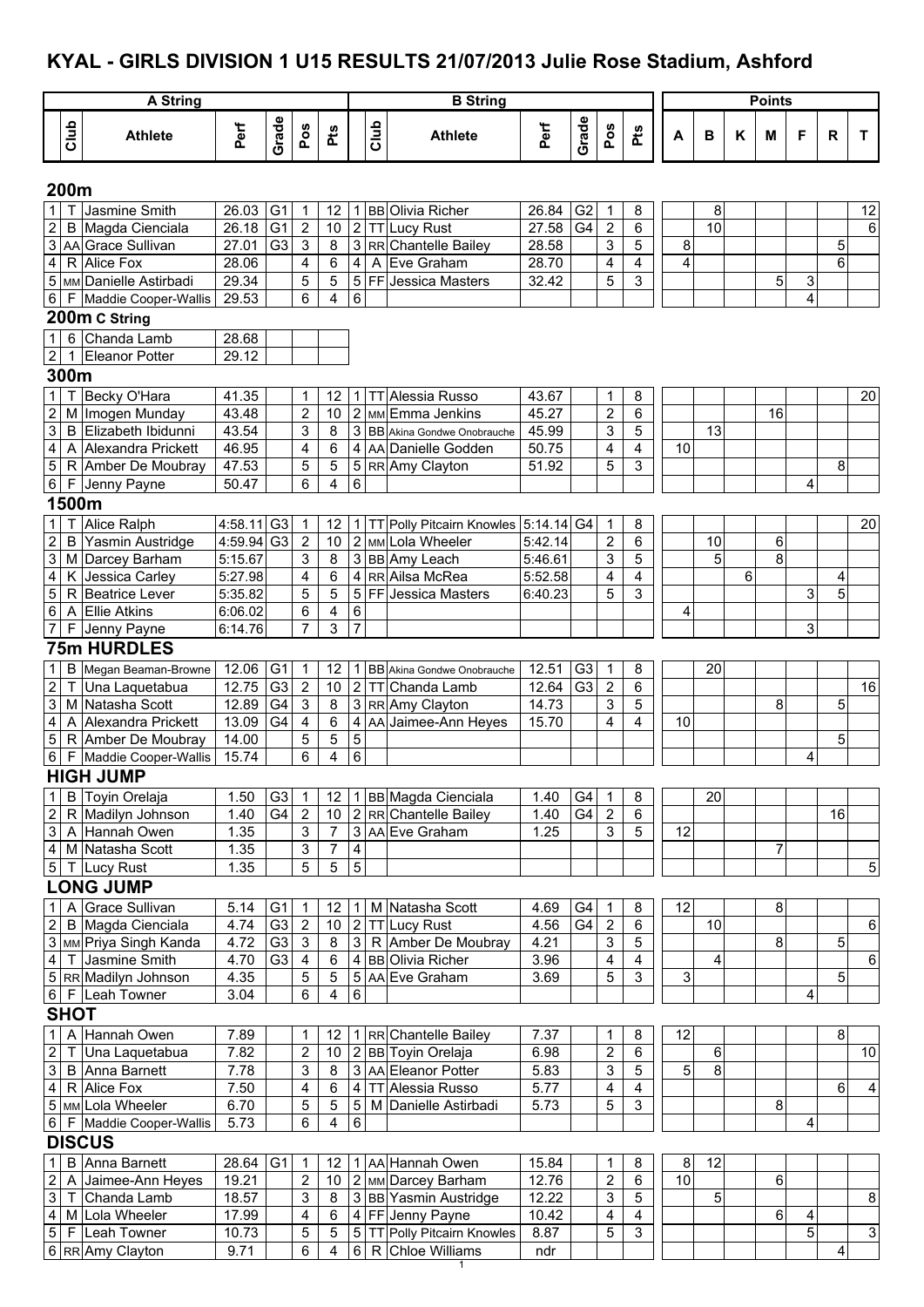#### **KYAL - GIRLS DIVISION 1 U15 RESULTS 21/07/2013 Julie Rose Stadium, Ashford**

|                         |      | <b>A String</b>                                                                  |       |                |                |     |                |         | <b>B</b> String                                                          |         |       |                |     |   |    |   | <b>Points</b> |   |   |    |
|-------------------------|------|----------------------------------------------------------------------------------|-------|----------------|----------------|-----|----------------|---------|--------------------------------------------------------------------------|---------|-------|----------------|-----|---|----|---|---------------|---|---|----|
|                         | Club | <b>Athlete</b>                                                                   | Perf  | Grade          | Pos            | Pts |                | Club    | <b>Athlete</b>                                                           | Perf    | Grade | Pos            | Pts | A | B  | K | м             | F | R |    |
|                         |      | <b>JAVELIN</b>                                                                   |       |                |                |     |                |         |                                                                          |         |       |                |     |   |    |   |               |   |   |    |
| 1                       |      | Jasmine Smith                                                                    | 27.47 | G <sub>2</sub> | 1              | 12  |                | $1$ ITT | Una Laguetabua                                                           | 17.72   |       | 1              | 8   |   |    |   |               |   |   | 20 |
| $\overline{2}$          | M    | Laura Arnold                                                                     | 26.06 | G <sub>3</sub> | $\overline{c}$ | 10  | $\overline{2}$ | B       | Megan Beaman-Browne                                                      | 13.64   |       | 2              | 6   |   | 6  |   | 10            |   |   |    |
| 3                       | A    | Jaimee-Ann Heyes                                                                 | 19.53 |                | 3              | 8   |                |         | 3 MM Priya Singh Kanda                                                   | 7.26    |       | 3              | 5   | 8 |    |   | 5             |   |   |    |
| 4                       |      | <b>BB</b> Tovin Orelaja                                                          | 14.57 |                | 4              | 6   |                |         | 4   FF   Jessica Masters                                                 | 6.87    |       | 4              | 4   |   | 6  |   |               | 4 |   |    |
| 5                       | R    | Chloe Williams                                                                   | 12.99 |                | 5              | 5   |                |         | 5 AA Ellie Atkins                                                        | 6.56    |       | 5              | 3   | 3 |    |   |               |   | 5 |    |
| 6                       | F    | Leah Towner                                                                      | 10.20 |                | 6              | 4   | 6              |         |                                                                          |         |       |                |     |   |    |   |               | 4 |   |    |
|                         |      | <b>RELAYS</b><br>4x100m                                                          |       |                |                |     |                |         |                                                                          |         |       |                |     |   |    |   |               |   |   |    |
|                         | B    | <b>BLACK &amp; BROM H AC 1</b>                                                   |       |                |                |     |                |         | Olivia Richer, Megan Beaman-Browne, Magda Cienciala, Toyin Orelaja       | 50.90   |       | 1              | 12  |   | 12 |   |               |   |   |    |
| $\overline{c}$          |      | <b>TONBRIDGE AC 1</b>                                                            |       |                |                |     |                |         | Lucy Rust, Becky O'Hara, Una Laquetabua, Chanda Lamb                     | 52.86   |       | $\overline{2}$ | 10  |   |    |   |               |   |   | 10 |
| $\mathbf{3}$            | R    | <b>THANET AC</b>                                                                 |       |                |                |     |                |         | Madilyn Johnson, Alice Fox, Amber De Moubray, Chantelle Bailey           | 53.05   |       | 3              | 8   |   |    |   |               |   | 8 |    |
| 4                       | M    | IMED & MAID AC                                                                   |       |                |                |     |                |         | Imogen Munday, Emma Jenkins, Danielle Astirbadi, Natasha Scott           | 54.44   |       | 4              | 6   |   |    |   | 6             |   |   |    |
| 5                       | A    | <b>ASHFORD AC 1</b>                                                              |       |                |                |     |                |         | Jaimee-Ann Heyes, Grace Sullivan, Alexandra Prickett, Eve Graham         | 56.40   |       | 5              | 5   | 5 |    |   |               |   |   |    |
| 6                       |      | MEDWAY PARK PH'X Maddie Cooper-Wallis, Jenny Payne, Leah Towner, Jessica Masters |       |                |                |     |                |         |                                                                          | 61.10   |       | 6              | 4   |   |    |   |               | 4 |   |    |
|                         |      | 4x300m                                                                           |       |                |                |     |                |         |                                                                          |         |       |                |     |   |    |   |               |   |   |    |
| 1.                      |      | <b>TONBRIDGE AC 1</b>                                                            |       |                |                |     |                |         | Jasmine Smith, Becky O'Hara, Alice Ralph, Alessia Russo                  | 2:56.04 |       | $\mathbf 1$    | 12  |   |    |   |               |   |   | 12 |
| $\overline{\mathbf{c}}$ | M    | IMED & MAID AC                                                                   |       |                |                |     |                |         | Imogen Munday, Darcey Barham, Emma Jenkins, Megan Warner                 | 3:00.97 |       | 2              | 10  |   |    |   | 10            |   |   |    |
| 3                       | B    | <b>BLACK &amp; BROM H AC 1</b>                                                   |       |                |                |     |                |         | Elizabeth Ibidunni, Akina Gondwe Onobrauche, Yasmin Austridge, Amy Leach | 3:16.10 |       | 3              | 8   |   | 8  |   |               |   |   |    |
| 4                       | Α    | <b>ASHFORD AC 1</b>                                                              |       |                |                |     |                |         | Alexandra Prickett, Grace Sullivan, Danielle Godden, Hannah Owen         | 3:19.25 |       | 4              | 6   | 6 |    |   |               |   |   |    |
| 5                       | R    | <b>THANET AC</b>                                                                 |       |                |                |     |                |         | Amy Clayton, Ailsa McRea, Beatrice Lever, Madilyn Johnson                | 3:25.26 |       | 5              | 5   |   |    |   |               |   | 5 |    |

#### **TOTAL U13's POINTS**

**A B K M F R T**

| 102 163                                   |  |  | 896.5 72 125 116.5 |
|-------------------------------------------|--|--|--------------------|
| $(4)$ $(1)$ $(7)$ $(5)$ $(6)$ $(2)$ $(3)$ |  |  |                    |

|       | 12011631 |                                   | 611171 5011001158 |  |  |
|-------|----------|-----------------------------------|-------------------|--|--|
| (3) L |          | (1)   (7)   (4)   (6)   (5)   (2) |                   |  |  |

**OVERALL TOTAL POINTS** 222 326 14 213.5 122 225 274.5  $(4) (1) (7) (5) (6) (3) (2)$ 

**TOTAL U15's POINTS**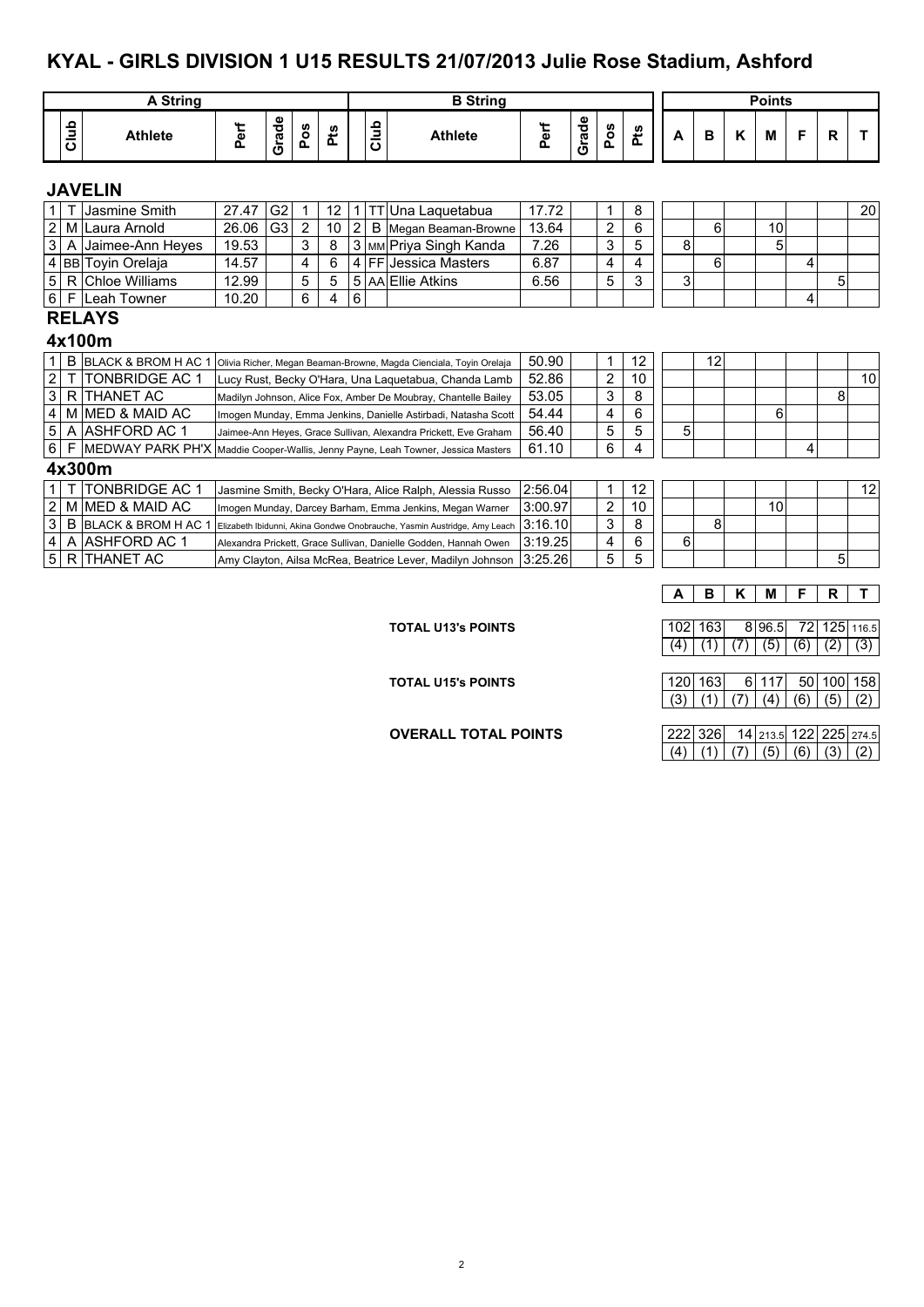## **KYAL - GIRLS DIVISION 2 U13 RESULTS 21/07/2013 Julie Rose Stadium, Ashford**

|                                        |             | <b>A String</b>                          |                |                |                                  |                              |                              |                | <b>B</b> String                     |                    |                |                         |                                |    |   |    | <b>Points</b>   |    |    |   |    |
|----------------------------------------|-------------|------------------------------------------|----------------|----------------|----------------------------------|------------------------------|------------------------------|----------------|-------------------------------------|--------------------|----------------|-------------------------|--------------------------------|----|---|----|-----------------|----|----|---|----|
|                                        | Club        | <b>Athlete</b>                           | Perf           | Grade          | Pos                              | Pts                          |                              | Club           | <b>Athlete</b>                      | Perf               | Grade          | Pos                     | Pts                            | Z  | X | G  | C               | D  | P  | Y | U  |
|                                        | <b>75m</b>  |                                          |                |                |                                  |                              |                              |                |                                     |                    |                |                         |                                |    |   |    |                 |    |    |   |    |
| 1                                      | C           | Michelina Ashong                         | 10.37          | G <sub>1</sub> | $\overline{1}$                   | 14                           |                              | $1$ ZZ         | Sienna Farrance                     | 10.91              | G <sub>4</sub> | $\mathbf{1}$            | 10                             | 10 |   |    | 14              |    |    |   |    |
| $\mathbf 2$                            | $\mathsf Z$ | Lauren Chambers                          | 10.56          | G <sub>2</sub> | $\overline{2}$                   | 12                           | 2                            | $\overline{7}$ | Hannah Barham                       | 11.04              | G4             | $\boldsymbol{2}$        | $\bf 8$                        | 12 |   |    | 8               |    |    |   |    |
| 3                                      | D           | Katie Woolcott                           | 10.64          | G <sub>3</sub> | $\sqrt{3}$                       | 10                           |                              |                | 3 DD Precious Otuyalo               | 11.22              | G4             | 3                       | 6                              |    |   |    |                 | 16 |    |   |    |
| $\overline{\mathbf{r}}$                |             | U Maisie Gibb                            | 11.32          |                | $\overline{4}$                   | 8                            |                              |                | 4 UU Issie Smith                    | 11.43              |                | $\overline{\mathbf{4}}$ | 5                              |    |   |    |                 |    |    |   | 13 |
| 5                                      |             | G Emily Swan                             | 11.53          |                | 5                                | 6                            |                              |                | 5 GG Karina Galley                  | $\overline{11.85}$ |                | 5                       | $\overline{4}$                 |    |   | 10 |                 |    |    |   |    |
| $\,6$                                  |             | P Jasmine Etheridge                      | 11.68          |                | 6                                | 5                            |                              |                | 6 PP Ruby Haigh                     | 12.55              |                | 6                       | $\mathsf 3$                    |    |   |    |                 |    | 8  |   |    |
| $\overline{7}$<br>$\bf 8$              |             | <b>YY</b> Erin Foot<br>X Brooke Rumbol   | 11.69<br>11.86 |                | $\boldsymbol{7}$<br>8            | $\overline{\mathbf{4}}$<br>3 | $\overline{7}$<br>8          | Y              | <b>Elise Hind</b><br>XX Erin Thomas | 12.69<br>12.72     |                | 7<br>8                  | $\overline{c}$<br>$\mathbf{1}$ |    | 4 |    |                 |    |    | 6 |    |
|                                        |             |                                          |                |                |                                  |                              |                              |                |                                     |                    |                |                         |                                |    |   |    |                 |    |    |   |    |
|                                        |             | 75m C String                             |                |                |                                  |                              |                              |                |                                     |                    |                |                         |                                |    |   |    |                 |    |    |   |    |
| $\mathbf{1}$<br>$\overline{2}$         |             | 13 Cristina Fasulo<br>cc Ayanna Williams | 11.39<br>11.58 |                |                                  |                              |                              |                |                                     |                    |                |                         |                                |    |   |    |                 |    |    |   |    |
| $\mathsf 3$                            |             | 8 Charlotte Tripp                        | 12.17          |                |                                  |                              |                              |                |                                     |                    |                |                         |                                |    |   |    |                 |    |    |   |    |
| $\overline{4}$                         |             | 15 Mia Calthorp                          | 12.46          |                |                                  |                              |                              |                |                                     |                    |                |                         |                                |    |   |    |                 |    |    |   |    |
|                                        |             | 5 14 Elise Swatton                       | 13.47          |                |                                  |                              |                              |                |                                     |                    |                |                         |                                |    |   |    |                 |    |    |   |    |
|                                        | 150m        |                                          |                |                |                                  |                              |                              |                |                                     |                    |                |                         |                                |    |   |    |                 |    |    |   |    |
| $\mathbf{1}$                           |             | cc Michelina Ashong                      | 20.63          | G <sub>1</sub> | $\overline{1}$                   | 14                           | 1 <sup>1</sup>               | C              | Ayanna Williams                     | 20.85              | G <sub>2</sub> | $\mathbf{1}$            | 10                             |    |   |    | 24              |    |    |   |    |
| $\overline{c}$                         |             | D Katie Woolcott                         | 21.20          | G <sub>3</sub> | $\overline{2}$                   | 12                           |                              |                | 2 DD Rebekah Bell                   | 22.07              | G <sub>4</sub> | $\overline{\mathbf{c}}$ | $\bf 8$                        |    |   |    |                 | 20 |    |   |    |
| $\ensuremath{\mathsf{3}}$              |             | G Grace Scopes                           | 21.51          | G <sub>3</sub> | 3                                | 10                           |                              |                | 3 GG Sophia Harper                  | 22.39              | G <sub>4</sub> | 3                       | 6                              |    |   | 16 |                 |    |    |   |    |
| $\overline{\mathbf{4}}$                |             | 13 Sienna Farrance                       | 21.56          | G <sub>3</sub> | $\overline{4}$                   | 8                            |                              |                | 4 ZZ Ashley Ward                    | 22.47              |                | $\overline{\mathbf{4}}$ | 5                              | 13 |   |    |                 |    |    |   |    |
| $\mathbf 5$                            |             | U Emily Lusty                            | 23.13          |                | $\mathbf 5$                      | $\,6$                        |                              |                | 5 15 Jessica O'Hara                 | 23.18              |                | 5                       | $\overline{\mathbf{4}}$        |    |   |    |                 |    |    |   | 10 |
| $\,6\,$                                |             | X Brooke Rumbol                          | 23.17          |                | 6                                | 5                            |                              |                | 6 XX Eliza Lawrence                 | 25.47              |                | 6                       | $\overline{3}$                 |    | 8 |    |                 |    |    |   |    |
|                                        |             | 150m C String                            |                |                |                                  |                              |                              |                |                                     |                    |                |                         |                                |    |   |    |                 |    |    |   |    |
| $\mathbf{1}$                           |             | Z Cristina Fasulo                        | 22.79          |                |                                  |                              |                              |                |                                     |                    |                |                         |                                |    |   |    |                 |    |    |   |    |
| $\sqrt{2}$                             |             | 14 Greta Elliott                         | 23.38          |                |                                  |                              |                              |                |                                     |                    |                |                         |                                |    |   |    |                 |    |    |   |    |
|                                        |             | 3 UU Issie Smith                         | 27.17          |                |                                  |                              |                              |                |                                     |                    |                |                         |                                |    |   |    |                 |    |    |   |    |
|                                        | 1200m       |                                          |                |                |                                  |                              |                              |                |                                     |                    |                |                         |                                |    |   |    |                 |    |    |   |    |
| $\mathbf{1}$                           |             | D Jessica Sellar                         | 4:11.41 G4     |                | $\overline{1}$                   | 14                           | 1 <sup>1</sup>               |                | G Imogen Duke                       | 4:37.13            |                | $\mathbf 1$             | $10$                           |    |   | 10 |                 | 14 |    |   |    |
| $\overline{c}$                         |             | C Indigo Allen                           | 4:30.30        |                | $\overline{2}$                   | 12                           |                              |                | 2 CC Maisey Courtney                | 4:42.98            |                | $\overline{c}$          | $\mathbf 0$                    |    |   |    | 12              |    |    |   |    |
| 3                                      |             | GG Alice Prentice                        | 4:35.50        |                | 3                                | 10                           |                              |                | 3 DD Camille Cerely                 | 4:49.89            |                | 3                       | $\mathbf 0$                    |    |   | 10 |                 |    |    |   |    |
| $\overline{\mathbf{r}}$                |             | UU Abigail Johnstone                     | 4:41.17        |                | $\overline{\mathbf{4}}$          | 8                            | $\overline{4}$               | U              | Jessica O'Hara                      | 4:54.36            |                | 4                       | 0                              |    |   |    |                 |    |    |   | 8  |
| $\mathbf 5$                            |             | X Eliza Lawrence                         | 4:45.91        |                | 5                                | 6                            | $\overline{5}$               |                |                                     |                    |                |                         |                                |    | 6 |    |                 |    |    |   |    |
| 6                                      |             | Z Polly Longworthy                       | 5:24.46        |                | 6                                | 5                            | 6                            |                |                                     |                    |                |                         |                                | 5  |   |    |                 |    |    |   |    |
|                                        |             | <b>70m HURDLES</b>                       |                |                |                                  |                              |                              |                |                                     |                    |                |                         |                                |    |   |    |                 |    |    |   |    |
| $\overline{1}$                         |             | G Grace Fullerton                        | 13.64          |                | 1                                | 14                           |                              |                | 1 DD Precious Otuyalo               | 14.42              |                | $\mathbf{1}$            | 10                             |    |   | 14 |                 | 10 |    |   |    |
| $\overline{\mathbf{c}}$                |             | D Charlotte Crockford                    | 14.10          |                | $\sqrt{2}$                       | 12                           |                              |                | 2 UU Maisie Gibb                    | 16.40              |                | $\overline{c}$          | 8                              |    |   |    |                 | 12 |    |   | 8  |
| $\ensuremath{\mathsf{3}}$              |             | P Jasmine Etheridge                      | 14.92          |                | 3                                | $10$                         |                              |                | 3 GG Zoe Austridge                  | 17.23              |                | $\overline{3}$          | 6                              |    |   | 6  |                 |    | 10 |   |    |
| $\overline{\mathbf{4}}$                |             | C Indigo Allen                           | 14.99          |                | 4                                | 8                            | $\overline{\mathbf{4}}$      |                |                                     |                    |                |                         |                                |    |   |    | 8               |    |    |   |    |
| $\overline{5}$                         |             | Y Erin Foot                              | 15.94          |                | 5                                | 6                            | 5                            |                |                                     |                    |                |                         |                                |    |   |    |                 |    |    | 6 |    |
| $\,6$                                  |             | U Mia Calthorp                           | 16.37          |                | 6                                | $\mathbf 5$                  | 6                            |                |                                     |                    |                |                         |                                |    |   |    |                 |    |    |   | 5  |
| $\boldsymbol{7}$                       |             | X Erin Thomas                            | 17.51          |                | 7                                | $\overline{4}$               | $\overline{7}$               |                |                                     |                    |                |                         |                                |    | 4 |    |                 |    |    |   |    |
|                                        |             | <b>HIGH JUMP</b>                         |                |                |                                  |                              |                              |                |                                     |                    |                |                         |                                |    |   |    |                 |    |    |   |    |
| $\mathbf{1}$                           |             | D Eloise Harvey                          | 1.25           | G4             | $\overline{1}$                   | 14                           |                              |                | 1 DD Shannon Payne                  | 1.10               |                | 1                       | 10                             |    |   |    |                 | 24 |    |   |    |
| $\overline{\mathbf{c}}$                |             | C Victoria Tipping                       | 1.20           |                | $\sqrt{2}$                       | 12<br>9                      |                              |                | 2 GG Alice Prentice                 | 1.10               |                | $\overline{2}$          | $\infty$                       |    |   | 8  | $\overline{12}$ |    |    |   |    |
| $\ensuremath{\mathsf{3}}$              |             | Z Polly Longworthy                       | 1.15           |                | 3                                | $9\,$                        | 3<br>$\overline{\mathbf{4}}$ |                |                                     |                    |                |                         |                                | 9  |   |    |                 |    |    |   |    |
| $\overline{\mathbf{r}}$<br>$\mathbf 5$ |             | G Maisie Grainger<br>U Emily Lusty       | 1.15<br>1.15   |                | 3<br>5                           | 6                            | $\overline{5}$               |                |                                     |                    |                |                         |                                |    |   | 9  |                 |    |    |   | 6  |
|                                        |             | 6 X Eliza Lawrence                       | 1.10           |                | 6                                | 5                            | 6                            |                |                                     |                    |                |                         |                                |    | 5 |    |                 |    |    |   |    |
|                                        |             | <b>LONG JUMP</b>                         |                |                |                                  |                              |                              |                |                                     |                    |                |                         |                                |    |   |    |                 |    |    |   |    |
| $\mathbf{1}$                           |             | cc Michelina Ashong                      | 4.18           | G4             |                                  |                              |                              |                | 1 DD Charlotte Crockford            | 3.88               |                | 1                       | 10                             |    |   |    | 14              | 10 |    |   |    |
| $\overline{c}$                         |             | G Sophia Harper                          | 4.03           | G4             | $\overline{1}$<br>$\overline{2}$ | 14<br>12                     | 2 <sup>1</sup>               |                | C Hannah Barham                     | 3.33               |                | $\sqrt{2}$              | 8                              |    |   | 12 | 8               |    |    |   |    |
| $\ensuremath{\mathsf{3}}$              |             | D Eloise Harvey                          | 3.90           |                | $\sqrt{3}$                       | $10$                         |                              |                | 3 GG Rachel Yeldam                  | 3.30               |                | 3                       | $\,6\,$                        |    |   | 6  |                 | 10 |    |   |    |
| $\overline{\mathbf{r}}$                |             | ZZ Alice Mclennan                        | 3.80           |                | 4                                | 8                            | $\overline{4}$               |                | U Maisie Gibb                       | 3.24               |                | $\overline{4}$          | 5                              | 8  |   |    |                 |    |    |   | 5  |
| $\mathbf 5$                            |             | P Jasmine Etheridge                      | 3.64           |                | 5                                | 6                            | 5 <sup>1</sup>               |                | Z Lauren Chambers                   | 2.93               |                | $\mathbf 5$             | $\overline{4}$                 | 4  |   |    |                 |    | 6  |   |    |
| $\,6$                                  |             | UU Jessica O'Hara                        | 3.35           |                | 6                                | $\overline{5}$               |                              |                | 6 YY Erin Foot                      | 2.45               |                | 6                       | 3                              |    |   |    |                 |    |    | 3 | 5  |
| $\overline{7}$                         |             | X Erin Thomas                            | 3.08           |                | 7                                | 4                            | 7                            |                |                                     |                    |                |                         |                                |    | 4 |    |                 |    |    |   |    |
| $\bf 8$                                | Y           | <b>Elise Hind</b>                        | 2.84           |                | 8                                | $\overline{3}$               | 8                            |                |                                     |                    |                |                         |                                |    |   |    |                 |    |    | 3 |    |
|                                        |             |                                          |                |                |                                  |                              |                              |                |                                     |                    |                |                         |                                |    |   |    |                 |    |    |   |    |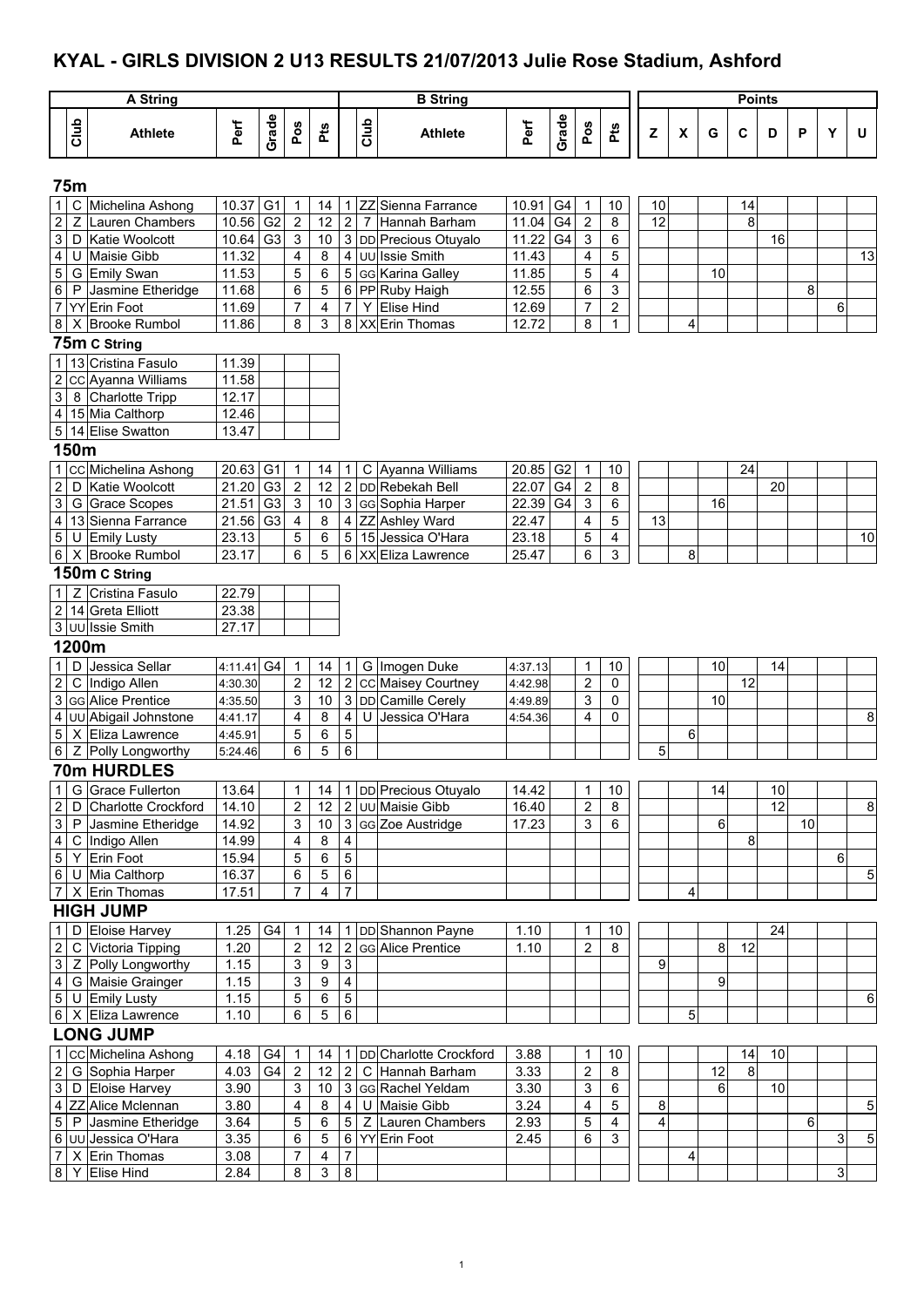## **KYAL - GIRLS DIVISION 2 U13 RESULTS 21/07/2013 Julie Rose Stadium, Ashford**

|                         |              | <b>A String</b>                                                                 |       |                |                |     |                |             | <b>B</b> String                                                   |       |       |                |     |    |   |    | <b>Points</b> |    |   |   |    |
|-------------------------|--------------|---------------------------------------------------------------------------------|-------|----------------|----------------|-----|----------------|-------------|-------------------------------------------------------------------|-------|-------|----------------|-----|----|---|----|---------------|----|---|---|----|
|                         | Club         | <b>Athlete</b>                                                                  | Perf  | Grade          | Pos            | Pts |                | <b>Club</b> | <b>Athlete</b>                                                    | Perf  | Grade | Pos            | Pts | z  | X | G  | C             | D  | P | Υ | U  |
|                         | <b>SHOT</b>  |                                                                                 |       |                |                |     |                |             |                                                                   |       |       |                |     |    |   |    |               |    |   |   |    |
| $\mathbf{1}$            | $\mathsf{C}$ | Victoria Tipping                                                                | 7.18  | G4             | 1              | 14  |                |             | <b>GG Maisie Grainger</b>                                         | 5.19  |       | 1              | 10  |    |   | 10 | 14            |    |   |   |    |
| $\overline{\mathbf{c}}$ | $\mathsf Z$  | <b>Ashley Ward</b>                                                              | 6.75  | G4             | $\overline{2}$ | 12  |                |             | 2 CC Indigo Allen                                                 | 4.21  |       | $\overline{c}$ | 8   | 12 |   |    | 8             |    |   |   |    |
| $\overline{3}$          |              | G Emily Swan                                                                    | 5.35  |                | 3              | 10  | 3              | D           | Charlotte Tripp                                                   | 3.32  |       | 3              | 6   |    |   | 10 |               | 6  |   |   |    |
| $\overline{4}$          |              | U Hollie Niccolls                                                               | 4.90  |                | 4              | 8   | 4              |             |                                                                   |       |       |                |     |    |   |    |               |    |   |   | 8  |
|                         |              | 5 DD Charlotte Crockford                                                        | 4.33  |                | 5              | 6   | 5              |             |                                                                   |       |       |                |     |    |   |    |               | 6  |   |   |    |
|                         |              | <b>DISCUS</b>                                                                   |       |                |                |     |                |             |                                                                   |       |       |                |     |    |   |    |               |    |   |   |    |
| $\mathbf{1}$            | C            | Maisey Courtney                                                                 | 17.34 | G <sub>4</sub> | 1              | 14  |                |             | <b>DD</b> Eloise Harvey                                           | 11.97 |       | 1              | 10  |    |   |    | 14            | 10 |   |   |    |
| $\overline{2}$          |              | G Maisie Grainger                                                               | 15.95 | G <sub>4</sub> | $\overline{2}$ | 12  |                |             | 2 GG Zoe Austridge                                                | 8.81  |       | $\overline{2}$ | 8   |    |   | 20 |               |    |   |   |    |
| $\overline{3}$          | D            | Shannon Payne                                                                   | 14.36 |                | 3              | 10  | 3              |             |                                                                   |       |       |                |     |    |   |    |               | 10 |   |   |    |
| $\overline{4}$          |              | U Hollie Niccolls                                                               | 13.14 |                | 4              | 8   | 4              |             |                                                                   |       |       |                |     |    |   |    |               |    |   |   | 8  |
| 5 <sup>1</sup>          | Y            | <b>Elise Hind</b>                                                               | 8.52  |                | 5              | 6   | 5              |             |                                                                   |       |       |                |     |    |   |    |               |    |   | 6 |    |
|                         |              | <b>JAVELIN</b>                                                                  |       |                |                |     |                |             |                                                                   |       |       |                |     |    |   |    |               |    |   |   |    |
|                         |              | 1 CC Maisey Courtney                                                            | 25.81 | G <sub>1</sub> | $\mathbf{1}$   | 14  |                | C           | Hannah Barham                                                     | 13.69 |       | 1              | 10  |    |   |    | 24            |    |   |   |    |
| $\overline{2}$          | Z            | Ashley Ward                                                                     | 20.08 | G <sub>3</sub> | $\overline{2}$ | 12  | $\overline{2}$ |             | G Zoe Austridge                                                   | 11.71 |       | $\overline{c}$ | 8   | 12 |   | 8  |               |    |   |   |    |
| $\overline{3}$          |              | GG Imogen Duke                                                                  | 15.30 |                | 3              | 10  | 3              | D           | Rebekah Bell                                                      | 9.94  |       | 3              | 6   |    |   | 10 |               | 6  |   |   |    |
| $\overline{4}$          |              | U Hollie Niccolls                                                               | 13.35 |                | 4              | 8   | 4              |             | UU Mia Calthorp                                                   | 6.86  |       | 4              | 5   |    |   |    |               |    |   |   | 13 |
|                         |              | 5 DD Shannon Payne                                                              | 10.66 |                | 5              | 6   | 5              |             |                                                                   |       |       |                |     |    |   |    |               | 6  |   |   |    |
|                         |              | 4x100m RELAYS                                                                   |       |                |                |     |                |             |                                                                   |       |       |                |     |    |   |    |               |    |   |   |    |
| $\mathbf{1}$            | Z            | <b>ASHFORD AC 2</b>                                                             |       |                |                |     |                |             | Lauren Chambers, Sienna Farrance, Alice Mclennan, Cristina Fasulo | 57.92 |       | 1              | 14  | 14 |   |    |               |    |   |   |    |
| $\overline{c}$          | D            | DARTFORD H AC                                                                   |       |                |                |     |                |             | Rebekah Bell, Katie Woolcott, Precious Otuyalo, Shannon Payne     | 58.86 |       | $\overline{2}$ | 12  |    |   |    |               | 12 |   |   |    |
| $\overline{3}$          |              | G BLACK & BROM H AC 2 Sophia Harper, Karina Galley, Elise Swatton, Grace Scopes |       |                |                |     |                |             |                                                                   | 62.46 |       | 3              | 10  |    |   | 10 |               |    |   |   |    |
| $\overline{4}$          |              | U TONBRIDGE AC 2                                                                |       |                |                |     |                |             | Maisie Gibb, Issie Smith, Mia Calthorp, Grace Lancaster           | 62.62 |       | 4              | 8   |    |   |    |               |    |   |   | 8  |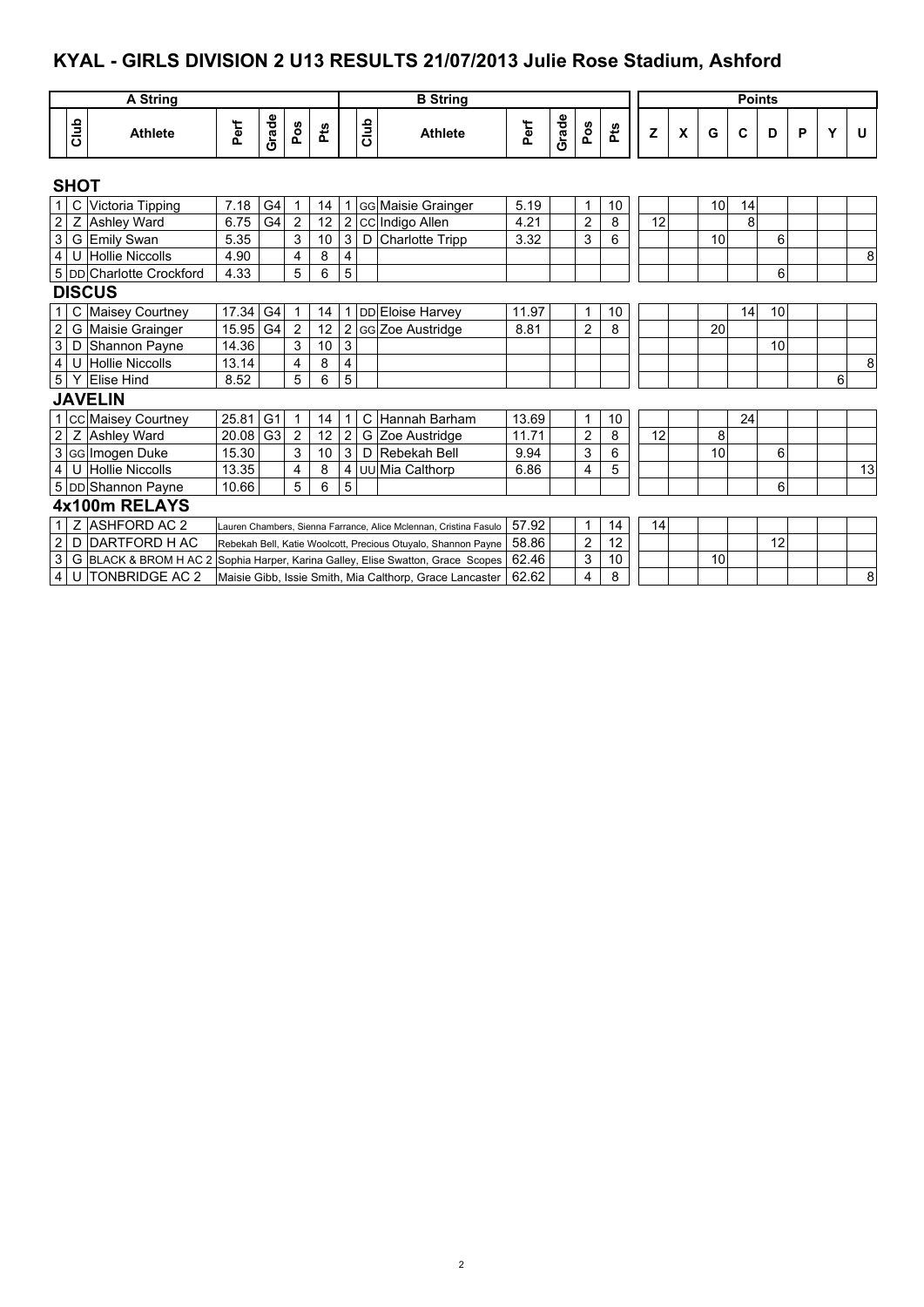## **KYAL - GIRLS DIVISION 2 U15 RESULTS 21/07/2013 Julie Rose Stadium, Ashford**

|                |             | <b>A String</b>                           |                |                |                                  |                  |                         |      | <b>B</b> String        |                    |                |                         |                         |                                                                                   |                    |    |             | <b>Points</b> |   |    |                |
|----------------|-------------|-------------------------------------------|----------------|----------------|----------------------------------|------------------|-------------------------|------|------------------------|--------------------|----------------|-------------------------|-------------------------|-----------------------------------------------------------------------------------|--------------------|----|-------------|---------------|---|----|----------------|
|                | Club        | <b>Athlete</b>                            | Perf           | Grade          | Pos                              | Pts              |                         | Club | <b>Athlete</b>         | Perf               | Grade          | Pos                     | Pts                     | $\mathsf{Z}% _{T}=\mathsf{Z}_{T}\!\left( a,b\right) ,\ \mathsf{Z}=\mathsf{Z}_{T}$ | $\pmb{\mathsf{x}}$ | G  | $\mathbf c$ | D             | P | Y  | U              |
|                | 200m        |                                           |                |                |                                  |                  |                         |      |                        |                    |                |                         |                         |                                                                                   |                    |    |             |               |   |    |                |
| $\overline{1}$ |             | C Vera Chinedu                            | 25.84          | G <sub>1</sub> | $\mathbf{1}$                     | 14               | 1                       |      | cc Mia Rodney          | 26.54              | G <sub>2</sub> | $\mathbf{1}$            | 10                      |                                                                                   |                    |    | 24          |               |   |    |                |
| $\sqrt{2}$     |             | D Immanuelia Aliu                         | 26.40 G1       |                | $\boldsymbol{2}$                 | 12               | $\overline{2}$          | Z    | Leia Desseaux          | 30.53              |                | $\overline{\mathbf{c}}$ | 8                       | 8                                                                                 |                    |    |             | 12            |   |    |                |
| c              |             | G Kate Purser                             | 29.21          |                | 3                                | 10               | $\mathbf{3}$            |      | U Dani Whale           | 30.76              |                | 3                       | 6                       |                                                                                   |                    | 10 |             |               |   |    | 6              |
|                |             | 4 Y Alice English                         | 30.09          |                | 4                                | 8                |                         |      | 4 GG Andi Desborough   | 31.74              |                | $\overline{\mathbf{4}}$ | 5                       |                                                                                   |                    | 5  |             |               |   | 8  |                |
|                |             | 5 ZZ Jessica Box                          | 30.52          |                | 5                                | 6                |                         |      | 5 DD Jasmine Anderson  | 33.11              |                | 5                       | 4                       | 6                                                                                 |                    |    |             | 4             |   |    |                |
|                |             | 6 15 Daniella Morris                      | 30.64          |                | 6                                | 5                | 6                       |      |                        |                    |                |                         |                         |                                                                                   |                    |    |             |               |   |    | $\overline{5}$ |
|                |             | 200m C String                             |                |                |                                  |                  |                         |      |                        |                    |                |                         |                         |                                                                                   |                    |    |             |               |   |    |                |
| $1 \vert 7$    |             | Godgift Nnadozie                          | 26.99 G3       |                |                                  |                  |                         |      |                        |                    |                |                         |                         |                                                                                   |                    |    |             |               |   |    |                |
|                |             | 2 UU Emily Ghose                          | 31.40          |                |                                  |                  |                         |      |                        |                    |                |                         |                         |                                                                                   |                    |    |             |               |   |    |                |
|                |             | 3 13 Jemma Coales                         | 35.27          |                |                                  |                  |                         |      |                        |                    |                |                         |                         |                                                                                   |                    |    |             |               |   |    |                |
|                | 300m        |                                           |                |                |                                  |                  |                         |      |                        |                    |                |                         |                         |                                                                                   |                    |    |             |               |   |    |                |
| $\overline{1}$ |             | D Isio Orogun                             | 41.17          |                | 1                                | 14               | 1                       |      | C Megan Marchant       | 46.46              |                | 1                       | 10                      |                                                                                   |                    |    | 10          | 14            |   |    |                |
|                |             | 2 CC Jade Fitt                            | 45.44          |                | 2                                | 12               |                         |      | 2 Juu Dani Whale       | 51.03              |                | $\overline{c}$          | 8                       |                                                                                   |                    |    | 12          |               |   |    | $\bf 8$        |
| $\mathsf 3$    |             | G Natasha Hainsworth                      | 47.43<br>49.21 |                | 3<br>4                           | 10<br>8          | $\overline{\mathbf{4}}$ |      | 3 DD Amy Hart          | 52.83              |                | 3                       | 6                       |                                                                                   |                    | 10 |             | 6             |   |    | $\bf8$         |
|                |             | 4 U Daniella Morris<br>5 Y Alice English  | 50.19          |                | 5                                | 6                | $\overline{5}$          |      |                        |                    |                |                         |                         |                                                                                   |                    |    |             |               |   | 6  |                |
|                | 1500m       |                                           |                |                |                                  |                  |                         |      |                        |                    |                |                         |                         |                                                                                   |                    |    |             |               |   |    |                |
| $\mathbf{1}$   |             | D Holly Page                              | 4:45.37 G1     |                |                                  |                  | 1                       |      | cc Jade Fitt           |                    |                |                         |                         |                                                                                   |                    |    |             |               |   |    |                |
| $\overline{2}$ |             | C Megan Marchant                          | 5:01.05 G3     |                | $\overline{1}$<br>$\overline{c}$ | 14<br>12         |                         |      | 2 DD Rebecca Burford   | 5:26.53<br>5:33.74 |                | 1<br>$\overline{c}$     | 10<br>8                 |                                                                                   |                    |    | 10<br>12    | 14<br>8       |   |    |                |
| 3              |             | G Joanna Clowes                           | 5:34.34        |                | 3                                | 10               | $\overline{3}$          |      |                        |                    |                |                         |                         |                                                                                   |                    | 10 |             |               |   |    |                |
|                |             | <b>75m HURDLES</b>                        |                |                |                                  |                  |                         |      |                        |                    |                |                         |                         |                                                                                   |                    |    |             |               |   |    |                |
| $\mathbf{1}$   |             | C Daberechi Njoku                         | 12.85 G4       |                | $\mathbf{1}$                     | 14               | 1                       |      | cc Jade Fitt           | 14.01              |                | 1                       | 10                      |                                                                                   |                    |    | 24          |               |   |    |                |
| $\overline{2}$ |             | Z Leia Desseaux                           | 12.93          | G4             | $\overline{2}$                   | 12               | $\mathbf 2$             |      |                        |                    |                |                         |                         | 12                                                                                |                    |    |             |               |   |    |                |
| $\overline{3}$ |             | G Catrin Murphy                           | 13.04          | G <sub>4</sub> | 3                                | $10\,$           | $\overline{3}$          |      |                        |                    |                |                         |                         |                                                                                   |                    | 10 |             |               |   |    |                |
| $\overline{4}$ |             | X Rebecca Hawkins                         | 13.82          |                | 4                                | 8                | $\overline{4}$          |      |                        |                    |                |                         |                         |                                                                                   | 8                  |    |             |               |   |    |                |
|                |             | <b>HIGH JUMP</b>                          |                |                |                                  |                  |                         |      |                        |                    |                |                         |                         |                                                                                   |                    |    |             |               |   |    |                |
| 1              |             | X Rebecca Hawkins                         | 1.60           | G <sub>1</sub> | $\mathbf{1}$                     | 14               |                         |      | 1 cc Daberechi Njoku   | 1.40               | G4             | 1                       | 10                      |                                                                                   | 14                 |    | 10          |               |   |    |                |
| $\overline{2}$ |             | C Godgift Nnadozie                        | 1.45           | G4             | $\overline{2}$                   | 12               |                         |      | 2 ZZ Jessica Box       | 1.05               |                | $\boldsymbol{2}$        | 8                       | 8                                                                                 |                    |    | 12          |               |   |    |                |
| 3              |             | Z Ffion Platt                             | 1.20           |                | 3                                | 10               | $\mathsf 3$             |      |                        |                    |                |                         |                         | 10                                                                                |                    |    |             |               |   |    |                |
|                |             | <b>LONG JUMP</b>                          |                |                |                                  |                  |                         |      |                        |                    |                |                         |                         |                                                                                   |                    |    |             |               |   |    |                |
| $\overline{1}$ |             | G Catrin Murphy                           | 4.40           |                | 1                                | 14               | $\mathbf{1}$            |      | <b>GG</b> Kate Purser  | 4.06               |                | 1                       | 10                      |                                                                                   |                    | 24 |             |               |   |    |                |
|                |             | X Rebecca Hawkins                         | 4.38           |                | $\overline{2}$                   | 12               | $\sqrt{2}$              |      | ZZ Leia Desseaux       | 3.64               |                | $\boldsymbol{2}$        | 8                       | 8                                                                                 | 12                 |    |             |               |   |    |                |
|                |             | 2 X Rebecca Hawkin<br>3 D Immanuelia Aliu | 4.27           |                | 3 <sup>1</sup>                   |                  |                         |      | 10 3 cc Divine Oladipo | 3.63               |                | $\overline{3}$          | $\,6\,$                 |                                                                                   |                    |    | $\,6$       | $10$          |   |    |                |
|                |             | 4 C Daberechi Njoku<br>5 Y Alice English  | 4.16           |                | 4                                | 8                |                         |      | 4 DD Jasmine Anderson  | 3.56               |                | 4                       | 5                       |                                                                                   |                    |    | 8           | 5             |   |    |                |
|                |             |                                           | 3.97           |                | 5                                | $\,6$            |                         |      | 5 YY Rachel Cox        | 3.13               |                | 5                       | $\overline{\mathbf{4}}$ |                                                                                   |                    |    |             |               |   | 10 |                |
|                |             | 6 Z Ffion Platt                           | 3.88           |                | 6                                | 5                | $\,6\,$                 |      |                        |                    |                |                         |                         | 5 <sup>1</sup>                                                                    |                    |    |             |               |   |    |                |
|                | <b>SHOT</b> |                                           |                |                |                                  |                  |                         |      |                        |                    |                |                         |                         |                                                                                   |                    |    |             |               |   |    |                |
|                |             | 1 C Divine Oladipo                        | 10.76 G1       |                | $\mathbf{1}$                     | 14               |                         |      | 1 cc Mia Rodney        | 5.93               |                | 1                       | 10                      |                                                                                   |                    |    | 24          |               |   |    |                |
|                |             | 2 D Carys Tennent                         | 7.24           |                | $\overline{c}$                   | 12               |                         |      | 2 ZZ Jessica Box       | 5.68               |                | $\boldsymbol{2}$        | 8                       | 8                                                                                 |                    |    |             | 12            |   |    |                |
|                |             | 3 Z Ffion Platt                           | 6.62           |                | 3                                | 10               |                         |      | 3 DD Holly Page        | 4.44               |                | 3                       | 6                       | 10                                                                                |                    |    |             | 6             |   |    |                |
|                |             | $4 \times$ Grace Thomas                   | 5.89           |                | 4<br>5                           | 8                |                         |      | 4 GG Andi Desborough   | 4.12               |                | 4                       | 5                       |                                                                                   | 8                  | 5  |             |               |   |    |                |
|                |             | 5 G Kate Purser                           | 4.33           |                |                                  | 6                | 5                       |      |                        |                    |                |                         |                         |                                                                                   |                    | 6  |             |               |   |    |                |
|                |             | <b>DISCUS</b>                             |                |                |                                  |                  |                         |      |                        |                    |                |                         |                         |                                                                                   |                    |    |             |               |   |    |                |
|                |             | 1 C Divine Oladipo                        | 25.38 G2       |                | $\mathbf 1$                      | 14               |                         |      | 1 cc Ambra Onyiliagha  | 18.01              |                | 1<br>$\overline{2}$     | 10<br>8                 |                                                                                   |                    |    | 24          | 20            |   |    |                |
|                |             | 2 D Carys Tennent<br>3 Z Jemma Coales     | 19.00<br>12.07 |                | $\mathbf{2}$<br>$\mathbf{3}$     | $10\overline{3}$ |                         |      | 12 2 DD Holly Page     | 12.98              |                |                         |                         | 10                                                                                |                    |    |             |               |   |    |                |
|                |             | 4 U Emily Ghose                           | 8.97           |                | 4                                | 8                | $\overline{4}$          |      |                        |                    |                |                         |                         |                                                                                   |                    |    |             |               |   |    | $\bf 8$        |
|                |             | <b>JAVELIN</b>                            |                |                |                                  |                  |                         |      |                        |                    |                |                         |                         |                                                                                   |                    |    |             |               |   |    |                |
|                |             | $1 \times$ Grace Thomas                   | 16.11          |                | $\mathbf 1$                      | 14               |                         |      | 1 DD Rebecca Burford   | 10.80              |                | $\mathbf{1}$            | 10                      |                                                                                   | 14                 |    |             | 10            |   |    |                |
|                |             | D Carys Tennent                           | 15.65          |                | $\overline{c}$                   | 12               |                         |      | 2 CC Vera Chinedu      | 8.68               |                | $\overline{c}$          | 8                       |                                                                                   |                    |    | 8           | 12            |   |    |                |
|                |             | 2 D Carys Tennent<br>3 G Catrin Murphy    | 14.48          |                | 3                                | 10               | $\overline{3}$          |      |                        |                    |                |                         |                         |                                                                                   |                    | 10 |             |               |   |    |                |
| $\overline{4}$ |             | C Megan Marchant                          | 13.41          |                | 4                                | 8                | 4                       |      |                        |                    |                |                         |                         |                                                                                   |                    |    | 8           |               |   |    |                |
|                |             | 5 Y Rachel Cox                            | 12.08          |                | 5                                | 6                | 5                       |      |                        |                    |                |                         |                         |                                                                                   |                    |    |             |               |   | 6  |                |
|                |             | 6 Z Jemma Coales                          | 11.76          |                | 6                                | 5                | $6\overline{6}$         |      |                        |                    |                |                         |                         | 5 <sup>1</sup>                                                                    |                    |    |             |               |   |    |                |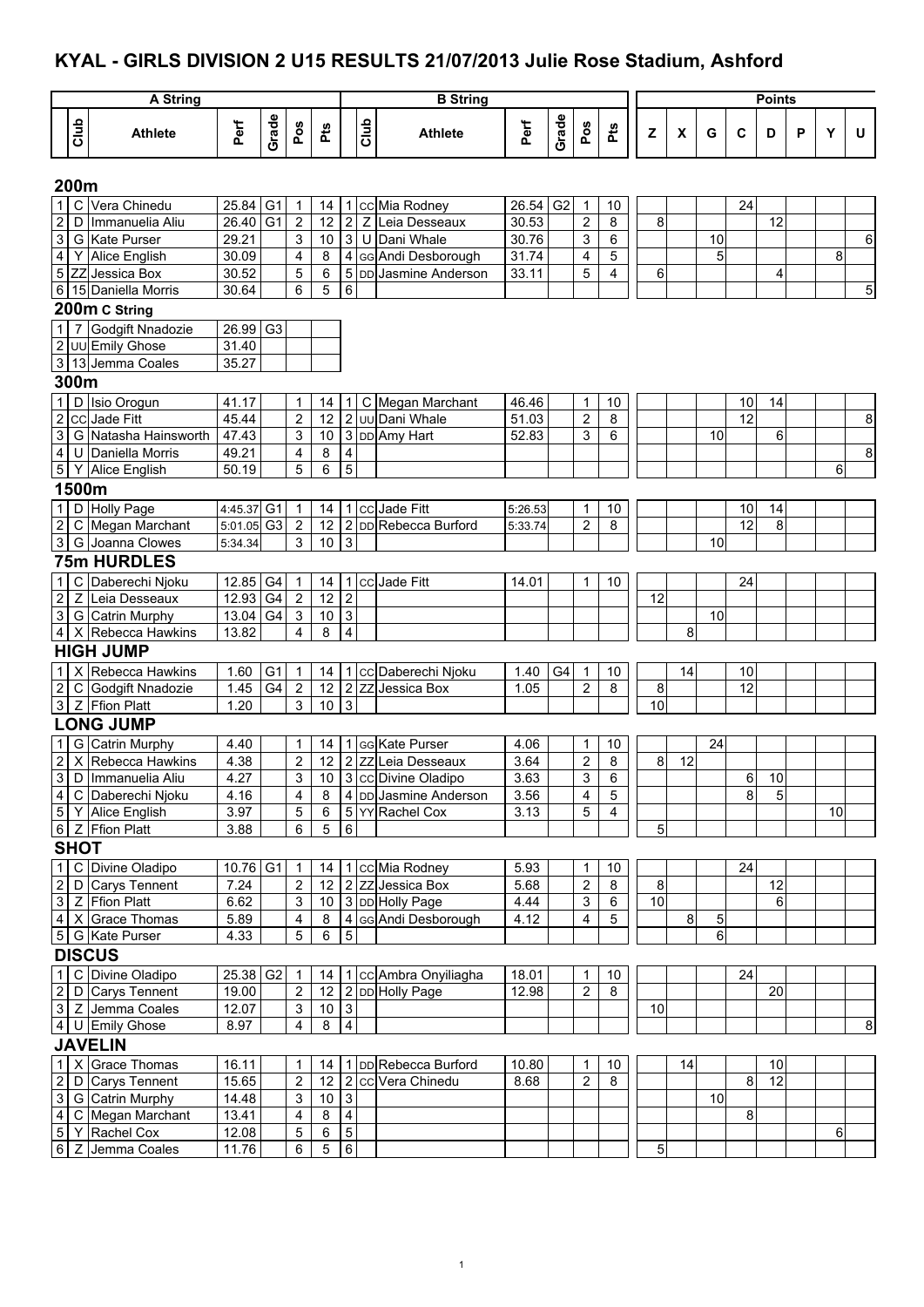#### **KYAL - GIRLS DIVISION 2 U15 RESULTS 21/07/2013 Julie Rose Stadium, Ashford**

|         | String         |   |                       |             |        |                                               | <b>B</b> String |                |                                     |                    |         |   |                                        |        |   | <b>Points</b> |   |              |  |
|---------|----------------|---|-----------------------|-------------|--------|-----------------------------------------------|-----------------|----------------|-------------------------------------|--------------------|---------|---|----------------------------------------|--------|---|---------------|---|--------------|--|
| 읔<br>್ರ | <b>Athlete</b> | - | Φ<br>о<br>ᢐ<br>-<br>ပ | n<br>o<br>௳ | n<br>n | ء<br>-<br>-<br>-<br>$\ddot{\phantom{1}}$<br>ັ | <b>Athlete</b>  | ω<br>. .<br>-- | $\mathbf{\Phi}$<br>P<br>ത<br>-<br>ပ | <b>S</b><br>o<br>௨ | w<br>سد | - | $\mathbf{v}$<br>$\mathbf{\mathcal{L}}$ | ∽<br>u | - |               | - | $\mathbf{v}$ |  |

## **RELAYS**

|        |  | 4x100m              |                                                                                               |  |  |   |    |  |    |     |    |  |  |
|--------|--|---------------------|-----------------------------------------------------------------------------------------------|--|--|---|----|--|----|-----|----|--|--|
|        |  | 1 C CAMBRIDGE H     | Mia Rodney, Godgift Nnadozie, Ambra Onyiliagha, Vera Chinedul 52.90                           |  |  |   | 14 |  |    | 141 |    |  |  |
|        |  | 2 D DARTFORD H AC   | Immanuelia Aliu, Carys Tennent, Isio Orogun, Amy Hart   55.30                                 |  |  |   | 12 |  |    |     | 12 |  |  |
|        |  |                     | S G BLACK & BROM H AC 2 Andi Desborough, Kate Purser, Catrin Murphy, Natasha Hainsworth 57.04 |  |  | ર | 10 |  | 10 |     |    |  |  |
|        |  | 4   Z  ASHFORD AC 2 | Leia Desseaux, Ffion Platt, Jemma Coales, Jessica Box   60.27                                 |  |  | 4 | -8 |  |    |     |    |  |  |
| 4x300m |  |                     |                                                                                               |  |  |   |    |  |    |     |    |  |  |
|        |  | 1 C CAMBRIDGE H     | Sabrina Sinha, Jade Fitt, Divine Oladipo, Megan Marchant   3:04.19                            |  |  |   | 14 |  |    | 14  |    |  |  |

|  | <u>U IUAIVIDRILUUE N</u> | TSabrina Sinna. Jage Fitt. Divine Olagibo. Medan Marchant             | 13.04.191 |  |  |  | $\cdots$ |  |
|--|--------------------------|-----------------------------------------------------------------------|-----------|--|--|--|----------|--|
|  | I 2 I D IDARTFORD H AC   | Holly Page, Amy Hart, Ellie Coleman   5.<br><b>IJasmine Anderson.</b> | 3:34.21   |  |  |  |          |  |
|  |                          |                                                                       |           |  |  |  |          |  |

#### **Z X G C D P Y U**

|  | 99 31 169 160 172 24 24 97      |  |  |  |
|--|---------------------------------|--|--|--|
|  | (4) (6) (2) (3) (1) (7) (7) (5) |  |  |  |

**TOTAL U15's POINTS** 

**TOTAL U13's POINTS** 

|  |  |  |  | $(4)$ (5) (3) (1) (2) (8) (7) (6) |
|--|--|--|--|-----------------------------------|
|  |  |  |  |                                   |

**OVERALL TOTAL POINTS** 197 87 269 380 329 24 54 132

 $(4) (6) (3) (1) (2) (8) (7) (5)$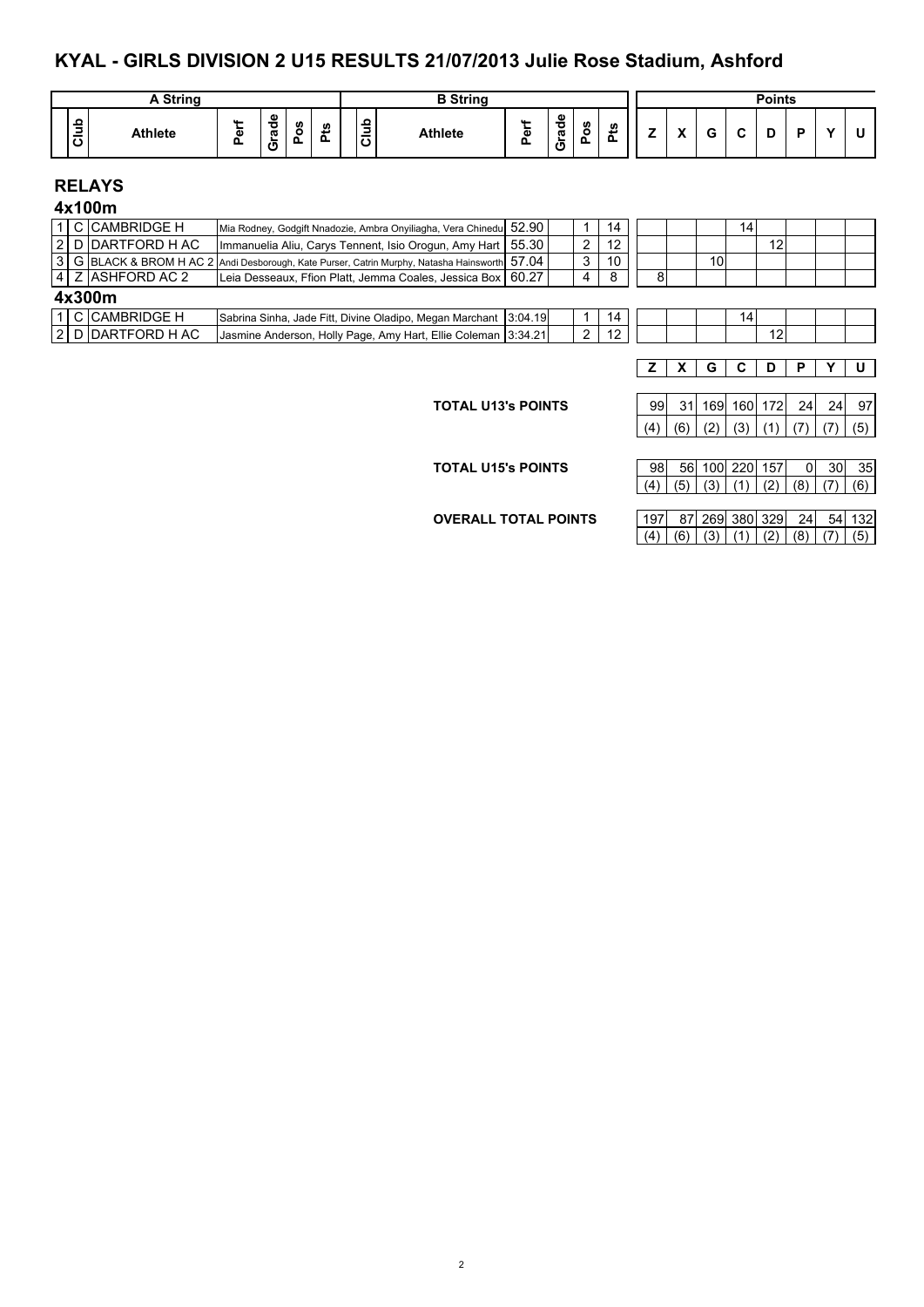# **NON-SCORING RESULTS 21/07/2013 Julie Rose Stadium, Ashford**

|                  | Club<br><b>Athlete</b>   |                                 | Perf  | Grade          |  |  |  |  |  |  |
|------------------|--------------------------|---------------------------------|-------|----------------|--|--|--|--|--|--|
|                  | U13 Girls                |                                 |       |                |  |  |  |  |  |  |
| 1200m            |                          |                                 |       |                |  |  |  |  |  |  |
|                  | <b>Emily Smith</b>       | Medway & Maidstone   4:46.67    |       |                |  |  |  |  |  |  |
| <b>HIGH JUMP</b> |                          |                                 |       |                |  |  |  |  |  |  |
|                  | Imogen Duke              | <b>Blackheath &amp; Bromley</b> | 1.20  |                |  |  |  |  |  |  |
| $\overline{2}$   | <b>Grace Scopes</b>      | Blackheath & Bromley            | 1.10  |                |  |  |  |  |  |  |
| 3                | <b>Grace Fullerton</b>   | <b>Blackheath &amp; Bromley</b> | nhr   |                |  |  |  |  |  |  |
|                  | <b>LONG JUMP</b>         |                                 |       |                |  |  |  |  |  |  |
|                  | Sienna Farrance          | Ashford                         | 4.10  | G <sub>4</sub> |  |  |  |  |  |  |
| $\overline{2}$   | Greta Elliott            | <b>Blackheath &amp; Bromley</b> | 3.07  |                |  |  |  |  |  |  |
| 3                | <b>Elise Swalton</b>     | <b>Blackheath &amp; Bromley</b> | 2.71  |                |  |  |  |  |  |  |
| 4                | <b>Emily Lusty</b>       | Tonbridge AC                    | 3.44  |                |  |  |  |  |  |  |
|                  | <b>JAVELIN</b>           |                                 |       |                |  |  |  |  |  |  |
| 1                | <b>Kirsty Ann Ebbage</b> | <b>Tonbridge AC</b>             | 13.67 |                |  |  |  |  |  |  |
| $\overline{2}$   | Jacqueline Benson        | Ashford                         | 10.87 |                |  |  |  |  |  |  |